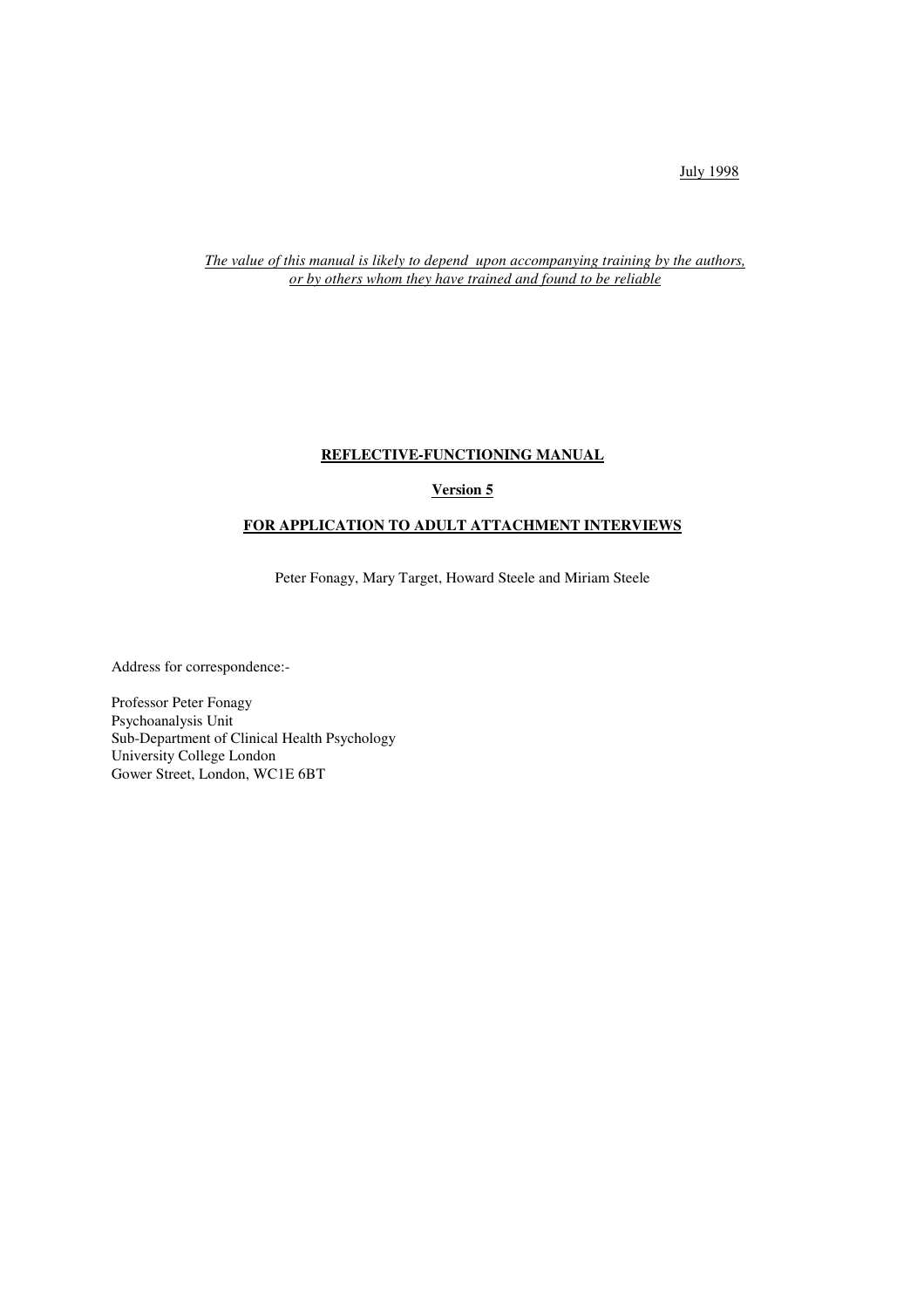# **Table of Contents**

| $\mathbf{1}$            |                                                                            |  |
|-------------------------|----------------------------------------------------------------------------|--|
| 1.1                     |                                                                            |  |
| 1.2                     |                                                                            |  |
| 1.3                     |                                                                            |  |
| 1.3.1                   |                                                                            |  |
| 1.3.2                   |                                                                            |  |
| 1.4                     |                                                                            |  |
|                         |                                                                            |  |
| $\boldsymbol{2}$        |                                                                            |  |
| 2.1                     |                                                                            |  |
| 2.2                     |                                                                            |  |
| 2.3                     |                                                                            |  |
| 2.4                     |                                                                            |  |
| 2.5                     | Reflective-functioning encourages meaningful connections between           |  |
|                         |                                                                            |  |
|                         |                                                                            |  |
| $\mathbf{3}$            |                                                                            |  |
|                         |                                                                            |  |
| 3.1                     |                                                                            |  |
| 3.2                     |                                                                            |  |
| 3.3                     |                                                                            |  |
| 3.4                     |                                                                            |  |
|                         |                                                                            |  |
| $\overline{\mathbf{4}}$ |                                                                            |  |
| 4.1                     |                                                                            |  |
| 4.1.1                   |                                                                            |  |
| 4.1.2                   |                                                                            |  |
| 4.1.3                   |                                                                            |  |
| 4.1.4                   |                                                                            |  |
| 4.1.5                   |                                                                            |  |
| 4.2                     |                                                                            |  |
| 4.2.1                   |                                                                            |  |
| 4.2.2                   | Envisioning the possibility that feelings concerning a situation may be    |  |
|                         |                                                                            |  |
| 4.2.3                   |                                                                            |  |
| 4.2.4                   | Taking into account one's own mental state in interpreting others'         |  |
|                         |                                                                            |  |
| 4.2.5                   | Evaluating mental states from point of view of its impact on               |  |
|                         |                                                                            |  |
| 4.2.6                   |                                                                            |  |
| 4.2.7                   |                                                                            |  |
| 4.3                     |                                                                            |  |
| 4.3.1                   |                                                                            |  |
| 4.3.2                   |                                                                            |  |
| 4.3.3                   | Revising thoughts and feelings about childhood in light of                 |  |
|                         |                                                                            |  |
| 4.3.4                   | Envisioning changes of mental states between past and present, and         |  |
|                         |                                                                            |  |
| 4.3.5                   |                                                                            |  |
| 4.3.6                   | Understanding factors which developmentally determine affect regulation 24 |  |
|                         |                                                                            |  |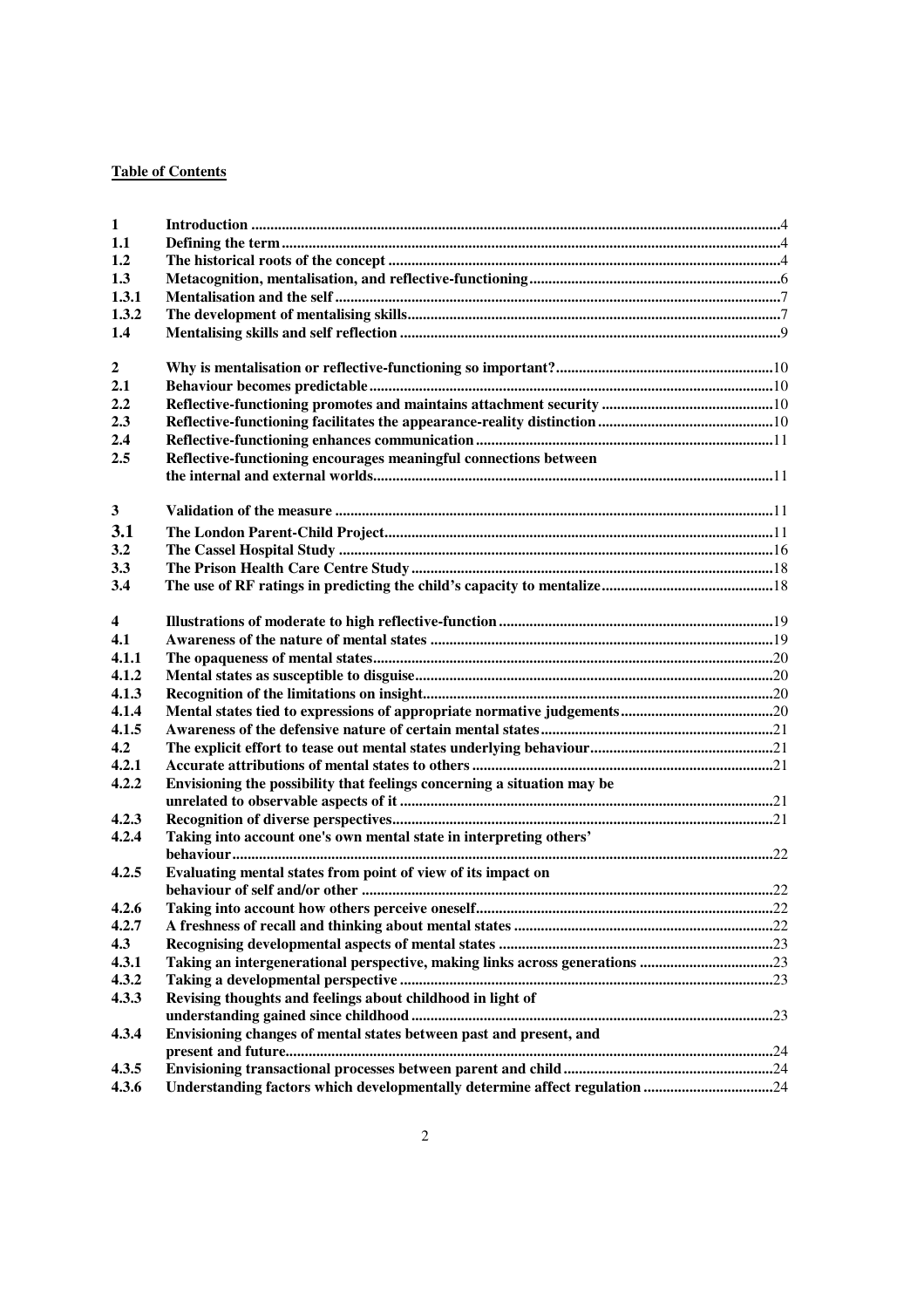| 4.3.7          |                                                                              |
|----------------|------------------------------------------------------------------------------|
| 4.4            |                                                                              |
| 4.4.1          |                                                                              |
| 4.4.2          |                                                                              |
| 4.4.3          |                                                                              |
| 5              |                                                                              |
| 5.1            |                                                                              |
| 5.2            |                                                                              |
| 5.3            | Reference to personality or a relationship, in the absence of specific       |
|                |                                                                              |
| 5.4            |                                                                              |
| 5.5            |                                                                              |
|                |                                                                              |
| 6              |                                                                              |
| 6.1            |                                                                              |
| 6.2            |                                                                              |
| 6.3            |                                                                              |
| 6.4            |                                                                              |
| 6.5            |                                                                              |
| 6.6            |                                                                              |
| 6.7            |                                                                              |
| $\overline{7}$ |                                                                              |
| 7.1            |                                                                              |
| 7.2            |                                                                              |
| 7.3            | Rules for aggregating reflective-functioning ratings into a single score for |
| 7.4            |                                                                              |
|                |                                                                              |
|                |                                                                              |
|                |                                                                              |
|                |                                                                              |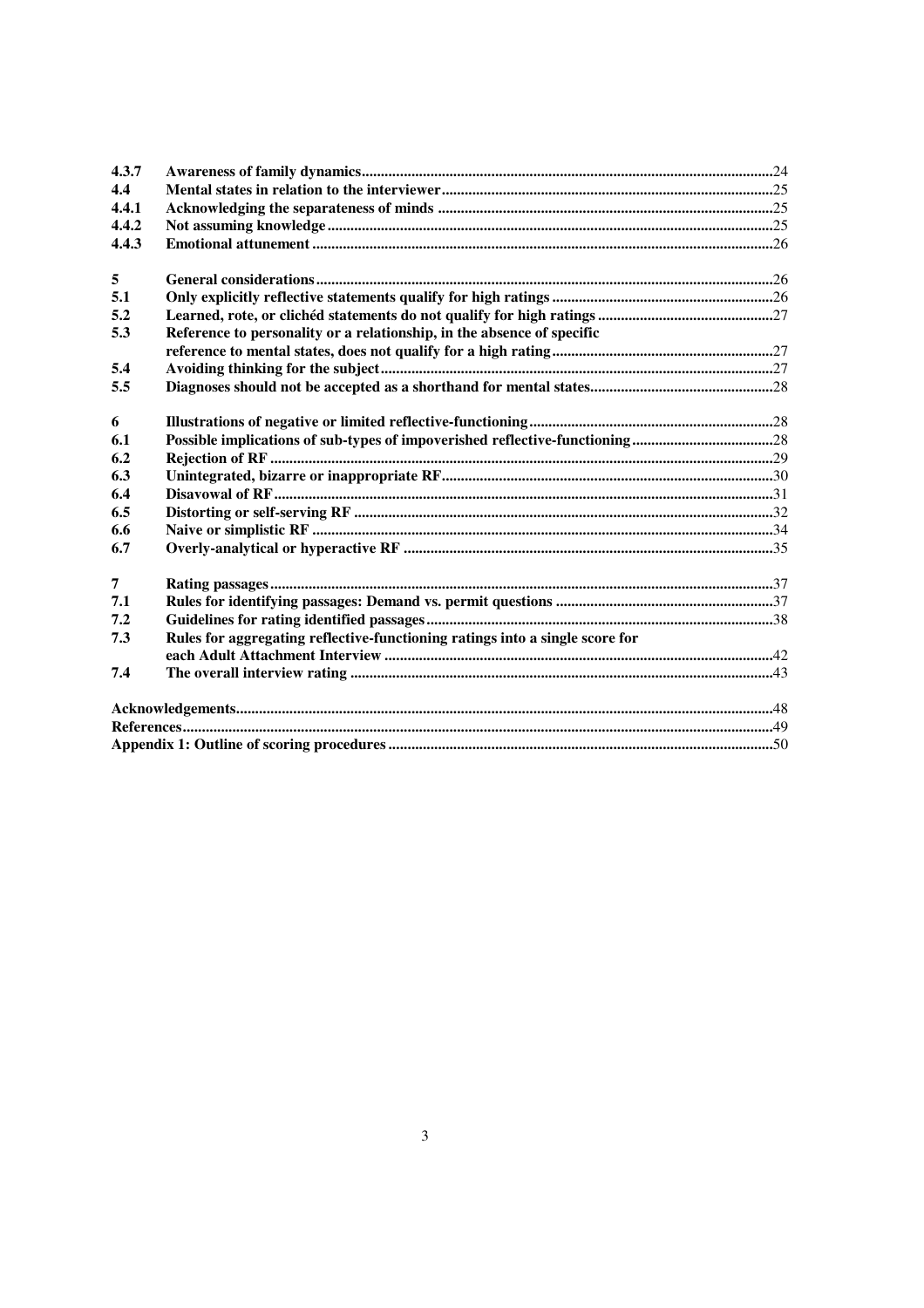#### **1 INTRODUCTION**

## **1.1 Defining the term**

The term reflective function (RF) refers to the psychological processes underlying the capacity to mentalize, a concept which has been described in both the psychoanalytic (Fonagy, 1989; 1991) and cognitive psychology literatures (e.g. Morton & Frith, 1995). Reflective functioning or mentalization is the active expression of this psychological capacity intimately related to the representation of the self (Fonagy & Target, 1995; 1996; Target & Fonagy, 1996). RF involves both a self-reflective and an interpersonal component that ideally provides the individual with a well-developed capacity to distinguish inner from outer reality, pretend from 'real' modes of functioning, intra-personal mental and emotional processes from interpersonal communications. Because of the inherently interpersonal origins to how the reflective capacity develops and expresses itself, this manual refers to reflective functioning, and no longer of reflective-self functioning (see Fonagy, Steele, Moran, Steele, & Higgitt, 1991a), as the latter term is too easily reduced to self-reflection which is only part of what is intended by the concept.

#### **1.2 The historical roots of the concept**

Various notions have been introduced in the psychoanalytic literature to denote mental processes which overlap with the construct of mentalisation, underpinned by RF. While space does not permit an exhaustive review some of these should be mentioned as these may be helpful to the reader attempting to make links between the current constructs and those proposed by other writers. All such notions derive from Freud's initial concept of "Bindung" or linking. In Freud's distinction of primary and secondary processes (Freud, 1911) he stressed that "Bindung" was both a qualitative change from a physical (immediate) to a psychical associative quality of linking and that the psychical working out or representing of internal state of affairs (conceived of in energic terms) failed in various ways (Freud, 1914). Some might argue that Melanie Klein's notion of the depressive position (Klein, 1945) is at least analogous to the notion of the acquisition of RF which necessarily entails the recognition of hurt and suffering in the other as well as that of one's own role in the process. Wilfred Bion (1962a; 1962b) in describing the "alphafunction" delineated the transformation of internal events experienced as concrete ("beta-elements") into tolerable thinkable experiences. Similarly to the current conception Bion also saw the mother-child relationship as at the root of the symbolic capacity. Winnicott (1962) also recognised the importance of the care-giver's *psychological* understanding of the infant for the emergence of the true self. Winnicott was also foremost amongst psychoanalytic theorists of self development (e.g. Fairbairn, 1952; Kohut, 1977) in recognising that the psychological self develops through perception of oneself in another person's mind as thinking and feeling. Parents who cannot reflect with understanding on their children's inner experiences, and respond accordingly, deprive their children of a core psychological structure which they need to build a viable sense of self.

Independently, French psychoanalysts developed a notion of mentalisation largely formulated from the economic point of view. Pierre Marty discussed mentalisation as a protective buffer in the preconscious system which prevents progressive disorganisation (Marty, 1968). He considers mentalisation as connecting drive excitations and mental representations and thereby creating both "fluidity" and "constancy" (Marty, 1990; 1991). Mentalisation ensures freedom in the use of associations as well as permanence and stability. At the same time Pierre Luquet (1981; 1988) discussed the development of different forms of thinking and the reorganisation of inner experience alongside this development. In his chapter on a theory of language (Luquet, 1987) he distinguished primary mentalisation (which we would consider the absence of RF) with secondary symbolic mentalisation. While this form of mentalisation was still seen as closely connected to sensory data and primary unconscious fantasies it was nevertheless also seen as representative of these processes and observable in dreams, art and play. His third level was verbal thought which he considered most distant from bodily processes. Similar ideas were proposed by André Green (1975), Hanna Segal (1957) and Joyce McDougall (1978), and more recently by Frosch (1995), Busch (1995) and Auerbach (1993; Auerbach & Blatt, 1996).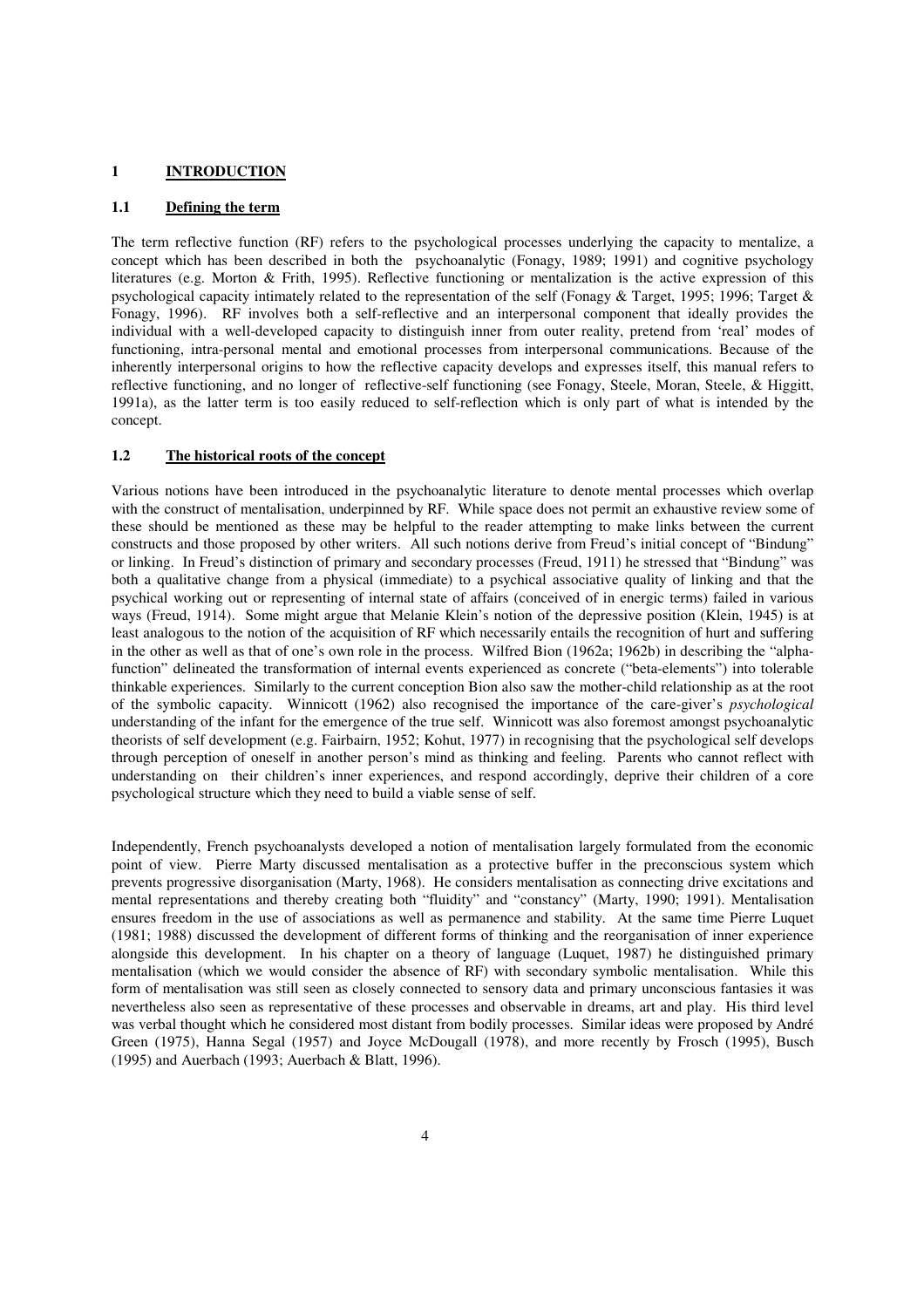Developmentalists over the past ten years have drawn our attention to the universal and remarkable capacity of young children interpret the behaviour of all agents (themselves as well as others) in terms of putative mental states. RF is the developmental acquisition that permits children to respond not only to another person's behaviour, but to the children's conception of others' beliefs, feelings, attitudes, desires, hopes, knowledge, imagination, pretence, deceit, intentions, plans and so on. RF or mentalization enables children to "read" other people's minds (Baron-Cohen, 1995; Baron-Cohen, Tager-Flusberg, & Cohen, 1993; Morton & Frith, 1995). By attributing mental states to others, children make people's behaviour meaningful and predictable. As children learn to understand other people's behaviour, they can flexibly activate, from the multiple sets of self-other representations they have organised on the basis of prior experience, the one(s) best suited to respond adaptively to particular interpersonal transactions.

The notion of RF is rooted in Dennett's (1987; 1988; Dennett, 1978) proposal that three stances are available in the prediction of behaviour: the physical stance, the design stance and the intentional stance. He takes predicting the behaviour of a chess-playing computer as his example. At its simplest this can be based on knowledge of the physical properties of the machine (the physical stance). The design stance would be based on knowledge of the design of the computer including the programming which went into its development. The third approach consists of predicting what might be the computer's most rational move. Here we attribute to the computer certain beliefs and desires; in other words regulation by intentional states. Dennett's thesis is that explanation in terms of such states of meaning provides good grounds for predicting human behaviour -- the only grounds accessible to all of us – this knowledge is embodied in the theory of mind of folk psychology (Churchland, 1986; Fodor, 1987; Mele, 1992).

Theory of mind is an interconnected set of beliefs and desires, attributed to explain a person's behaviour. The theory of mind concept has great generalisability and explanatory value. Recent philosophers of mind (Hopkins, 1992; Wollheim, 1995) have extended Dennett's approach to unconscious processes. They illustrated that one of Freud's substantive contributions was to extend folk psychology to unconscious mental states, a theory of unconscious mind, thus making those aspects of behaviour meaningful which - using the ordinary constructs of intentionality - make little sense (e.g. dreams, neurotic symptoms, humour). These behaviours may be understood if we add unconscious beliefs, thoughts, feelings and desires to our everyday model of the mind.

Extending these ideas, we consider RF to be the mental function which organises the experience of one's own and others' behaviour in terms of mental state constructs. RF concerns knowledge of the nature of experiences which give rise to certain beliefs and emotions, of emotions and beliefs consequent upon particular experiences, of likely behaviours given knowledge of beliefs and desires, of the expectable transactional relationships between beliefs and emotions, and of feelings and beliefs characteristic of particular developmental phases or relationships. Its essence is not that the individual should be able to articulate this theoretically, and this is clear in our operationalisation below. It is our view that individuals differ in the extent to which they are able to go beyond immediately known phenomena to give an account of their own or others' actions in terms of beliefs, desires, plans and so on. This, undoubtedly high level, cognitive capacity is an important determinant of individual differences in self-organisation as it is intimately involved with many defining features of selfhood such as self consciousness, autonomy, freedom and responsibility (Bolton & Hill, 1996; Cassam, 1994). Intentional stance, in the broad sense considered here (i.e. including apparently irrational unconscious acts), explains intentional behaviour (Davidson, 1980) in oneself and therefore creates the continuity of self experience which is the underpinning of a coherent self structure.

Much experimental work has been performed which demonstrates the theory of mind is acquired during the fourth year of life (e.g. Baron-Cohen et al., 1993; Morton & Frith, 1995). Our formulation differs from most developmentalists in considering RF to be a developmental achievement which is never fully acquired i.e. maintained across situations. Also our emphasis along with other psychoanalytic authors is on the self organising quality of mentalising and the implications which individual differences in this capacity have for our understanding of psychological disorder.

# **1.3 Metacognition, mentalisation, and reflective-functioning**

The rating scale evolved in part from Mary Main's (1991) seminal chapter on "metacognitive monitoring and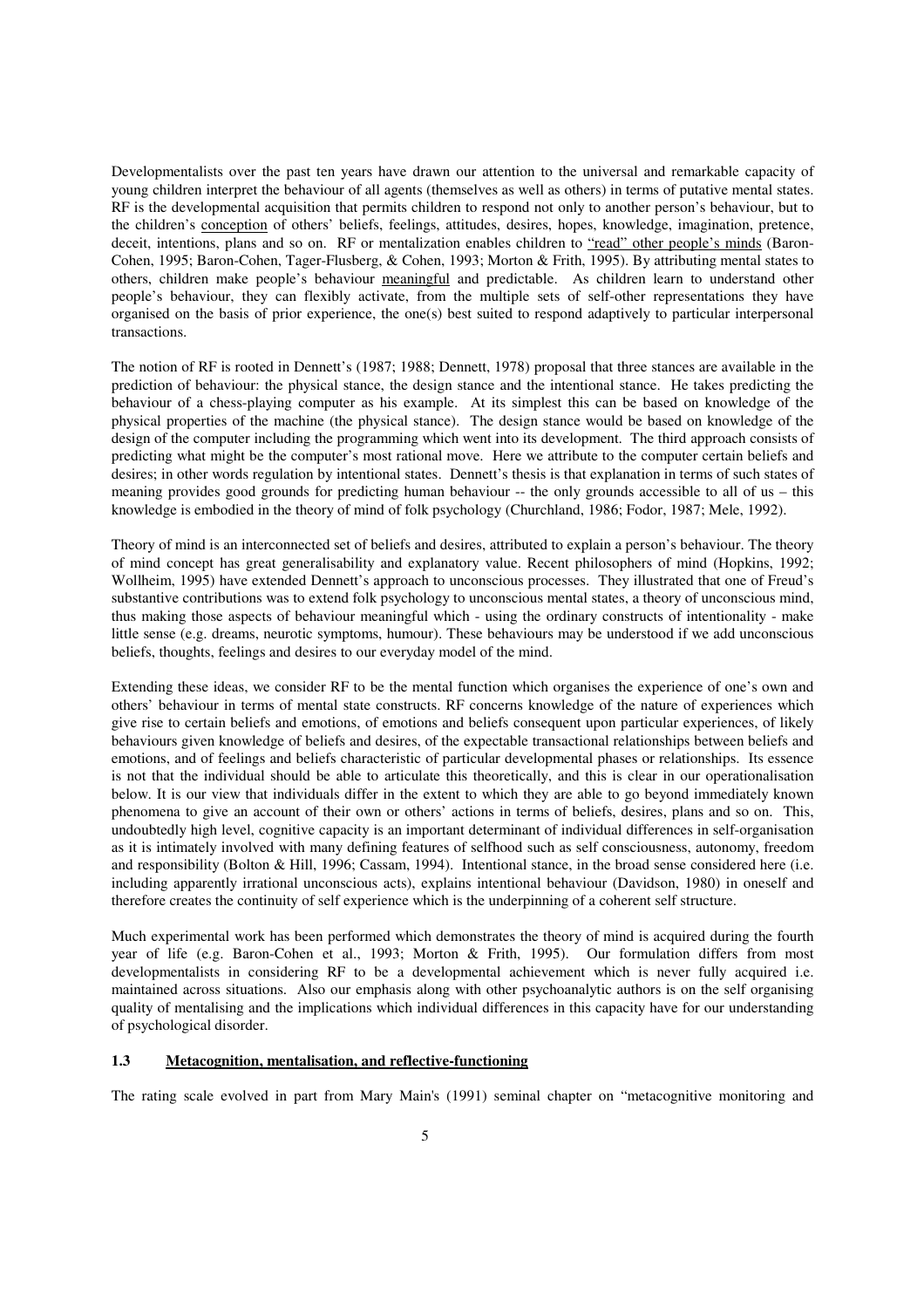singular versus multiple models of attachment." Main's concept principally refers to the activity of self-monitoring in the context of the Adult Attachment Interview (Main & Goldwyn, 1994) protocol. The reflective-functioning scale could be conceived of as providing operationalised definitions of individual differences in adults' metacognitive capacities. Metacognition, mentalisation and reflective-functioning are seen as expressions of the RF on which, in large part, depends the development of the self who thinks and feels.

## **1.3.1 Mentalisation and the self**

Mentalising refers to the capacity to perceive and understand oneself and others in terms of mental states (feelings, beliefs, intentions and desires). It also refers to the capacity to reason about one's own and others' behaviour in terms of mental states, i.e. reflection. Mental processes during the first years of life are largely pre-reflective; we nonetheless regard the reflective capacity -- which evolves during this same period -- as belonging to the core self structure. The emergence and full development of the RF depends upon the caregiver's capacity to more-or-less accurately perceive intentionality in the infant. The capacity for reflection is seen as influencing the quality of psychic reality experienced by the individual, and accounts for the richness and diversity of inner experience.

#### **1.3.2 The development of mentalising skills**

Mentalisation normally comes about through the child's experience of his mental states being reflected on, prototypically through experience of affect-laden interactions with the caregiver. These range in intensity and complexity depending on the age of the child. The most important interpersonal experiences with caregivers, which ordinarily confirm the child's sense of being reflected in the mind and behaviour of the other, are likely to be those following the child's expression of distress (see Gergely & Watson, 1996). For example, in the two month old it is the sensitivity to an infant's cry, whereas in the older child it can occur within the context of a limit-setting response by the parent to one of the child's transgressions. In both cases, the parent reflects upon the child's behaviour, and responds in a way that at once soothes the child's distress (promoting intimacy and sameness) and also suggests a mode of coping (promoting autonomy and separateness). Thus mentalisation by the parent provides or confronts children with a presentation of the contents of the parent's mind that is *both the same and different* from the contents of the child's mind.

Pretend play with a parent provides another avenue for the development of mentalisation, for it enhances the child's integration of inner and outer reality. The child is helped to see these two spheres of existence as linked, yet also different in important ways. This has the consequence of helping the child toward relying less on equating the inner and outer worlds (e.g., significant delusions in older children and adults), or splitting off one world from the other (e.g., isolation or dissociation in older children and adults). In play, the caregiver may give children's ideas and feelings (when they are "only pretending") a link with reality, by showing they can share in the play despite their membership in the grown-up external world. The parent thus shows that reality may be distorted by acting upon it in playful ways. Through this playfulness, real mental experiences are introduced. This, is the great appeal and survival value of play and all pursuits in the transitional realm (Winnicott, 1971) as play promotes enhanced 'real' mental experiences. Such experiences are crucial to the individual's attempts to accurately process outer reality and shape or modify the inner landscape (see Emde, Kubicek, & Oppenheim, 1997). Notably, symbolic development generally, and specifically the frequency of usage of mental state terms is radically impoverished in maltreated children (see Cicchetti & Beeghly, 1987).

There is an evident lack of consistency in the use of RF. For example, a psychoanalyst who is highly reflective in a clinical context may be far less so in the context of discussing his own family relationships. A framework for understanding this is provided by 'dynamic skills theory' (Fischer & Farrar, 1987; Fischer, Kenny, & Pipp, 1990) which depicts development as a person's elaboration of progressively more complex control systems (skills). RF may be readily conceived of as one such control system, critical to the organisation of the self. Within dynamic skills theory, RF would be seen as not simply a property of the person, but of the person and situation together, because all skills are composed of both the person's activities and the situations or context within which these occur. Particular tasks, specific events, other people, as well as culture are seen as part of the skill. Further, the development of a skill is not seen as progression along any singular path, determined by maturation. Rather, RF, as a skill, evolves through varied pathways, moulded by many dynamically interacting influences, such as the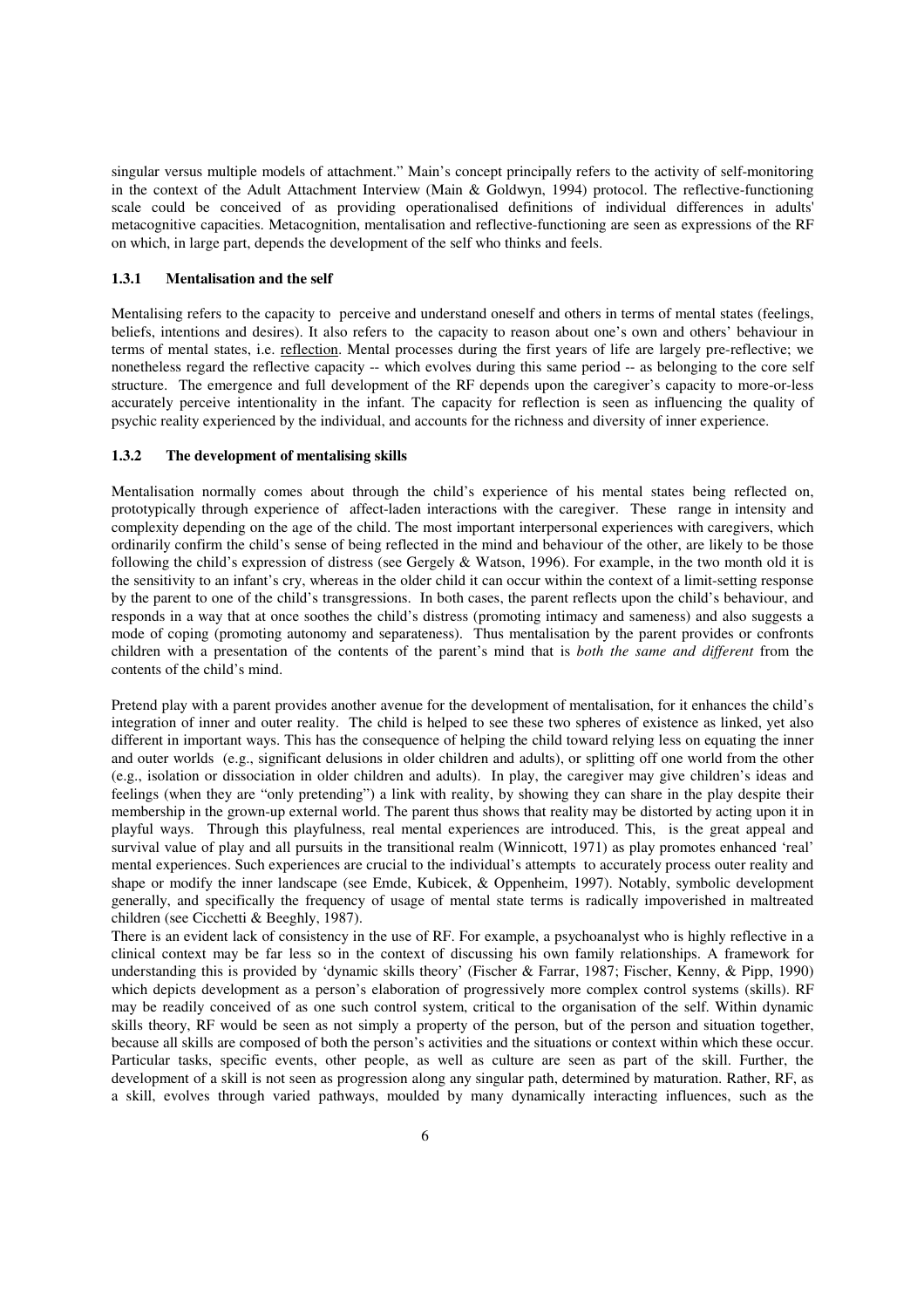individual's emotions, social interaction, family relationships and environment, important social groups, the reactions of the wider social world, etc. (Fischer, Knight, & Van Parys, 1993).

RF is a strand within the developmental web, one of the many distinct control systems that are neither strongly connected with each other, nor co-ordinated or integrated (Fischer & Pipp, 1984). The "fractionation" or splitting of all abilities as a function of tasks and domains is well demonstrated, and we might expect RF to be subject to the same kind of developmental décalage (unevenness) which characterises the rest of cognitive development (Flavell, 1982). Fractionation refers to the tendency for a person not to co-ordinate skills or experiences that are naturally separate but may be thought of as belonging together by some external criterion (Fischer & Ayoub, 1994). Just as the understanding of conservation of liquid does not generalise to conservation of area, reflective capacity in one domain of interpersonal interaction should not be expected to generalise to others. RF does not begin as a general capacity, but is a particular skill tied to the task and domain where it is learned, a specific category of relationship. RF as a skill may be more or less present in situations as a function of contextual support and emotional state which push an individual up or down a developmental strand. Differences in the meaning of an interaction as well as its physical context can lead to fractionation. For example, the concept of conservation of liquid may not generalise between the experimental task and one involving helping a thirsty friend, even if both involve pouring a glass of orange juice (Rogoff, 1990). Fractionation does not disappear entirely with development either in general or in the specific case of reflectiveness. It is clearly possible for task-based skills such as RF to come to be co-ordinated but this should not be seen as automatic. Unevenness across situations is likely to remain prevalent even in adults, especially when they are emotional (Fischer & Ayoub, 1994).

Normal development is from fractionation towards integration, which involves the construction of specific coordinations amongst previously separate skills and provides the foundation for more complex, sophisticated control systems (Bidell & Fischer, 1994). Abnormalities of RF, the continued use of a non-reflective rather than a mentalizing model for predicting behaviour, should not then be seen as either a consequence of 'arrest and fixation' at an early stage, or a 'regression' to that stage. Deficits in RF may be expected to develop with alternative strategies of increasing complexity over time, in a manner similar to other skills. For instance, the skill for limited reflectiveness developed by the child to anticipate and forestall maltreatment and its painful physical and psychological impact would be adaptive in their particular world but would be expected to produce sophisticated forms of difficulty rather than straightforward adaptations in other contexts (Noam, 1990). The ability to be reflective in general, but to show only minimal reflectiveness in the context of one's own childhood with reference to the mental states of 'caregiving' others or in specific relationships which reactivate the same schemata, could be a result of natural fractionation. Unevenness or splitting of reflective ability could also be the consequence of an active (purposeful, conscious or unconscious) attempt on the part of the individual not to co-ordinate or generalise RF to specific relationship domains. Here the unevenness is "a developmental achievement", in that the person must create a co-ordination in order actively to keep contexts which would naturally move toward integration, separate. The split is context and affect dependent, and skills developed within one context will not be necessarily matched by similar abilities in others. Within an attachment theory framework we might say that the self is organised so that certain internal working models include considerable reflective components – expectations incorporating the mental states of self and other – while other working models of relationships appear impoverished, indicating only minimal mentalizing skills. In the latter contexts the subject will offer only stereotyped, simple, concrete, low level descriptions. This does not imply developmental delay or regression; rather it suggests a remarkably complex ability to co-ordinate two distinct levels of functioning. Thus to talk of deficit or absence of a capacity is undoubtedly an oversimplification. Measures of global abilities may not yield differences between groups. Efforts at going beyond mere clinical impression in terms of measurement and quantification has to take on board the situational and interpersonal specificity of the failure of RF.

#### **1.4 Mentalising skills and self reflection**

It is important that RF is not conflated with introspection. Bolton and Hill (1996) note that the weakness of introspection is to define mental states in terms of consciousness or self report rather than, as here, in terms of their capacity to make sense of, and thus regulate, behaviour. Introspection or self reflection is quite different from RF as the latter is an automatic procedure, unconsciously invoked in interpreting human action. We see it as an over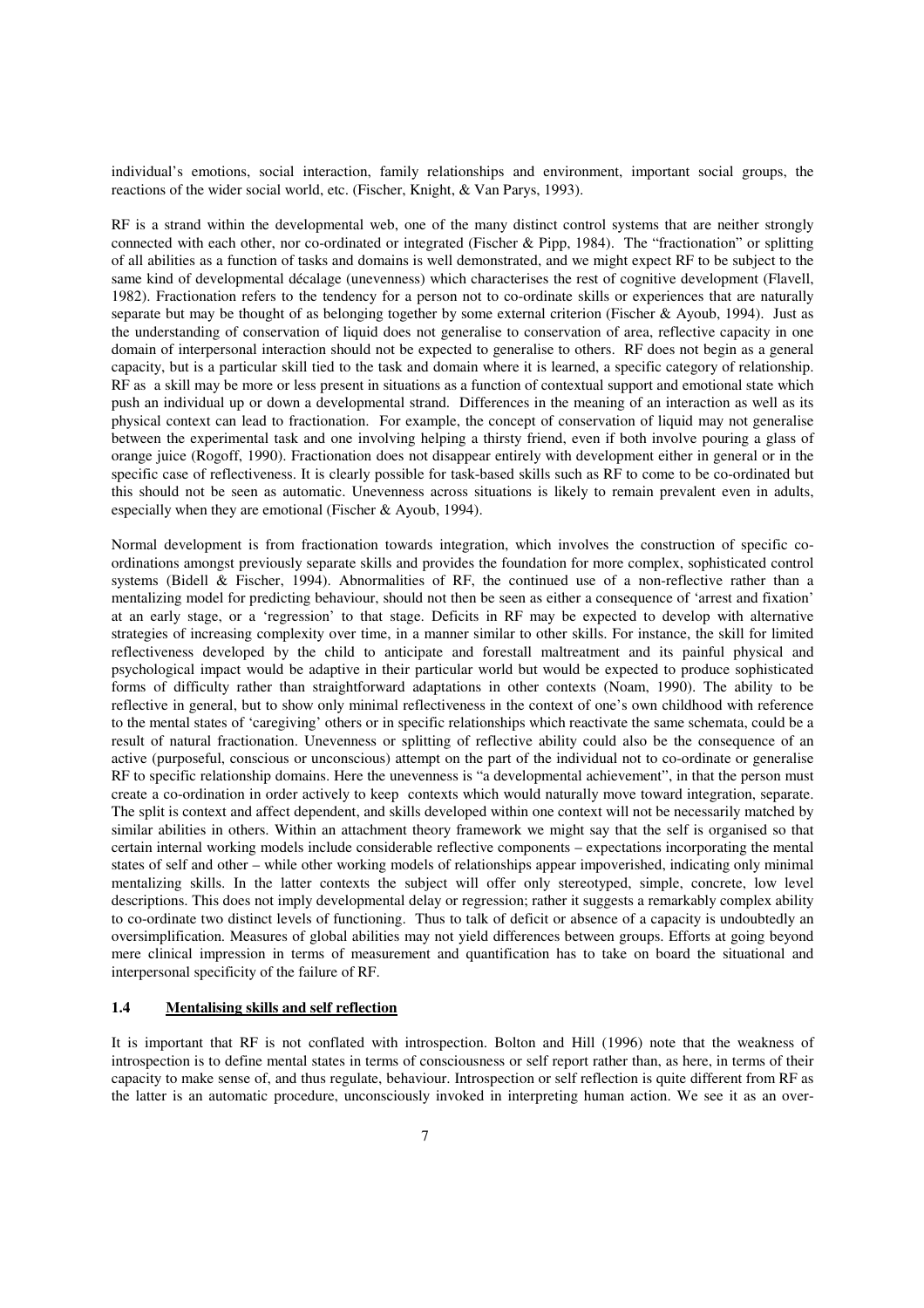learned skill, which may be systematically misleading in a way much more difficult to detect and correct than mistakes in conscious attributions would be. RF similarly lends a shape and coherence to self-organisation which is entirely outside awareness, in contrast to introspection which has a clear impact on experience of oneself. Procedural knowledge of minds in general, rather than declarative self knowledge, is the defining feature.

# **2 WHY IS MENTALISATION OR REFLECTIVE-FUNCTIONING SO IMPORTANT?**

## **2.1 Behaviour becomes predictable**

Firstly, through the attribution of thoughts and feelings, mentalisation enables the individual to see people's actions as meaningful. Actions then become predictable, which in turn reduces dependency on others to explicitly detail the meaning of their actions. The child of around four or five is frequently able to understand what the mother is doing and why, without her needing constantly to bear his limited perspective in mind as when a mother conveys the temporary limitations upon her capacity for shared interactions, e.g. "Not now, I'm cooking dinner". This allows both child and caregiver to attain increasing mental and physical autonomy, needing to refer far less to each other because children have the mentalising skills to appreciate or borrow their caregivers' understanding. But where does this skill within the child come from? In part, no doubt the answer lies within the maturational framework provided by cognitive developmentalists (e.g. Piaget, Flavell and their followers). These reflections come with development to be internalised and organise the child's subjective experience.

## **2.2 Reflective-functioning promotes and maintains attachment security**

We have empirically demonstrated that individual differences in these skills at appreciating the mental and emotional states of others are rooted in the presence or absence of attachment security. For example, we have demonstrated that high scorers on the RF scale are more likely to have their child securely attached to them than low scorers. We believe that parents' capacity to reflect on the intentionality of their children's behaviour enhances children's self-control and affect regulation (Fonagy et al., 1991a). Further, we have shown that belief-desire reasoning or mentalising in the child at five years is predicted by both children's and their parents' previously assessed attachment security (Fonagy, 1997).

## **2.3 Reflective-functioning facilitates the appearance-reality distinction**

Reflection helps the child distinguish between appearance and reality. While this may not be important in all contexts, we believe that in cases of maltreatment or trauma, it allows the child to survive psychologically, and relieves the pressure to enact the experience in concrete ways. Once the child is able to evaluate and use mental representations, he can separate or modify perceptions of, for example, the maltreating parent from perceptions of the self (e.g. "he was unloving but I am not unlovable"). By attributing the origins of ideas and feelings to themselves and/or others, the child makes the human world more explicable. Until children are able to manage this task of reflection, they remain vulnerable to their own and others' immediate emotional reactions. Prior to the development of the RF, inconsistency or hostility from others is more likely to be taken at face value as showing something bad about the child. In contrast, if the child is able to attribute a withdrawn, unhappy mother's apparently rejecting behaviour to her emotional state, rather than to himself as bad and unstimulating, the child may be protected from lasting injury to his view of himself. Indirect support for this view is our finding that mothers with significant experiences of childhood deprivation were unlikely to have insecurely attached children if they were able to reflect accurately or believably upon the interpersonal and intra-personal origins on their experiences (Fonagy, Steele, Steele, Higgitt, & Target, 1994).

#### **2.4 Reflective-functioning enhances communication**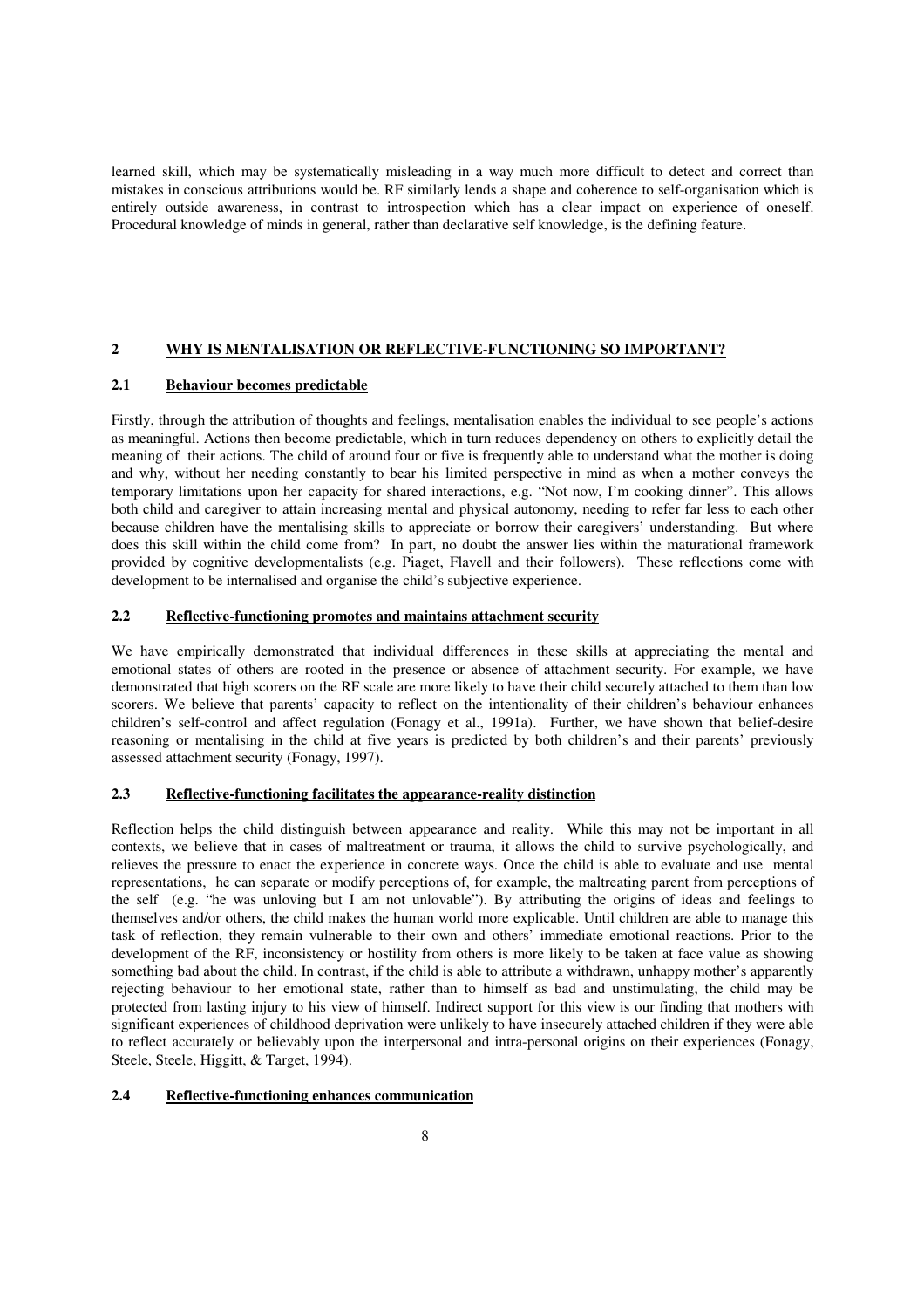Without a clear representation of the mental state of the other, communication must be profoundly limited. The philosopher Grice (1975) formulated the overriding principle of conversation as one of collaboration, whereby the effective speaker needs to bear in mind the point of view of the other person. This perspective has been evocatively elaborated in the writings of Mary Main and her colleagues in the construction of their manual for rating Adult Attachment Interviews (Main & Goldwyn, 1994), particularly with respect to the construct of 'coherence' to which the construct of reflective-functioning is closely linked.

## **2.5 Reflective-functioning encourages meaningful connections between the internal and external worlds**

Finally, mentalising can help an individual to achieve deeper experiences with others, and ultimately a life experienced as more meaningful. We think it is the successful connecting of internal and external which allows belief to be endowed with meaning which is emotionally alive, but manageable. A partial failure to achieve this integration can lead to neurotic states; in more profound and pervasive failures of integration, reality may be experienced as emotionally meaningless, other people and the self are related to as things, and the relating itself occurs at a very concrete level characteristic of severe personality disorders. In the extreme, the individual may be unable to treat themselves or others as motivated by mental states, resulting in a personality organisation sometimes denoted as borderline (Fonagy, 1989; 1991; Fonagy & Higgitt, 1989).

# **3 VALIDATION OF THE MEASURE**

## **3.1 The London Parent-Child Project**

The scale was originally developed as part of the London Parent-Child Project. 100 pregnant woman were recruited from the Obstetrics and Gynaecology Department of University College Hospital during the autumn and winter of 1987. Selection criteria included primiparous status, current cohabitation with the child's father, fluency in English and agreement on the part of the father to participate. Approximately 50% of those approached agreed to participate. The sample is described in Fonagy, Steele & Steele (1991b). The sample was mainly middle-class, in the late 20s or early 30s. Subjects were interviewed in their homes, during the pregnancy. Ratings of the interviews with the mothers were performed before the child was one year, and those with the fathers before the child was 18 months. At these points, the baby and mother or father respectively were assessed using the Strange Situation procedure (Ainsworth, Blehar, Waters, & Wall, 1978), to ascertain infant security of attachment.

Each mother interview was rated by four judges, and each father interview by three. The table below shows correlation coefficients between each pair of judges on a nine-point scale. The scale points were defined broadly as in the present manual, with the exception of the allowance for absent (0) or negative (-1) RF, which were added subsequently after rating further groups of interviews from clinical samples.

|         | Judge A | Judge B | Judge C |
|---------|---------|---------|---------|
| Judge B | .835    |         |         |
| Judge C | .600    | .590    |         |
| Judge D | .665    | .600    | .749    |

#### Table 1. Correlation coefficients between four judges for 100 mother interviews

Each father interview was rated by three judges. The rating manual was improved with stricter definitions and examples added, in-between these two sets of ratings, but the scale remained essentially the same.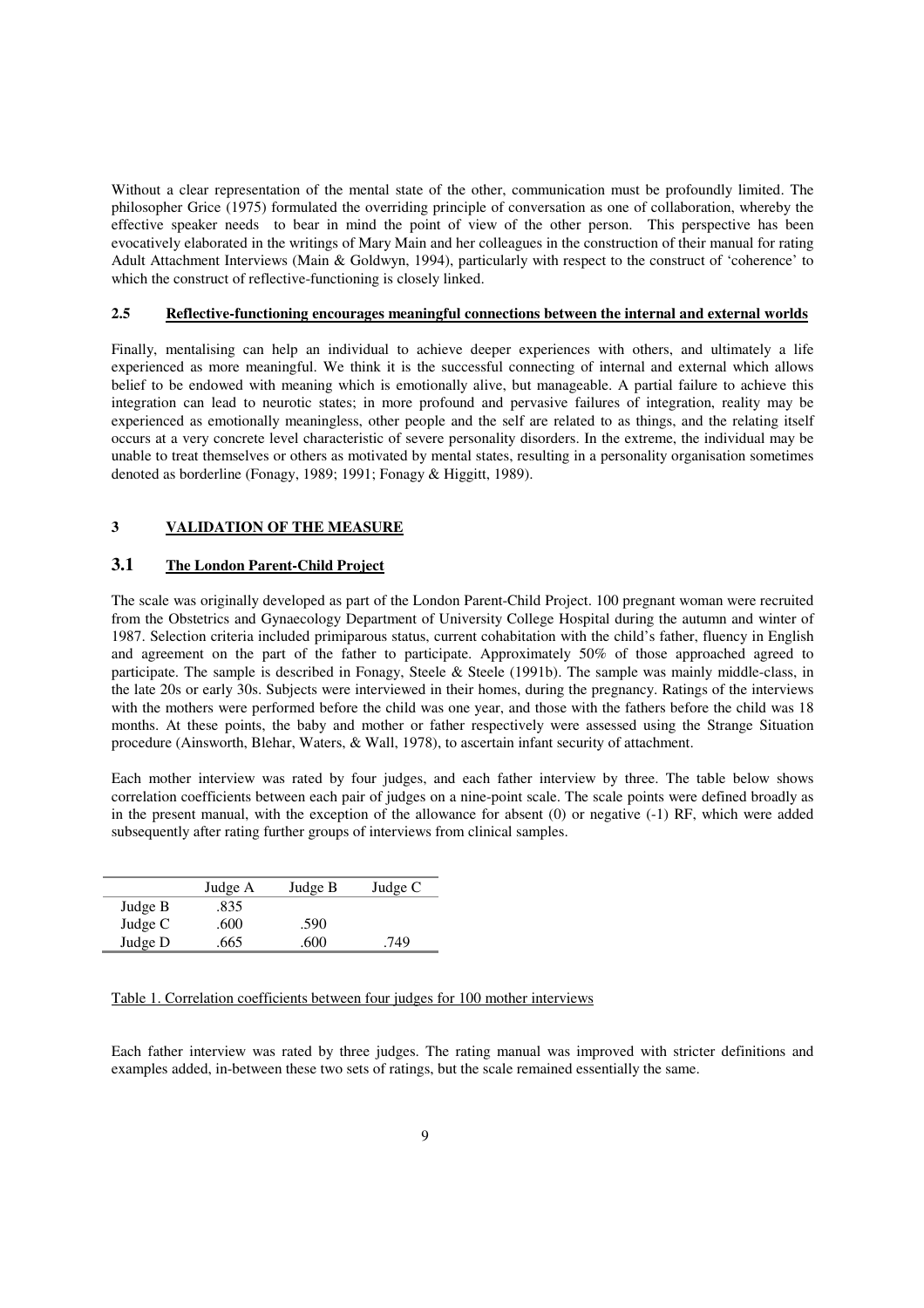|         | Judge A | Judge B |
|---------|---------|---------|
| Judge B | .891    |         |
| Judge C | .832    | .792    |

#### Table 2. Correlation coefficients between three judges for 100 father interviews

We compared RF ratings from the London Parent-Child sample with a number of their demographic characteristics. On the whole, there was a remarkable absence of relationships, with the exceptions of relatively low correlations between educational level of the fathers and vocabulary skills (Mill Hill vocabulary test) of each parent, and their RF scores (see Table 3).

|         | Level of<br>education |        | social class | $SOC10-$<br>economic | age | years of<br>cohabitation |
|---------|-----------------------|--------|--------------|----------------------|-----|--------------------------|
|         |                       |        |              | group                |     |                          |
| mothers | .19                   | $.33*$ | $-1.1$       | $-.04$               | .   | $-.10$                   |
| fathers | $.35*$                | $.27*$ | $-.24$       | $-.01$               | .   | $-.02$                   |

Table 3. Correlation coefficients between RF ratings and demographic characteristics of 100 mothers and 100 fathers

We computed the correlation coefficients between RF ratings and other ratings derived from the Adult Attachment Interview. The correlations are shown in Table 4 below.

| AAI scales                         | Mothers' AAI $(n=100)$ | Fathers' AAI $(n=100)$ |
|------------------------------------|------------------------|------------------------|
| Loving relationship with mother    | .426                   | .425                   |
| Loving relationship with father    | .439                   | .279                   |
| reversal<br>Role<br>in<br>parental | $-.298$                | .130                   |
| relationships                      |                        |                        |
| Poor quality of recall             | $-.633$                | $-.246$                |
| Current anger with parents         | $-.123$                | .20                    |
| Idealisation of relationships      | $-.424$                | $-.214$                |
| Derogation of relationships        | $-.349$                | $-.253$                |
| Coherence                          | .734                   | .638                   |

## Table 4. Correlations between AAI scales and RF ratings

In analysing the scores given to Adult Attachment Interviews on the original scales, and some additional scales including RF ratings, we computed a correlation matrix based on the 200 interviews. 6 factors emerged from the 29 scales. These were: 1. Negativity in relationship to mother; 2. Negativity in relationship to father; 3. Coherence in Internal Working Models of attachment; 4. Overprotection; 5. Pressure to achieve; 6. Guilt. Each had a coefficient alpha above 0.8, and the Coherence factor had an alpha of .9 for women's AAIs and .92 for men's AAIs. Factor loadings are shown in Table 5.

|                                      | Factor loadings | Correlations of ratings with factor total |
|--------------------------------------|-----------------|-------------------------------------------|
| Reflective function                  | .91             | .93                                       |
| Coherence of mind                    | .77             | .83                                       |
| Subjective experience of poor recall | $-.74$          | $-.76$                                    |
| Objectively poor recall              | $-.73$          | $-.71$                                    |
| Idealisation of mother               | $-.69$          | $-.45$                                    |
| Coherence of transcript              | .67             | .74                                       |
| Passivity of thought                 | $-.51$          | $-.63$                                    |
| Total eigen value                    | 2.59            |                                           |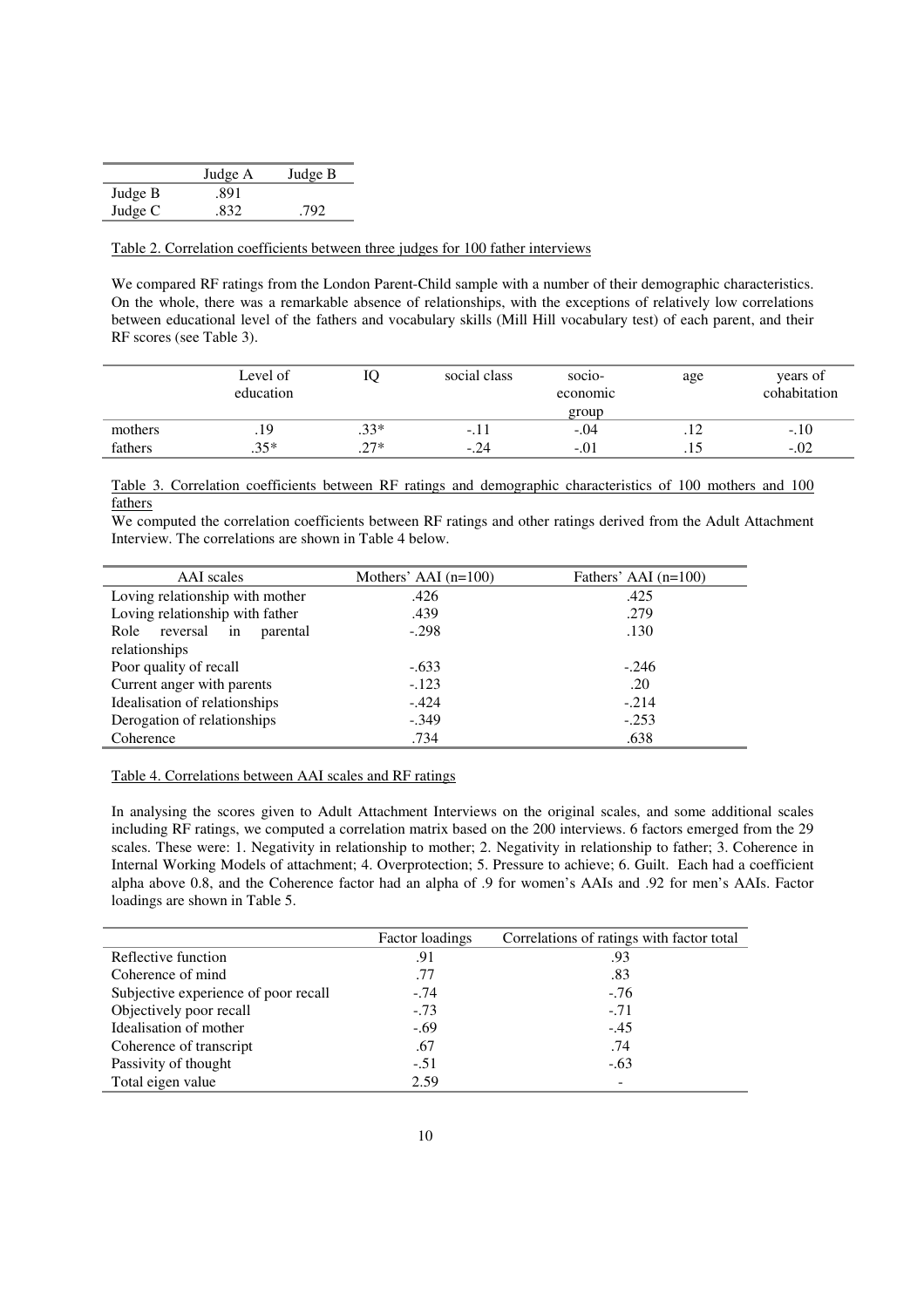## Table 5. Loadings of scales on Coherence factor, and correlations of each scale with factor total (n=200)

In order to investigate the unique contribution of each of these scales to the Coherence factor score, a stepwise multiple regression was carried out, with the factor score as the dependent variable and the scale scores as independent variables. RF was entered first, as the highest loading variable, and accounted for 86% of the variance. The coherence of transcript score accounted for a further 6% of the variance, and objective poor recall an additional 5%. The association between AAI classification and this Coherence factor, dominated by the RF scale, was strong. Autonomous (Secure) classification was associated with higher factor scores on Coherence (F=62.99, df 2,197, p<0.0001). There was little difference between the two insecure classifications. The point biserial correlation between security-insecurity on the Adult Attachment Interview and the Coherence factor score was 0.75. Overall, the psychometric analysis of the AAI, as reported in Steele (1991) revealed that ratings on RF were consistently the strongest contributors to judges' assessment of attachment security, and accounted for more than half of the variance in the secure/insecure distinction.

There was a strong relationship between scores on the RF scale and the Strange Situation behaviour of infants, whose mothers and fathers had been assessed using the AAI before the birth of the child (see Table 6). The point biserial correlation between secure classification in infancy and parental RF was highly significant (r=.51 for mothers and .36 for fathers, p<.001 in each case). The correlations observed with ratings of the infants' behaviour in the Strange Situation were also significant. These correlations are shown in Table 7.

|                             |   |          | <b>Infant Classification</b> |               |
|-----------------------------|---|----------|------------------------------|---------------|
|                             |   | Avoidant | Resistant                    | <b>Secure</b> |
| No reflective function      | M | 4(1.6)   | 0(.6)                        | 1(2.8)        |
|                             | F | 3(1.4)   | 0(0)                         | 2(3.6)        |
| Poor reflective function    | М | 18(11.8) | 4(4.2)                       | 15(21)        |
|                             | F | 18(12.7) | 0(0)                         | 28 (33.3)     |
| Average reflective function | М | 9(14.7)  | 6(5.2)                       | 31(26.1)      |
|                             | F | 3(9.7)   | 0(0)                         | 32(25.3)      |
| Good reflective function    | M | 0(2.9)   | 1(1)                         | 8(5.1)        |
|                             | F | 0(.3)    | 0(0)                         | 1(.7)         |

Table 6. Frequency distribution (expected frequencies in parentheses) of infant attachment classification according to parents' RF scores ( $M =$  mothers;  $F =$  fathers)

|                 | Ratings of infant behaviour                             |          |        |            |  |
|-----------------|---------------------------------------------------------|----------|--------|------------|--|
|                 | Avoidance<br>Proximity seeking<br>Resistance<br>Contact |          |        |            |  |
|                 | maintenance                                             |          |        |            |  |
| Mother $(n=97)$ | $.255**$                                                | $.300**$ | .020   | $-.375***$ |  |
| Father $(n=87)$ | 140                                                     | .167     | $-124$ | $-235**$   |  |

Table 7. Correlation between parents' RF ratings and infant behaviour in the Strange Situation

In a subsequent study on the same sample, we found that RF was particularly predictive of secure attachments with mothers, in cases where mothers independently reported significant deprivation in childhood (Fonagy et al., 1994). For the purposes of this analysis, we divided the sample of mothers into those with high and low deprivation in childhood. High deprivation was defined as showing three or more of the following indicators: prolonged separation from parents before 11 years, prolonged paternal unemployment, life-threatening illness of either parent, psychiatric illness in either parent, boarding school, overcrowding, single parent family, serious illness in the child, low socio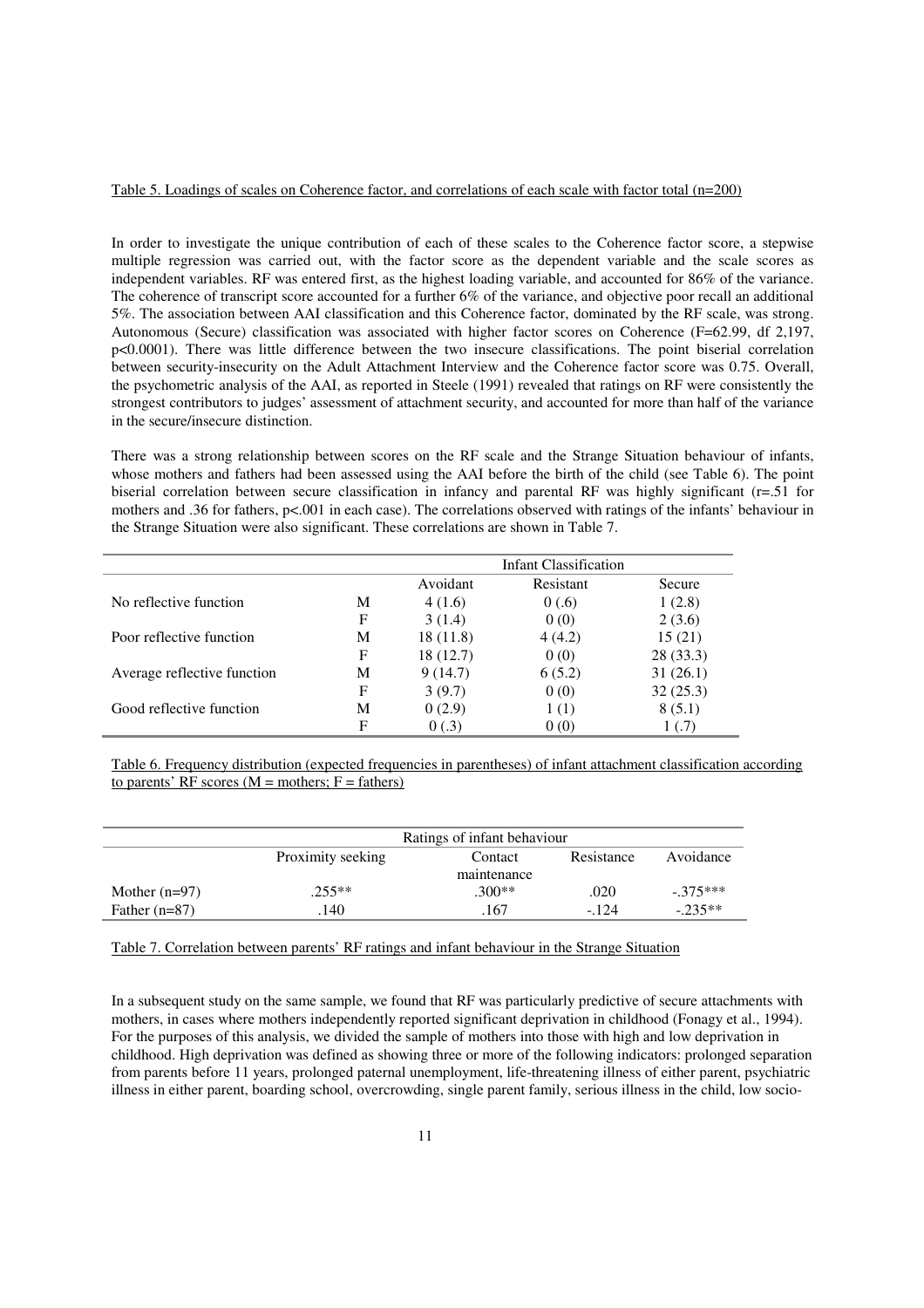economic status. Mothers were divided into those showing low or high RF (score over 5) (n=48 and 49, respectively). Of the non-deprived group, 79% of those with high RF (n=39) had secure infants compared to 42% of those with low RF (n=31). In the deprived group, 100% of those with high RF (n=10) had secure infants, whereas 6% of those with low RF ( $n=17$ ) did so. These results show that RF is particularly important in facilitating attachment security between infant and mother where the mother has suffered social deprivation in childhood.

As part of establishing the discriminant validity of the Reflective Function Scale, the scale was related to a number of psychometric instruments. Epstein's Mother-Father-Peer Scale (Epstein, 1983) measures independenceencouraging versus over-protective and accepting versus rejecting mothers, fathers and peers, none of these scales related to RF scores (see Table 8). The Eysenck Personality Questionnaire (Eysenck & Eysenck, 1975), concurrently administered to the subjects, showed no relationships to extraversion, neuroticism or psychoticism. The Langner 22 (Langner, 1962), a screening measure for psychiatric caseness, also showed no correlation with RF ratings. The RF scale was also correlated with the Sources of Self Esteem Inventory (O'Brien, 1981). The RF Scale had no significant association with any of the 11 scales of the SOSE.

|                            | Scale                      | Correlation with RF | probability |
|----------------------------|----------------------------|---------------------|-------------|
| Epstein's Mother-Father-   |                            |                     |             |
| Peer Scale                 |                            |                     |             |
|                            | independence vs            | .05                 | n.s.        |
|                            | overprotection, mother     |                     |             |
|                            | independence vs            | $-.11$              | n.s.        |
|                            | overprotection, father     |                     |             |
|                            | acceptance vs rejection,   | .02                 | n.s.        |
|                            | mother                     |                     |             |
|                            | acceptance vs rejection,   | .19                 | n.s.        |
|                            | father                     |                     |             |
|                            | acceptance vs rejection,   | .11                 | n.s.        |
|                            | peer                       |                     |             |
| <b>Eysenck Personality</b> |                            |                     |             |
| Questionnaire              |                            |                     |             |
|                            | psychoticism               | $-.11$              | n.s.        |
|                            | extraversion               | .21                 | n.s.        |
|                            | neuroticism                | $-.03$              | n.s.        |
|                            | lie scale                  | $-.21$              | n.s.        |
| Langner 22                 |                            | $-.11$              | n.s.        |
| Sources of Self Esteem     |                            |                     |             |
| Inventory                  |                            |                     |             |
|                            | global self-esteem         | .06                 | n.s.        |
|                            | competence                 | .10                 | n.s.        |
|                            | loveability                | .13                 | n.s.        |
|                            | likeability                | .05                 | n.s.        |
|                            | self-control               | $-.03$              | n.s.        |
|                            | personal power             | .12                 | n.s.        |
|                            | moral self-approval        | .02                 | n.s.        |
|                            | body appearance            | $-.01$              | n.s.        |
|                            | body functioning           | $-.02$              | n.s.        |
|                            | defensive self-enhancement | $-.11$              | n.s.        |
|                            | integration and identity   | .08                 | n.s.        |

Table 8. Correlations between RF ratings and questionnaire measures of past relationships and current self-esteem  $(n=200)$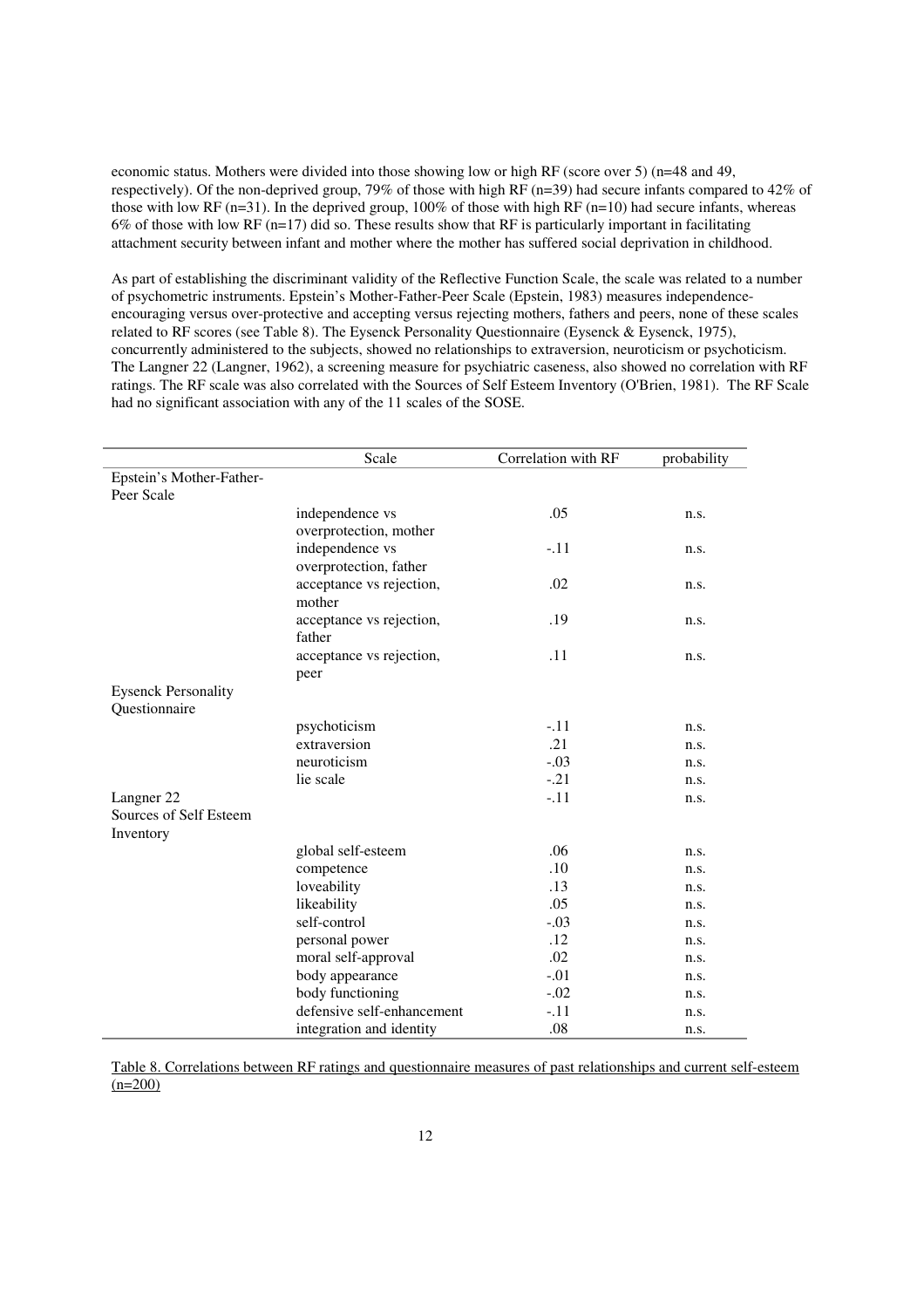In order to assess whether mood state immediately prior to or immediately following administration of the AAI might have influenced RF rating, a previously validated single item affect grid was employed (Russell, Weiss, & Mendelsohn, 1989). There was no relationship between mood, either before or after the interview, and RF rating.

## **3.2 The Cassel Hospital Study**

82 out of 85 consecutively admitted non-psychotic inpatients at the Cassel Hospital participated. The hospital is a UK national centre for the inpatient treatment of severe personality disorder. Patients at the hospital were rarely on medication at the time of the study. The group were matched on age, gender, socio-economic status and verbal IQ with 85 normal control participants recruited from an outpatient medical department. In both groups, the average age was 29, 15% of the sample was male, 50% were from social classes I and II; mean Verbal IQ was 114.6 for the patient group and 112.1 for the control group. Diagnoses were made on the basis of the SCID-I and SCID-II (DSM- $III-R$ ).

The results of this study have been reported elsewhere (Fonagy et al., 1996). Here only data concerning RF ratings will be reported. The Adult Attachment Interview was administered to all patients an controls and coded for RF by two raters. The agreement between the raters was .91. Mean RF ratings for the psychiatric and control groups were 3.7 (sd=1.8) and 5.2 (sd=1.5) respectively (p<.0001). The mean RF ratings for the common Axis I and Axis II diagnoses are show in Table 9 for the psychiatric group only. The Axis I diagnoses did not distinguish high and low scorers on the scale with the exception of eating disordered patients, many of whom also carried and Axis II diagnosis (particularly BPD). Patients without Axis II diagnosis were rated higher on RF than those with ( $p < .05$ ). This was principally due to the low RF scores of patients with a diagnosis of BPD (p<.001).

|         |                        |                | Diagnoses                          |                   |
|---------|------------------------|----------------|------------------------------------|-------------------|
| Axis I  | Depression             | Anxiety        | <b>Substance Abuse</b>             | Eating disorder   |
|         | $(n=72)$               | $(n=44)$       | $(n=37)$                           | $(n=14)$          |
|         | 3.8(1.7)               | 3.5(1.8)       | 3.4(1.8)                           | $2.8(1.7)$ *      |
| Axis II | No Axis II<br>$(n=23)$ | BPD(DSM)       | Antisocial or Paranoid<br>$(n=22)$ | Other<br>$(n=38)$ |
|         | $4.3(1.7)^*$           | $2.7(1.6)$ *** | 3.9(1.8)                           | 3.3(1.7)          |

Table 9. Means (and standard deviations) for RF ratings of 82 psychiatric patients grouped according to diagnoses (Asterisks indicate significant differences between groups diagnosed with a disorder compared with all those in the psychiatric group not diagnosed with that disorder. Means are adjusted controlling for age, Global Assessment of Functioning scores on admission).

We examined the association between reported physical and sexual abuse, RF scores and a diagnosis of BPD in a 2 X 2 X 2 hierarchical log-linear analysis using the score of 3 as a median split for RF. Thirty-two of the 53 (60%) cases who reported abuse were independently diagnosed with BPD, compared with 44 of 29 (14%) who did not report abuse. The likelihood of reported abuse being associated with BPD was greater in the group of patients with low RF than those with RF ratings above the median. Only 4 of 24 (17%) patients reporting abuse in the high RF group were diagnosed with BPD, whereas 28 of 29 patients (97%) reporting abuse in the low RF group reporting abuse were so diagnosed. In the group not reporting abuse the prevalence of BPD was the same in low and high RF groups (2 of 17 for high RF vs. 2 of 12 in low RF). Thus RF is predictive of BPD only in the presence of abuse. In line with this argument, the three-way interaction component of the log-linear analysis was significant (chi squared  $= 8.67$ , N=82, p<.004).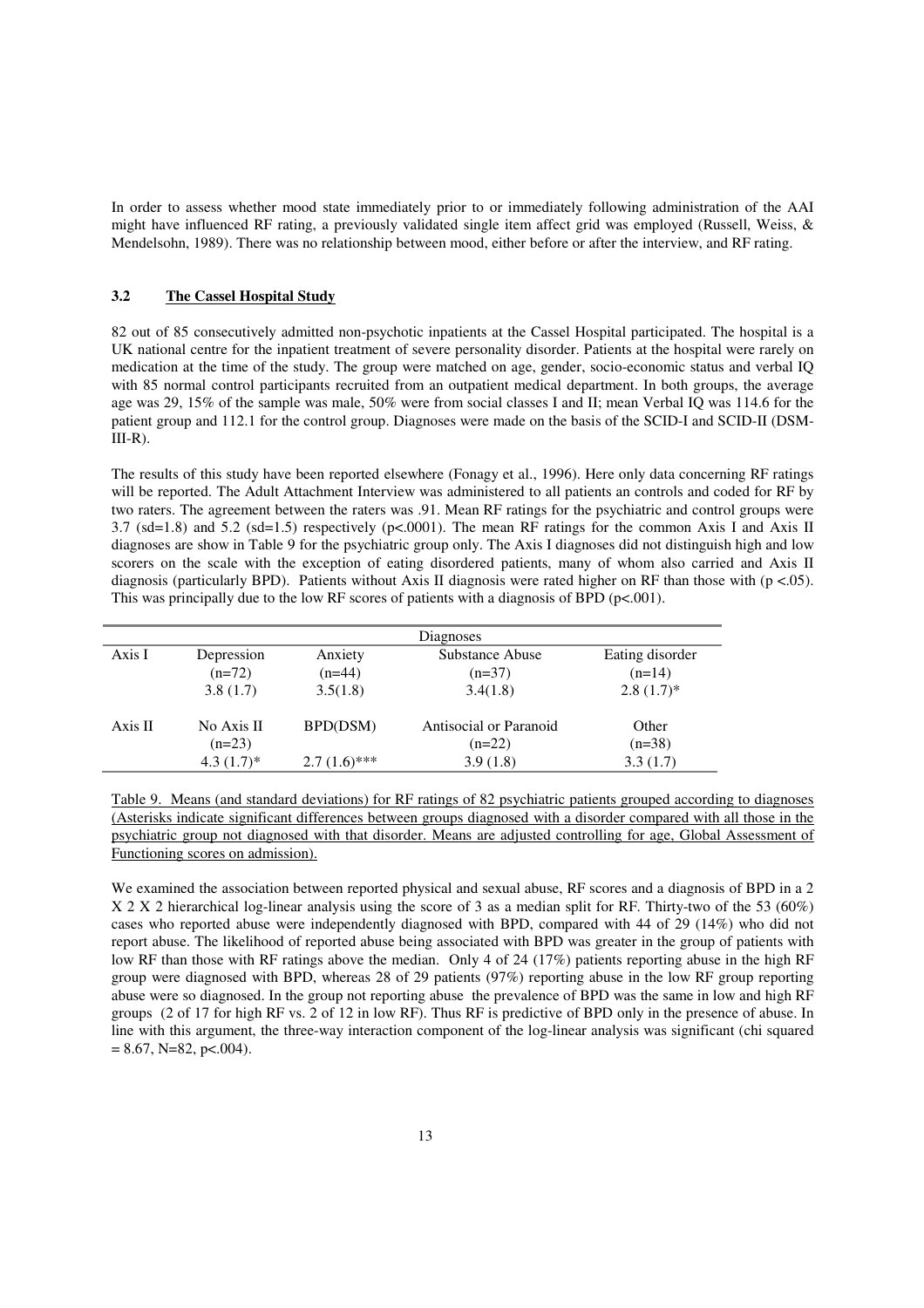## **3.3 The Prison Health Care Centre Study**

This study involved 22 prisoners on remand referred to the Health Care Centre of a local remand prison for psychiatric diagnosis. All subjects were administered the AAI along with a range of diagnostic and psychometric instruments. Prisoners were only included in the study if they also had a diagnosis of a least one Axis I or one Axis II disorder. In the event, SCID I and SCID II (DSM-III-R) interviews identified three or more Axis I diagnoses in 80% of the sample and at least one Axis II diagnosis in 91%. A diagnosis of BPD was made on 11 of the 22 cases. The offences ranged in severity from theft, burglary and damage to property, to gross indecency, grievous bodily harm, malicious wounding, multiple armed robbery, kidnapping, rape and murder. The offences were later subdivided into less violent (against property) and more violent (against person). The mean age of the group was 28 (21-40), mean IQ 110 (80-126), modal social class was IV (III-V).as classified on occupations before imprisonment, all subjects were white except for three (2 West Indian and one African). There were two comparison groups. A personality disorder group was recruited from a hospital which is a national centre for the treatment of personality disorder. An attempt was made to match the groups on diagnoses which was quite successful for most diagnostic categories except anxiety, which was more common in the hospital group. The severity of the disorder (GAF score) was also significantly lower in the Hospital group (48 vs 29). The two groups were well matched on Axis II diagnoses, age, IQ and socio-economic status. The third group, recruited from a medical outpatient department was screened for psychiatric disorder and matched for gender, age, IQ and socio-economic status.

The mean RF ratings of the prison group was 2.5 (sd=1.8). This compared unfavourably with the scores obtained by the more impaired inpatient group of 3.7 (1.5) and the normal control group of 5.8 (2.3). The difference between the inpatient and prison groups was significant  $(p<0.01)$ . The proportion of the prison sample scoring less than 3 was 64% compared to the inpatient group of 23% (p<.01). There was an insignificant trend for patients with BPD diagnosis in the prison group to have RF scores below the cutpoint of 3. 83% of BPD prisoners fell below the cutpoint but only 54% on prisoners without a BPD diagnosis did so (p<.10). A greater proportion of violent criminals had RF scores below the cutpoint than non-violent criminals  $(p<0.05)$ . These results are part of a pilot investigation (Levinson & Fonagy, submitted) and the sample size is too small to draw definitive conclusions. The RF scale nevertheless appears promising in distinguishing criminal groups with mental disorder from groups with similar disorders but without criminal tendencies.

## **3.4 The use of reflective function ratings in predicting the child's capacity to mentalize**

This study examined the relationship between mother's RF scores obtained on the bases of interviews before the birth of the child and the child's performance in a task which involved belief-desire reasoning (Harris, Johnson, Hutton, Andrews, & Cooke, 1989). The task requires the child to identify accurately the emotion state of a puppet based on the false-belief of the figure. Most children pass this task by 6-7 years of age. In the current sample (described in section 3.1) children performed the task at 5.5 years and about two thirds passed the test. RF scores of the mothers were used to predict the child's performance.

Mother's RF, assessed on the basis of the prenatal interviews, was found to be highly predictive of the child's success in the Belief-Desire Reasoning Task  $(r(90)=.32, p<.001)$ . This correlation controls for both the child's and the mother's verbal ability. In a path analysis, which included mother's attachment security, father's attachment security, mother's RF (metacognitive ability), infant-mother and infant-father attachment security, and child's verbal fluency as predictors of the child's performance on a cognitive emotion task, mother's RF was found to predict the child's performance, both via its influence on the child's attachment to the mother, and directly (see Figure 1). This suggests that the impact of mother's RF on the child's development of mentalisation is not simply through the enhancement of secure infant-mother attachment, but it may also it may also influence other aspects of the motherchild interaction, including perhaps the nature of conversations, the amount of pretend play, the nature of disciplinary interactions, all of which have been shown to enhance theory of mind competence in children (Dunn, 1996; Fonagy, 1997).

#### **4 ILLUSTRATIONS OF MODERATE TO HIGH RF**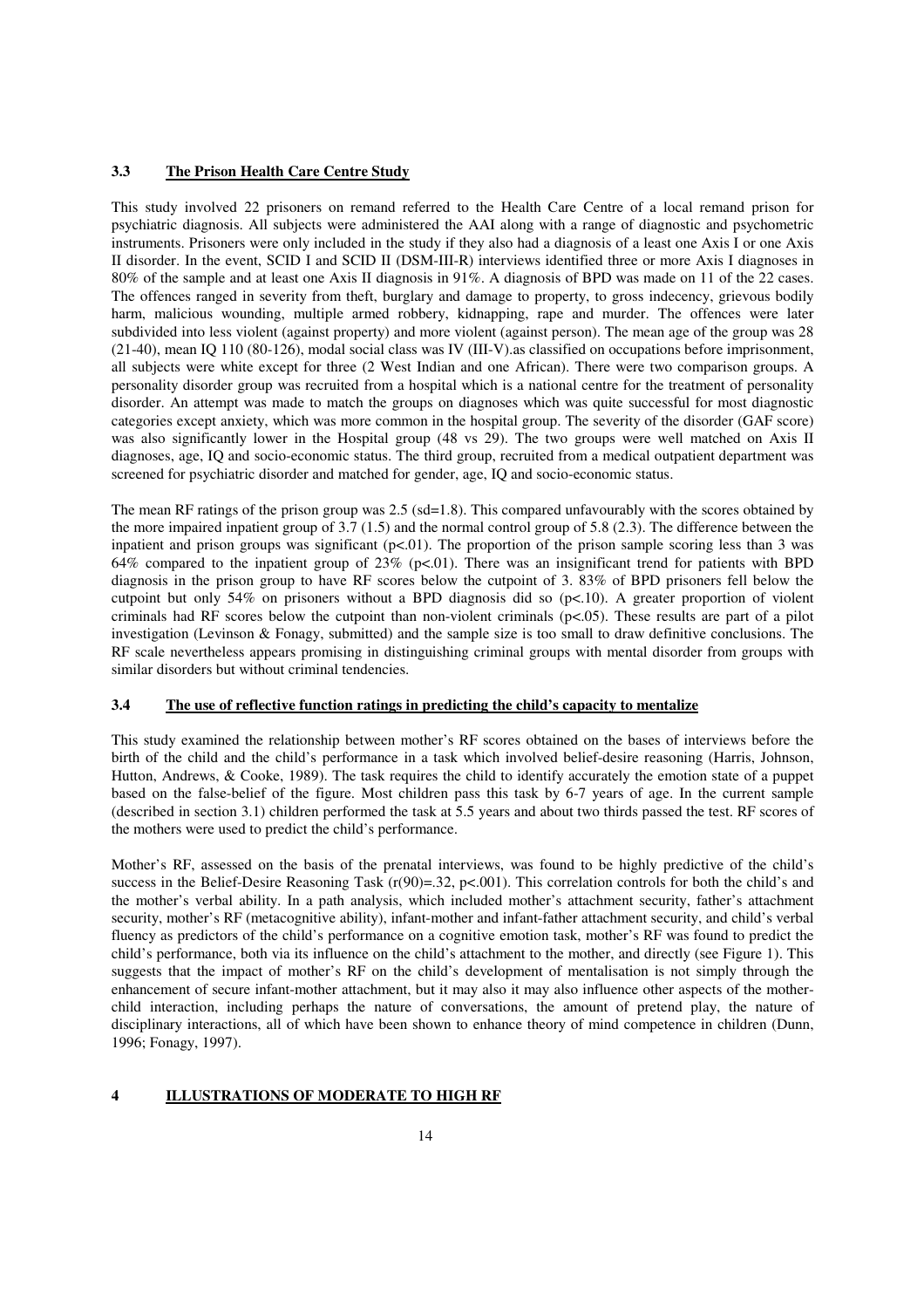The examples below indicate instances where mentalization is explicit in attachment-related narratives. There are three considerations which should be taken into account in identifying these instances. First, it is most unlikely that any specific instance will be a "pure" example of any one category, and it is not necessary to identify all categories shown in a single sentence (however, at the level of rating passages, described later, [see p. ] the number of categories included in the passages is important to note). Second, the example should originate from an attachment context, which includes self-other interactions and the impact of self-states in one's own or other behaviour. Third, statements must be specific in two ways: a) they must be relevant to the situation which is being described, rather than be a generalisation about larger categories of situations. Thus, general comments about school, home, family or work are less likely to be indicative of Reflective Function than comments about specific behaviours of individuals in those contexts; b) they must be specific to mental states, rather than personality dispositions, such as friendliness, negativity, anxiety. There will be examples of these considerations later. In general, the more detailed and elaborate the mental state description the more likely it is to be an example of reflective function.

## **4.1. Awareness of the nature of mental states**

Raters are asked to note the interviewees' awareness of the characteristics of mental states in themselves and in others, by making references to one of the characteristics of mental states (such as the opaqueness of mental states, their frequently self-serving bias, or the fact that thinking or wishing something does not make it true). Below is a list with illustrated example of these and other characteristics of mental states. The list is not exhaustive or mutually exclusive. It would be impossible to come up with an exhaustive list of examples because one can never completely know one's own or another's mind; and it would be impossible to provide a list of discrete mental state characteristics because speakers' references to mental states almost invariably refer to more than one, and often many, of the characteristics listed below. In the examples offered, when a given example may be ambiguous as to which characteristic of mental state understanding it depicts, the portion of the speech sample thought to be most relevant to the characteristic being discussed is underlined, and we recommend the same procedure for rating.

## **4.1.1 The opaqueness of mental states**

The speaker acknowledges the difficulty one has in being sure of what the other's intention or mental state is or was, while being prepared to guess. Thus, the statement "*I thought my mother felt resentful of us, but I'm not really sure if she felt that way herself*" (5) would be regarded as reflective, whereas the statement "*One can never know what anyone else thinks*" (1) would not, without a suggestion as to what may have been thought. Such an explicit clue is rare, and indications of opaqueness usually emerge through qualifiers such as "perhaps" or "might", prefacing an explanation in terms of mental states. Even more convincingly, alternative mental states may be offered, with the implication that it is hard to know which one lay behind the behaviour.

## **4.1.2 Mental states as susceptible to disguise**

Related to the issue of opaqueness is the possibility of deliberate disguising of internal states. Recognition of this possibility may be implicit or explicitly stated. A common example would be instances of awareness that the individual may experience different emotions to the ones they display, and may refer to the other or to the self (e.g. *"I am so angry at her ... but I would never show that to her." (4)*) "*My mother always kept everything controlled and calm, but I think underneath she often felt very angry"*

## **4.1.3 Recognition of the limitations on insight**

Another sign of awareness of the nature of mental states is the explicit qualifying of insight concerning oneself or others, i.e. awareness of one's limitations in being able to understand self and others: *"I had a lot of respect for my mother, although sometimes she infuriated me because she was a very, er, anxious person, and, um, she would get very uptight about things and sometimes get a little bit hysterical, I think she was very insecure in her relationship*  with my father, but I don't know if that was true" (6) "I had a real go at her, but *I think I was just frightened that she didn't care about me." (6)*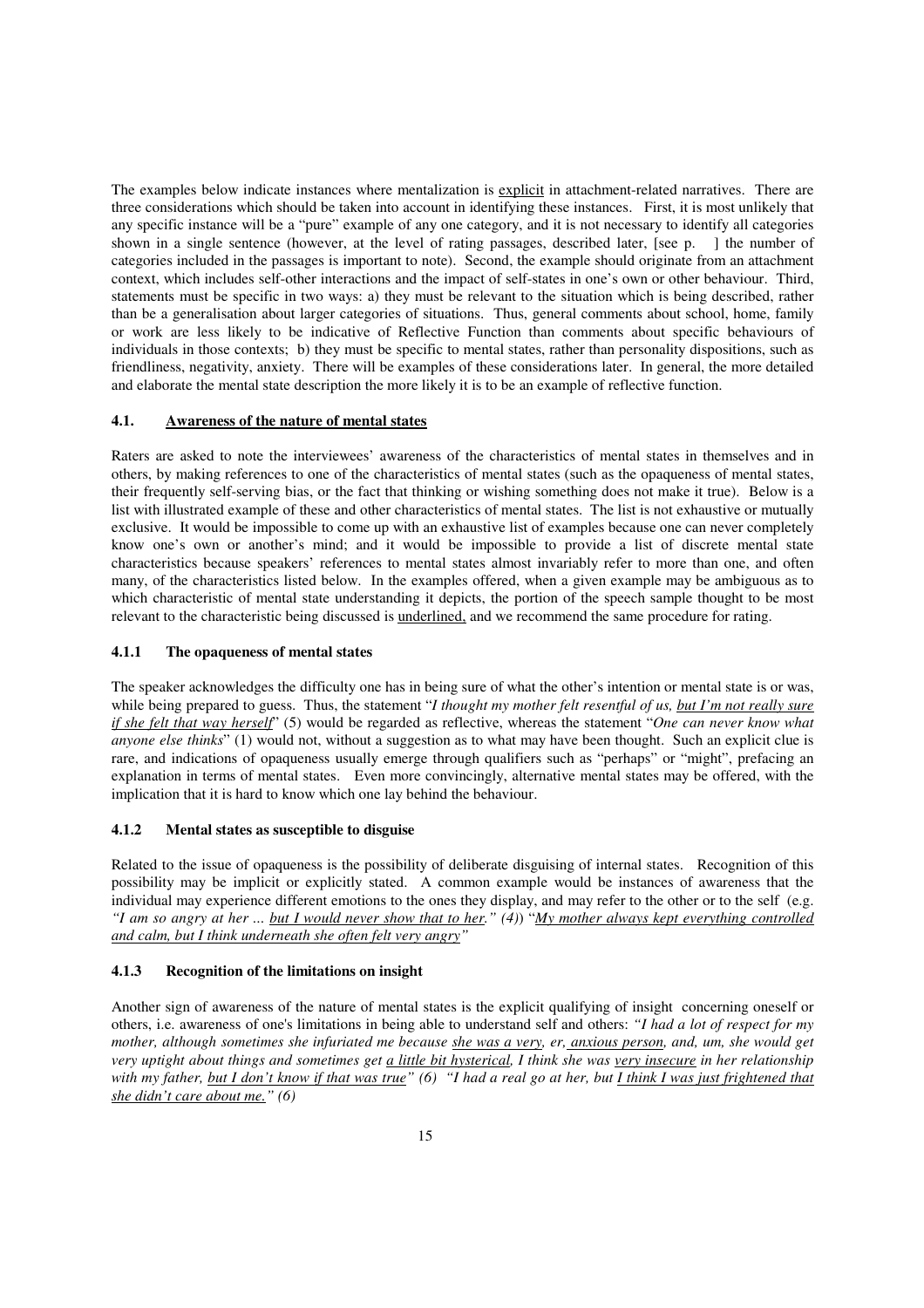#### **4.1.4 Mental states tied to expressions of appropriate normative judgements**

Mentalising capacity is indicated by awareness of an expectable psychological response. When an individual refers to what would be a commonly expected reaction in a specific situation, this is rated as evidence of reflectivefunctioning, e.g. "*I started staying out at night and he became quite authoritarian like fathers do, but I think all fathers get anxious about their daughters when they sort of - start rebelling*." (4) There is often a sense of forgiveness implied by such statements, but this aspect is not rated, e.g., *"It was understandable that my mother would feel jealous of me because of my close relationship with my father."* (4)

## **4.1.5 Awareness of the defensive nature of certain mental states**

Explicit recognition of people's tendency to modify their mental states in order to reduce negative affect is rated as a manifestation of the RF. For example: "*You tend to blank out things that make you unhappy sometimes*". (4) This can be applied to self and others.

## **4.2 The explicit effort to tease out mental states underlying behaviour**

A further illustration of moderate to high RF appears when speakers identify possible mental states which may account for behaviour, and offer accurate or plausible links between mental states and behaviours of the self and others. This is evident in a range of statements illustrated below.

## **4.2.1 Accurate attributions of mental states to others**

Raters should note all plausible causal accounts of behaviour in terms of mental states. For example: *"Mum would say 'Wait till your Dad comes home!' Then he would wallop us. But, you know, I think he felt obliged to do that because he knew that she had to be with us all day, he felt he had to back her up."* (6-7). The rater should be careful to give credit only for specific rather than generalised, and common-sensical rather than theoretical attributions. The aim here is to distinguish genuine instances of mentalization derived from experience from understanding derived from external sources such as self-help books.

## **4.2.2 Envisioning the possibility that feelings concerning a situation may be unrelated to observable aspects of it**

This can be seen when a person recognises that affect is inconsistent with the external situation. The following examples would be credited with reflective-functioning *"I'm looking after my daughter for three weeks and it's .. it's .. er ... I'm finding it very hard. But I'm only finding it hard because I'm a bit unhappy with certain other aspects of my life at the moment, apropos my career ..."* (5) "*We moved into a new house, and Mum and Dad were disappointed because I hated my new room. It was bigger and lighter but I loved my little room in Street X."* (3-4)

## **4.2.3 Recognition of diverse perspectives**

The speaker explicitly acknowledges that different people may perceive a given behaviour or situation differently. For example: "*My mother had the habit of lifting her hand and slapping us, um, if we were naughty, or when she thought that we were naughty."* (5) My father thought it was fine for Mr X (the teacher) to behave like that, that it would teach us self-discipline and that kind of stuff, my mother thought that it was appalling to treat children that way. I think he just didn't know what was going on. How all the children felt" (5)

#### **4.2.4 Taking into account one's own mental state in interpreting others' behaviour**

Speakers who make explicit reference to how an interpretation of an event might have been distorted by what they were feeling or thinking at the time should be credited with this understanding, e.g., *"I saw him as behaving in an uncaring way but actually I was very angry with him at the time because of the way he treated my mother ... So*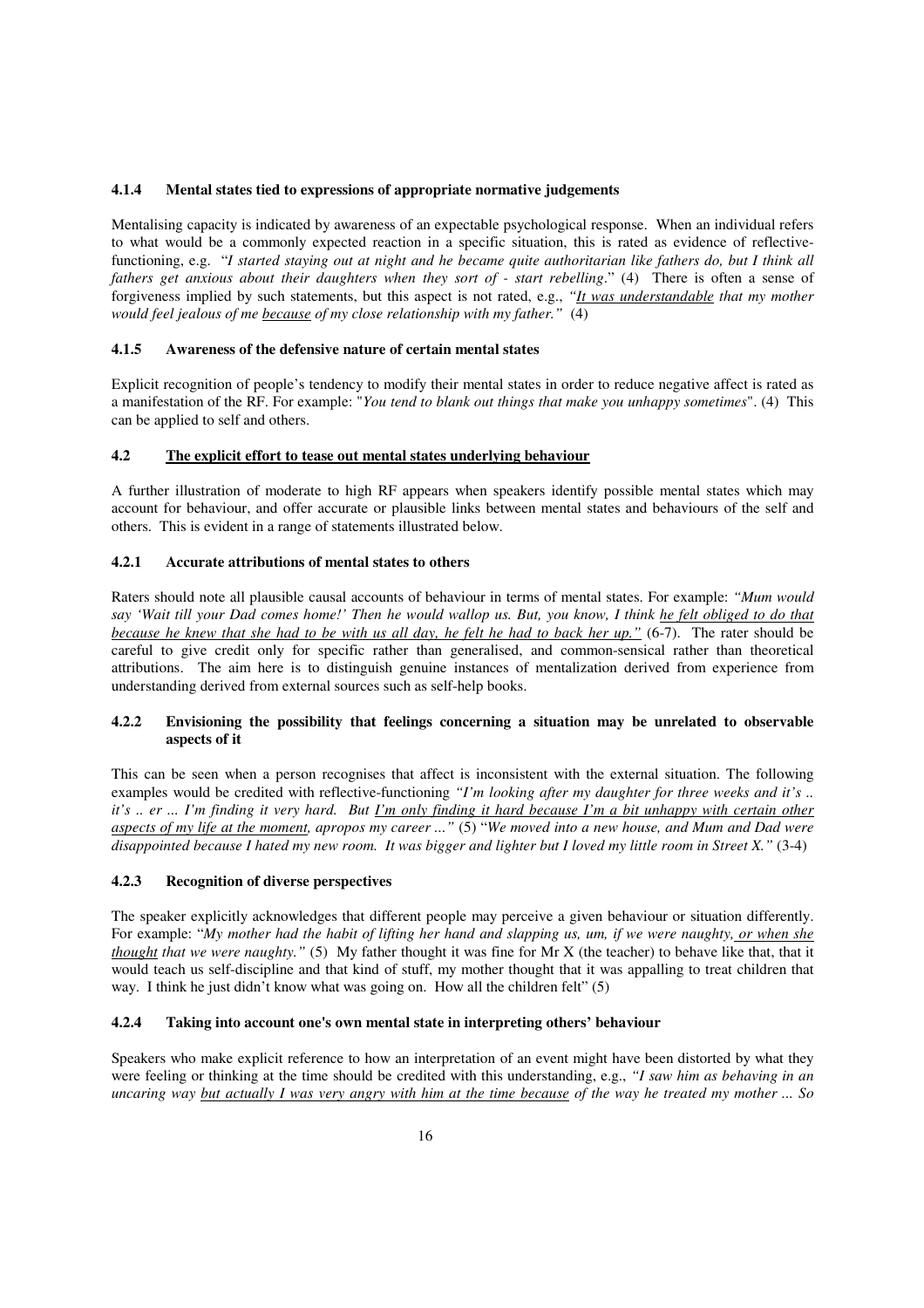*perhaps, that's why."* (6)

#### **4.2.5 Evaluating mental states from the point of view of their impact on behaviour of self and/or other**

Speakers recognise the role their own mental states might have had on the behaviours of self and others. Implicit, but not necessarily explicit, is that the mental state would have had behavioural manifestations. For example: "*Because I think perhaps I was insecure, a very demanding child that needed a lot of attention. I obviously upset her by being so demanding and crying whenever she went out ."* (6)

#### **4.2.6 Taking into account how others perceive one**

Speakers show explicit awareness of how others' perception of them is related to their own or others' actions and reactions. For example: *"People always saw me as somewhat haughty and full of pretensions, but really I just felt very insecure. I realise now that it put people's backs up."* (6-7)

#### **4.2.7 A freshness of recall and thinking about mental states**

Speakers give the impression of thinking spontaneously and vividly about people's thoughts and feelings. This is the opposite of merely learned or clichéd expressions (See 5.2 below). There is a quality of something currently thought, and real to the subject, which makes it feel alive to the rater. This will often be conveyed, for instance, when a subject changes their perspective on an event or relationship during the interview itself, and is often marked by dysfluenc, as the subject struggles to formulate a new understanding. For example: *"I still feel the same way about him dying, it was cruel and unfair for someone so young and with so much more to give to die, ... so I don't think my feelings have changed, ... But now -- as I think about it -- I realize, that in fact I hardly ever think about him or his death these days, and I actually, well, probably resent it a bit when other people keep talking about him."* (6)

#### **4.3 Recognising developmental aspects of mental states**

A feature of speech that provides convincing evidence of moderate-to-high reflective-functioning is an explicit reference to developmental aspects of mental states. These include acknowledging the influence of one generation upon the next, showing an understanding of how mental states of others' change, showing an appreciation of family dynamics, and distinguishing between the thinking of a young child and older person. These and other developmental aspects of mental states are illustrated below.

## **4.3.1 Taking an intergenerational perspective, making links across generations**

Basic to attachment theory and other psychoanalytic approaches is the assumption that parenting behaviour is fundamentally influenced by parents' thoughts and feelings regarding their childhood relationship experiences. Statements showing awareness of this intergenerational exchange of ideas, feelings and behaviour is considered reflective as long as the references made are explicit and specific. Thus, while the following statement would count as reflective "*My mother expected great things from her children because, as I've been saying, so much had been demanded of her by my grandparents and, at least in my mother's mind I believe, she never lived up to those unrealistically high expectations, and so hoped that we would*" (5), the following example on the same theme would not count: *"What influenced my parents to be like that? I think it was their parental upbringing. I think my grandmother who brought up my mother with the aid of her mother, I mean it goes back a long way these mothers and daughters in our family ... I'm sure my mother is the person she is because of the way she was brought up. I'm sure my grandmother was the greatest influence on her ..."* (2) If the subject had mentioned (as in the first example) that the grandmother was very ambitious for her daughter and this explained to the subject her own mother's inclination to push her towards achievement, then the example would count.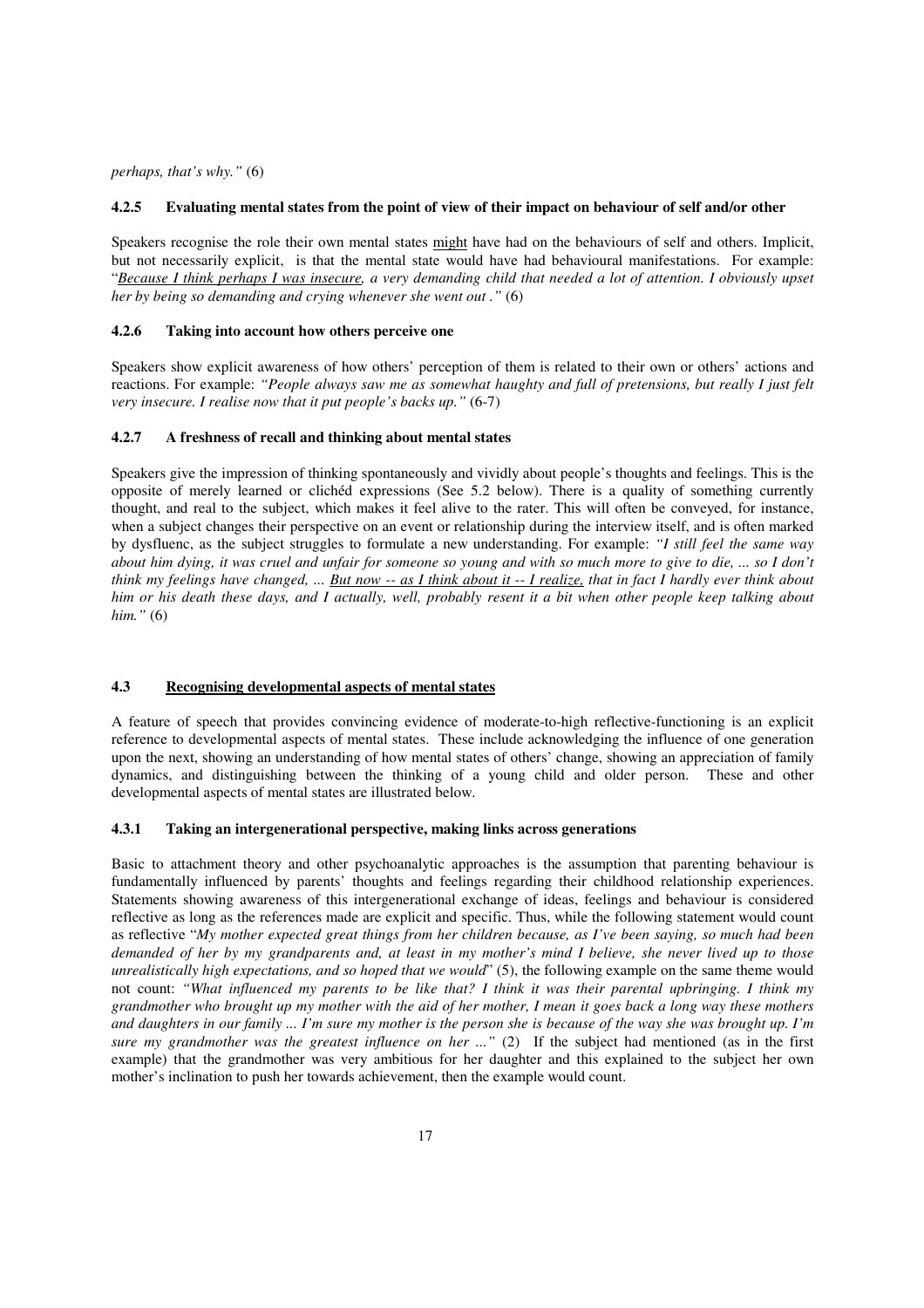## **4.3.2 Taking a developmental perspective**

Some subjects show awareness of developmental changes in certain mental states. This is regarded as reflective because it assumes that the subject is making assessments of either their own or others' changing perspective with age. For example: *"When we were little my father always seemed to have time for us and we would have so much fun together, but then as we got older he withdrew and had difficulty I think getting on with teenagers."* (4)

## **4.3.3 Revising thoughts and feelings about childhood in light of understanding gained since childhood**

Views of the world, feelings and beliefs concerning it, change radically between childhood and adulthood. Children's understanding of the social world is particularly limited. Some individuals show awareness of the implications of such changes for changes in their behaviour or attitudes. These are considered reflective. *"It's only now in adulthood that I realise she was ill. When I was a child I thought of her as either just not liking me much or as very withdrawn and shy. Now I can feel for her much more and she does not make me sad or angry anymore."*  (6)

## **4.3.4 Envisioning changes of mental states between past and present, and present and future**

A key indicator of reflective-functioning is manifested when speakers consider developmental changes in their own mental states. The change from childlike to adult ways of thinking, we have dealt with above, is one major indication of this kind of conceptual framework. Changes however may be envisioned over a much shorter timespan, particularly when considering the future. For example, consider this statement from an expectant mother contemplating the wishes she has for the baby son she is carrying: *"Now I just want him to be healthy and happy with what he has, but I know once he's born I'll want him to be Prime Minister."* (5)

## **4.3.5 Envisioning transactional processes between parent and child**

A full understanding of parent-child behaviour is not possible without taking into consideration the impact of the child on the parent. The transactional perspective is considered by us as necessarily involving reflective function. For example: *"I think not only did my mother hold on to me very tight, but I wrenched away very hard, and those two actions made it much more extreme than it might otherwise have been"* (5) *or "I think my shyness was upsetting and painful for her and as a result I irritated her. I think that's why she avoided me."* (6)

## **4.3.6 Understanding factors which developmentally determine affect regulation**

A parent's awareness of a child's emotional needs requires reflection on the mental world of the child. For example, the small child is unable to regulate his own emotional state and is dependent on the caregiver to perform this homeostatic function. Soothing is a good example of the caregiver's attempt to regulate, in this case to reduce, the infant's arousal. Awareness of the mental state of the baby, and his helplessness vis-à-vis his own emotional state, is considered an instance of reflective-functioning even if this is apparently about a child unrelated to the subject. For example: *"I saw that he (boy of 4) just needed a bit of reassurance, he was being naughty to test his parents' love for him."* (5)

#### **4.3.7 Awareness of family dynamics**

The speaker shows an awareness of the interdependence of mental states within family systems. Seeing the family as an interdependent system, where the mental states of the individual members interact and create attitudes and feelings which each individual member is affected by, indicates a high level of reflection. These examples are rare, but when present, are highly compelling. For example: *"Was anybody rejecting? Not really. It is funny ... I remember both my parents as very loving and I think they were, and my sister and I got on extremely well. Yet if you asked me to describe the family, I would say it was cold and somewhat rejecting. Somehow, perhaps because we tried not to show preferences, we all managed to make each other feel as if we liked somebody else more. So we all managed to feel a bit rejected and unloved."* (7)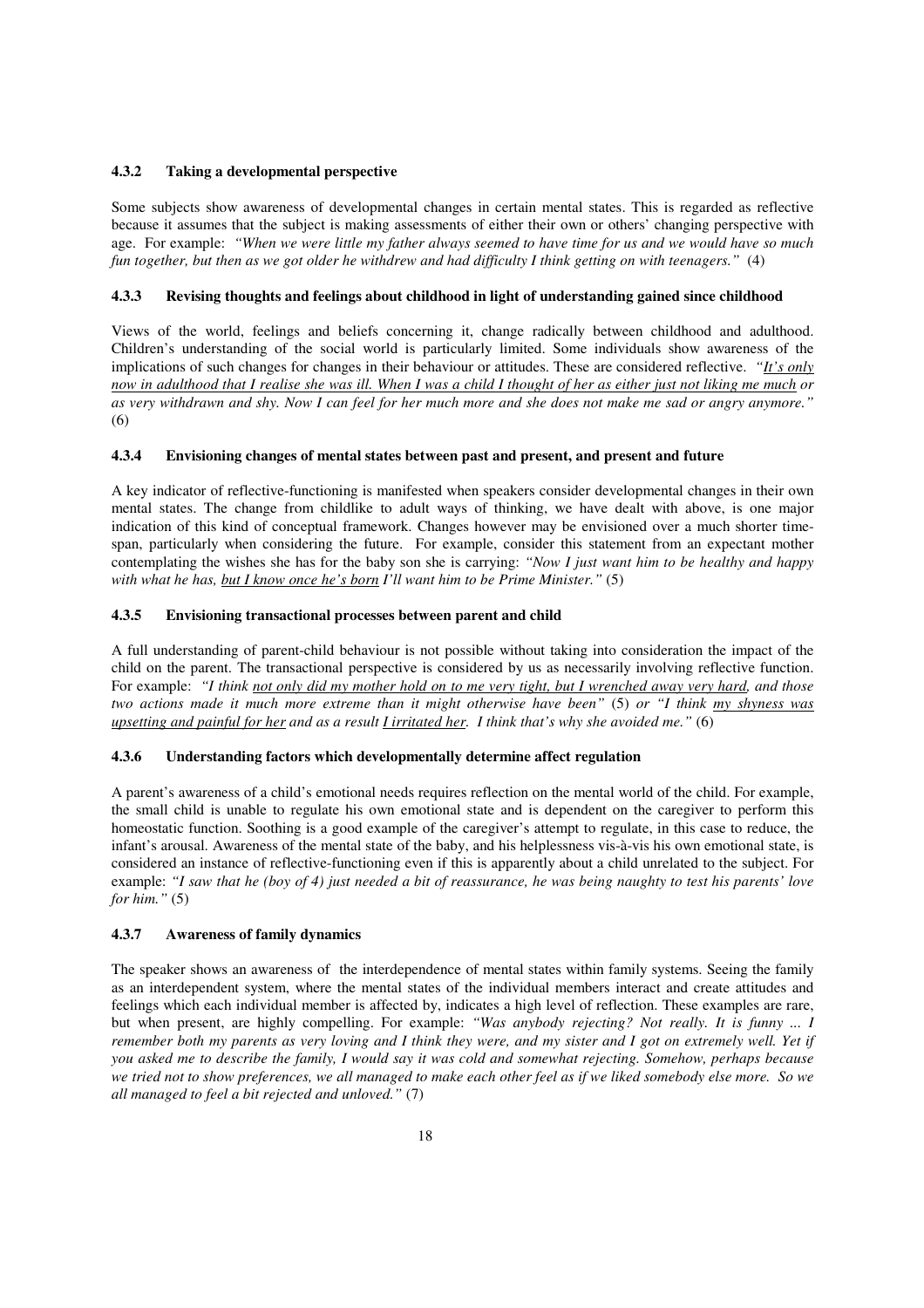## **4.4 Mental states in relation to the interviewer**

A subject's recognition of mental states might be shown by their interaction with the interviewer, which we take as an indication of the subject's willingness to entertain mental states in the context of other relationships. This tendency may again be revealed in a number of ways:

## **4.4.1 Acknowledging the separateness of minds**

The separate history, experience and mental stance of the interviewer is at times explicitly acknowledged by the speaker and this provides a compelling example of high reflective-functioning. Speakers demonstrating this understanding make explicit their appreciation that the interviewer may not necessarily share their mental state. For example, one speaker said on becoming upset in an interview some time after having alluded to a traumatic road traffic accident happening some time in the past, *"It must seem strange to you that I'm still upset, but it is almost exactly this time of the year when the accident happened."* (3) One person, claiming to have felt closer to her father, whom she rarely saw, said: "I suppose that sounds odd, but actually it is easier to feel close to someone you don't see a lot, in some ways. Closeness brings all sorts of fears, of losing that person or being hated. If you don't see someone they can't hurt you!" (6)

#### **4.4.2 Not assuming knowledge**

Most commonly it is speakers' lack of consideration of the mental state of the person they are talking to which is easiest to observe and rate. Some subjects clearly assume knowledge which they should know the interviewer has no access to. In some instances a protagonist is referred to by a newly mentioned nickname or relevant history is assumed or the interviewee gets so absorbed in their own thoughts they appear to forget that they are recounting a story to someone. All these instances should be noted and taken into consideration in giving a final rating. Explicit efforts by the subject to help the interviewer keep track of the material by stepping outside the narrative and spontaneously clarifying confusing aspects should be credited. This is clear when a subject acknowledges ambiguities or anomalies in a narrative, and provides additional information which either clarifies or explains. For example, a woman who was brought up in a very different culture, with several "primary" caregivers, in an extended family said that she very rarely approached her father for comfort. She acknowledged that the interviewer would find this surprising, and explained that "*In Country X, the children always go to the grandmother or aunt, they are not allowed to bother the father or uncle*." (4) Less persuasive examples are when a speaker pauses to ask whether the interviewer is following the narrative. "*Is this still relevant to the question*?" or "*Have I got off the question*?" (up to 3) This should only be the case, however, when, in the rater's view, the subject is accurately and selectively responding during particularly complex sections of the narrative. Constant clarifications for the sake of the interviewer, may reflect a defensive style of narration rather than actual concern for the interviewer's level of knowledge.

#### **4.4.3 Emotional attunement**

Speakers should also be credited for making accurate references to the likely impact upon the interviewer of the material they have provided. Some individuals, even when upset themselves by their recollections, assume that the interviewer is unaffected by what they hear. Others are far more attuned to the interviewer's likely emotional reaction, and indicate their awareness in their narrative. The rater must take care not to mistake common courtesy or a wish to please for such attunement. Phrases such as "*I am sorry this must be so boring for you*" do not count, even if they are accurate. It is important that the subject should manifest an internal model or a hypothesis as to why the interviewer may be upset, bored, irritated, frustrated etc. For example one interviewee, on noting that the female interviewer was somewhat upset by the account of a cot death of a sibling, momentarily interrupted the narrative to acknowledge that: *"To lose a child like that, without reason is horrible and even hearing about it can be upsetting, it must be quite difficult to listen to it".* (4) More commonly, accounts of severe maltreatment or abuse impact deeply upon the interviewer. Reflective subjects may explicitly acknowledge the likely effect their story is having on their listener: *"I realize that it can't be nice to have to hear about this. I wish I had a nicer story to tell".* (3)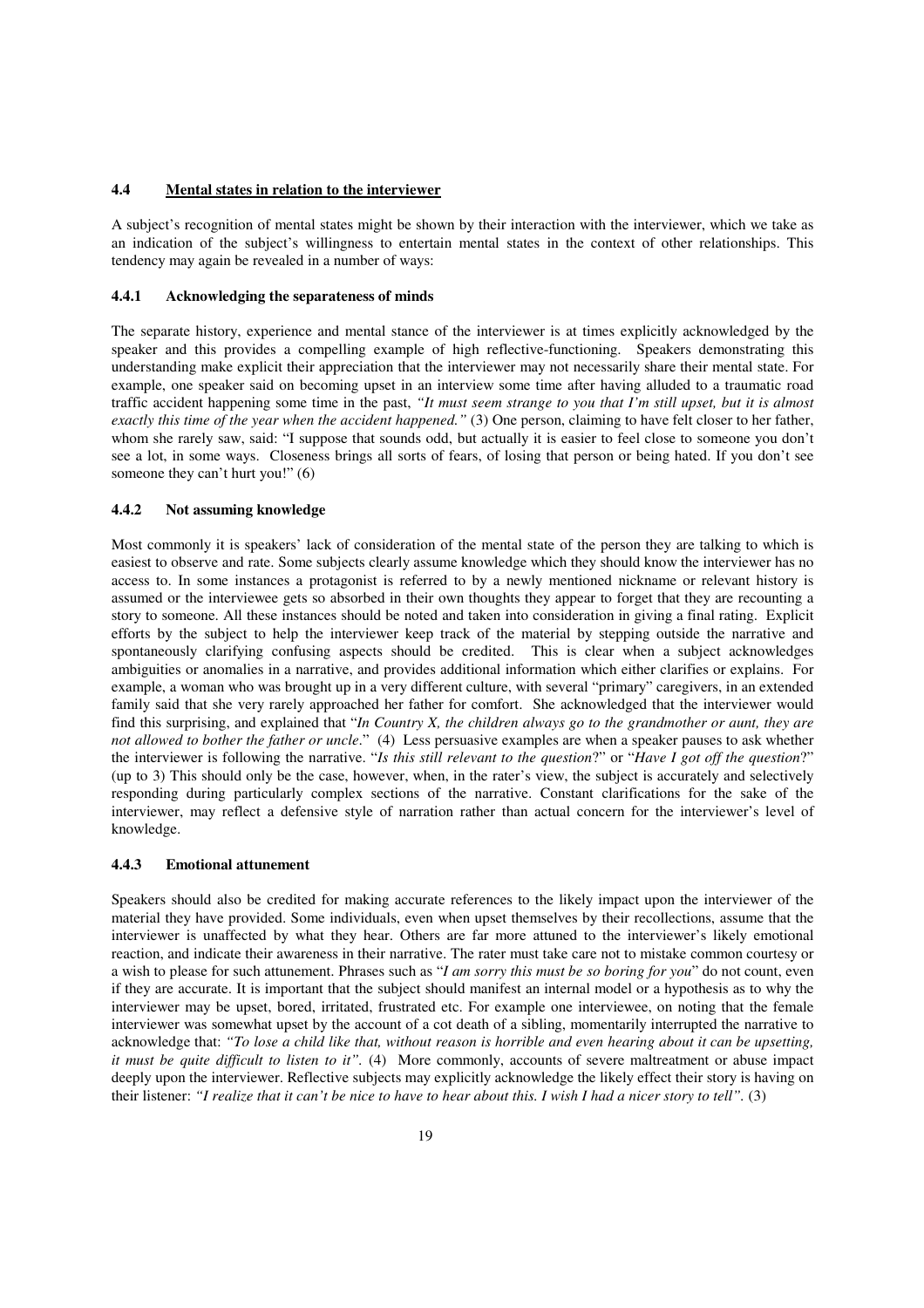## **5 GENERAL CONSIDERATIONS**

There are a number of considerations which should guide the rater's judgements as to whether or not a given statement indicates RF. These are outlined below.

#### **5.1 Only explicitly reflective statements qualify for high ratings**

People commonly refer to mental states as part of their discourse. Commonly, such statements simply imply language competence, rather than a true consideration of mental states. For example, children use mental state terms long before they acquire an explicit "theory of mind" (Bretherton, Fritz, Zahn-Waxler, & Ridgeway, 1986). We habitually say *"I think ..."*, very rarely implying that we have actually thought about the issue. Thus a simple count of mental state terms is inadequate for the operationalisation of mentalising. Therefore, for a statement to be reflective, it has to imply an activity of reflection, rather than simply describing a mental state. Thus, the statement *"I was angry"* would not be considered reflective, whereas the statement *"At the beginning I felt really angry and then it changed to sadness"* (5) does suggest that the feelings have been considered. Raters should attempt to identify instances where there is thinking about a belief or a feeling, as opposed to a simple report. However, a simple description can actually contain reflection, provided that it is elaborated in such a way as to make a link between the state of mind and their own or another person's behaviour.

## **5.2 Learned, rote, or clichéd statements do not qualify for high ratings**

Subjects frequently make references to mental states and appear to reason with mental states (i.e. place them in the context of causal explanations), yet the statements sound parrotted or clichéd. These should not be rated because they could have been learned by rote as entire phrases and need not reflect the speaker's specific understanding of meanings in mental state terms. There are exceptions to this general rule, specifically, where learned or familiar statements are sufficiently supported by specific descriptions of the context to make the rater confident that the subject is using a commonly used expression or phrase to describe a personal understanding. For example: *"I mean I think my mother was preoccupied with her own infantile needs and she couldn't really get too far beyond that*" which on its own would not be considered reflective, but later in the interview this was supported with accurate descriptions of the mother's childlike neediness and the limitations this placed upon her ability to parent the child. Statements such as, *"I was the Oedipal son"* or *"My father and I rivalled for my mother's affections"* would not count as reflective; without further elaboration and convincing evidence they should be considered clichéd and nonreflective statements.

## **5.3 Reference to personality or a relationship, in the absence of specific reference to mental states, does not qualify for a high rating**

Narratives frequently contain justifications of behaviour in terms of somebody's personality, psychiatric condition, or the nature of a relationship. While in some circumstances this may indicate reflection, we think that there is an equal number of cases where these derive from phrases drawn from folk psychology, in other words they are generalisations of culture. For example, *"My mother and I are very similar, we understood one another all too well, that is why we never got on.*" (3-4) would be seen as only mildly reflective, whereas the following which roots the generalised comments about parent personality to context would be considered reflective: The speaker was asked why she thought her parents behaved as they did during her childhood, "*I think my parents both withdrew from one another and from us because both of them expected a different relationship. Mother wanted a husband who was there and interested, and my father thought marriage was going to the pub while his wife cleaned up and cooked. So in pursuit of their separate visions of family life they rowed a fair bit, and mostly avoided spending much time with us*." (6)

### **5.4 Avoiding thinking for the subject**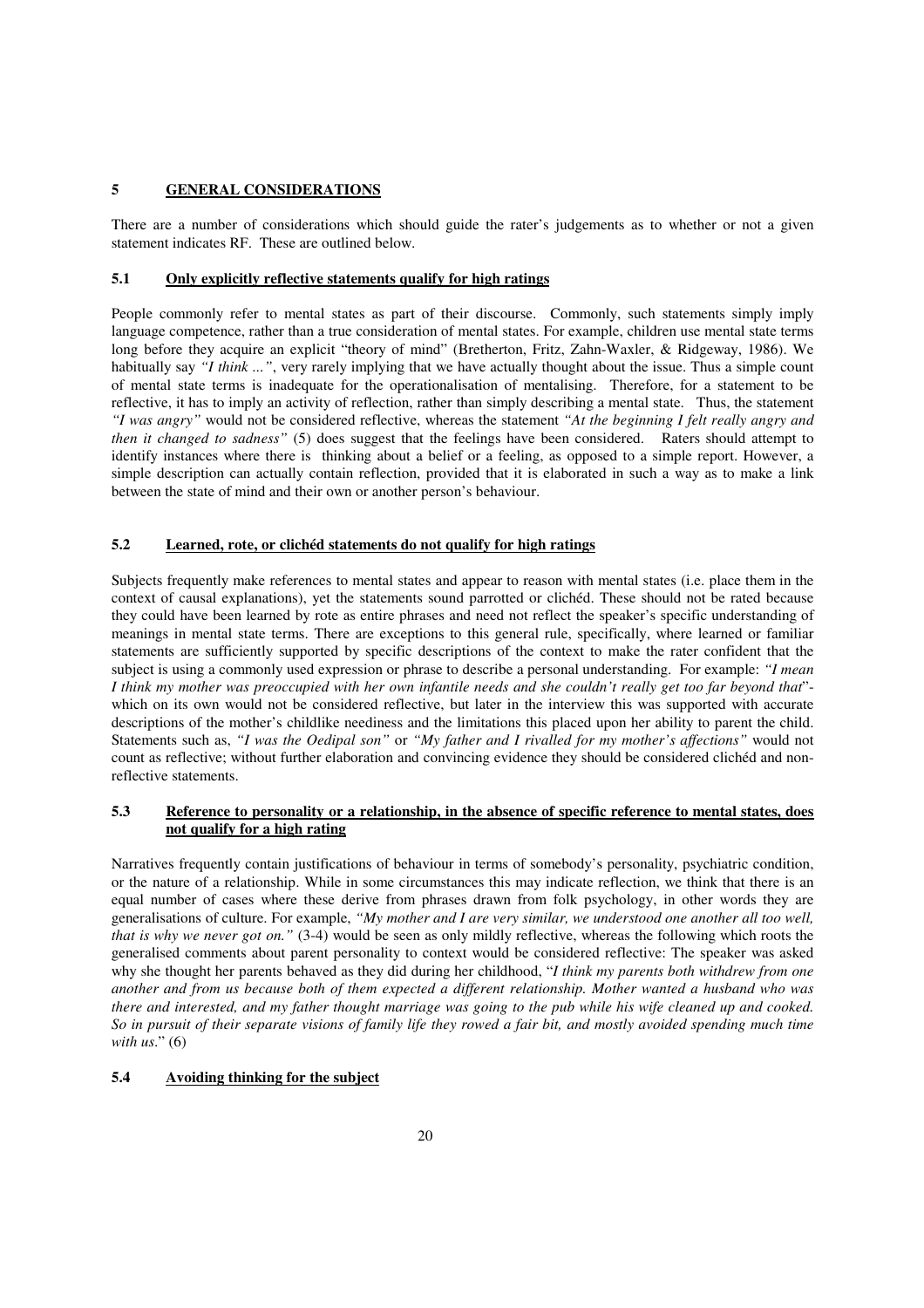It is very tempting to attribute meaning in terms of mental states, filling in the detail or examples which the subject has not in fact provided, even if they have spoken about examples earlier. This giving of the benefit of the doubt must be carefully avoided, for example when a subject offers a plausible generalisation. A subject might explain that his relationship with his parents got worse after he was sent away to school, and that he never felt the same after that. It would be easy to supply the feelings of sadness, rejection, resentment etc, but these have not actually been stated, and cannot be inferred.

## **5.5 Diagnoses should not be accepted as a shorthand for mental states**

The use of diagnostic terminology, or reference to mental illness, should be considered very carefully, and on the whole rated low, if this is the sole explanation offered for the caregiver's behaviour, and the specific mental states of caregiver and other persons affected are not specified. Very commonly, subjects refer to depression in the mother as an explanation for neglect or rejection. This should not be scored as reflective unless the subject also supplies the perceptions and beliefs on the part of the child and/or parent associated with the behaviour attributed to the psychiatric condition.

# **6 ILLUSTRATIONS OF NEGATIVE OR LIMITED RF**

## **6.1 Possible implications of sub-types of impoverished reflective-functioning**

We have not as yet arrived at a typology of good reflective-functioning. Although there may be several styles of mentalizing and these may be important in predicting other behaviours we have no reliable scheme for distinguishing these. In our experience, the different aspects of mentalizing noted in this manual tend to occur together to a greater or lesser extent. Perhaps independent scoring of each of the above aspects of reflectivefunctioning may eventually lead to the identification of patterns or combinations of different types of capacity, but at present we do not advise using separate scores.

We have however noted that when reflective-functioning is absent or ineffectual, quite distinct, readily classifiable, patterns of responses tend to emerge. At this stage we have only limited evidence that these patterns are of psychological significance. They may be conceived of in two ways: 1) they may be thought of as different specific interferences with reflective-functioning which may take on importance in the same way that choice of defences seems to be relevant in other contexts; 2) the type of limitation on RF may relate to underlying relatively stable personality dispositions or disorders, or more transient psychiatric conditions. For example, a person with a paranoid illness may show a rejection of reflectiveness, which is part of the psychiatric state.

If the former explanation is the case, the typology outlined below indicates different ways in which individuals avoid mentalisation or different components of the process of mentalisation which has been compromised by developmental processes, psychic conflict or limitations of the psychosocial environment. If the latter explanation is the case, the typology offered below may relate more to other aspects of personality functioning including patterns of attachment, and may not in fact illuminate our understanding of reflective processes beyond assisting raters in arriving at an attachment classification. Of course there may be a third, rather trivial reason for the existence of such distinct patterns. Speakers, asked by the interviewer to reflect on their experiences but unable to do so, must find some means through which they can meet the demand characteristics of the situation. It is possible that the different groups of interviews reflect different coping strategies which the person arrived at for dealing with the specific situation in that specific setting and the categorisation has very limited psychological significance.

The categories of absent, low or questionable reflective-functioning listed below are offered tentatively, in the hope that further research may help clarify the meaning of these individual differences in responding to the demand to reflect upon and evaluate the meaning of one's attachment history. We suggest the typology should be used alongside all low ratings (up to '3') on individual particularly striking passages rated, as well as in applying one overall score to the transcript. This process may be helpful in assisting raters to arrive reliably at an overall category for the entire transcript, as the different examples of negative or absent RF may be used to indicate the likely category of low rating to be assigned to the interview as a whole. Here the subtypes are listed from least reflective to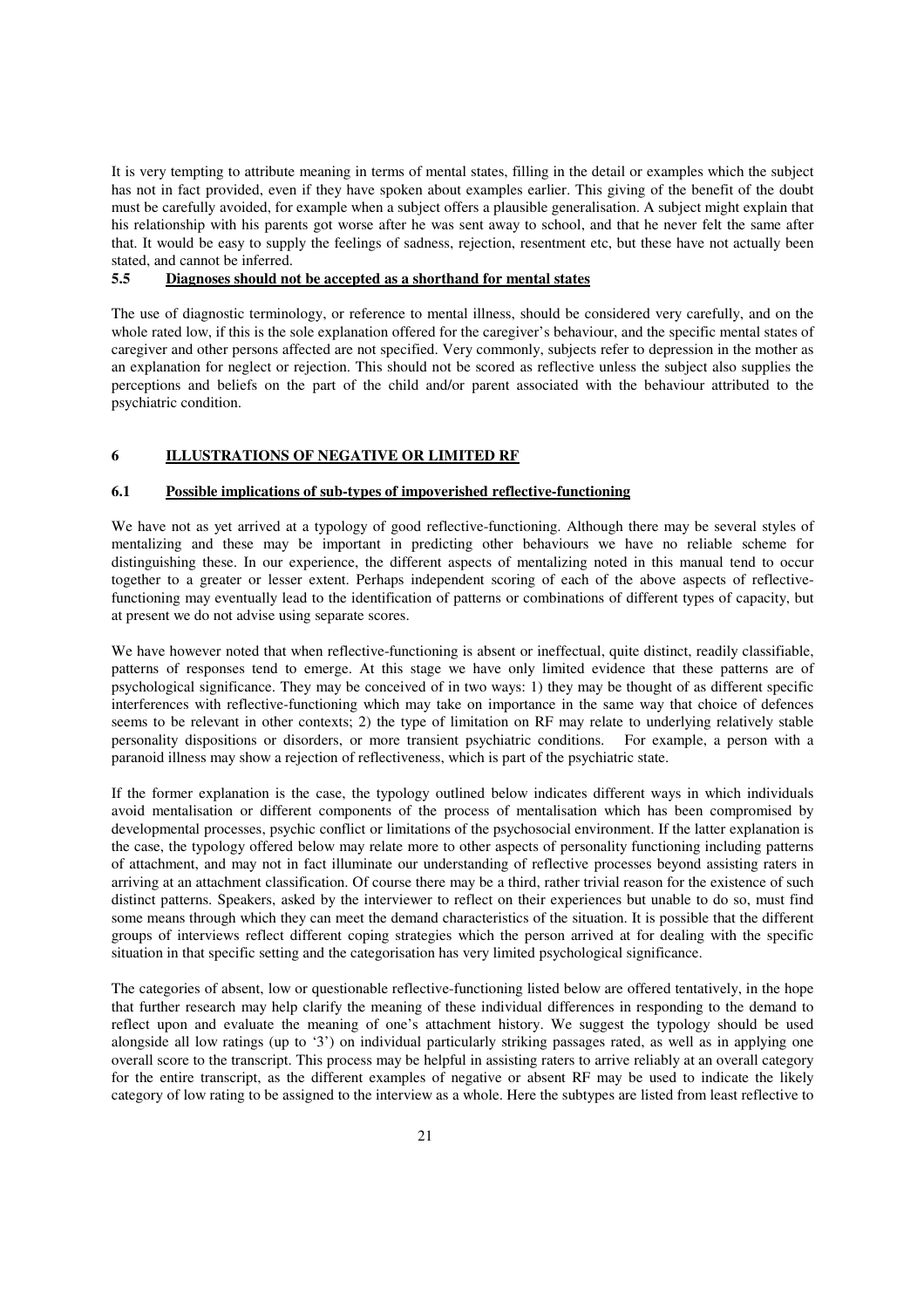more reflective subtypes.

#### **6.2 Rejection of RF**

Some individuals become overtly defensive about questions having to do with mental states underlying their own and/or others' actions. They may perceive the interview situation as an attack, and become quite hostile in response to mild interrogation. Interviewer: *"Why do you think your parents behaved as they did?" Subject: "How do you expect me to know? You tell me, you are the psychologist!"* (-1)

A second aspect of these transcripts is the frequent or total evasion of questions related to mental states. Such evasion is specific to the interview context where thoughts and feelings with regard to the primary caregivers are explored and may not characterise the rest of the interview. *One subject, when asked why he thought his parents had behaved as they did, told the interviewer about how having been exposed to football (soccer) early in life had developed a life-long devotion to the game.* (-1)

In general, such interviews tend to be relatively short, the relationship with the interviewer is business-like or overtly hostile, the task of having to think about childhood is resented and unequivocally not enjoyed, there is no sense of co-operation between the interviewer and subject, misunderstandings may abound, and mention of internal states (feelings, desires and wishes in particular) may be completely absent. The mental state language of the subject, if any, may be idiosyncratic, and the rater may have the feeling that the subject just does not understand what the interviewer means when he/she refers to internal states.

#### **6.3 Unintegrated, bizarre or inappropriate RF**

A rare but interesting category of low reflective-self functioning refers to a fairly heterogeneous group of strategies towards reflection in the interview. What transcripts classified into this category have in common is the difficulty experienced by the rater in understanding or following the subject's attributions of mental states to themselves or others. The difficulty may arise from a number of disparate sources, but these may be broadly categorised under two headings: a) failure of adequate elaboration, and b) interference from inappropriate cognitions. We shall describe each subcategory in turn.

Some subjects disregard the inherent interdependence of various sorts of states of mind. Most commonly subjects appear not to recognise that affective states are likely to be underpinned by either beliefs or behaviour. For example, a subject may mention intense negative affect towards a caregiver without giving reasons for it. (For example, "*I ... I just disliked her"*.) The rater (and sometimes the interviewer) may feel a justifiable need to ask 'why'. In other instances the reason may be given but the transcript does not allow the rater to make an appropriate inference as to affect or behaviour. The different statements seem not to hang together. For example, the subject may express a belief that the caregiver made extraordinary effort to be present at important times in the subject's life, yet may ignore this evidence in coming to a generalisation about the caregiver's emotional stance. For example, in one interview the subject described how his mother took time off work every time he was ill, turned down opportunities for promotion in order to be available after school, took all holidays to ensure her availability at times of transition or other crises; yet the subject said: "*I don't know how she felt about me. That's one of the big mysteries of my life. She never said what she felt towards any of her children."* (0)

This tendency, which appears to be a lack of integration, creates a sense of lack of meaning surrounding mental state attributions. Mental states may be stated explicitly but the implications of ideas, beliefs and feelings are not spelled out, or are not reasonable. Intense feelings may be attributed to the other and presented as if they had no meaning for the subject; nothing is said about how it makes them feel. For example: "*She was a curious person, my mother, unpredictable, even odd at times. One day she cut down all the flowers in the garden ... The other thing was that she was very shy ..."* (-1) Also commonly the parents' relationship may be described but its implications for the child are the reverse of one she would expect. For example, the parents' relationship may be described as particularly distant and cold and amply illustrated as containing much resentment and passive aggression, yet the interviewee describes the family as being very happy.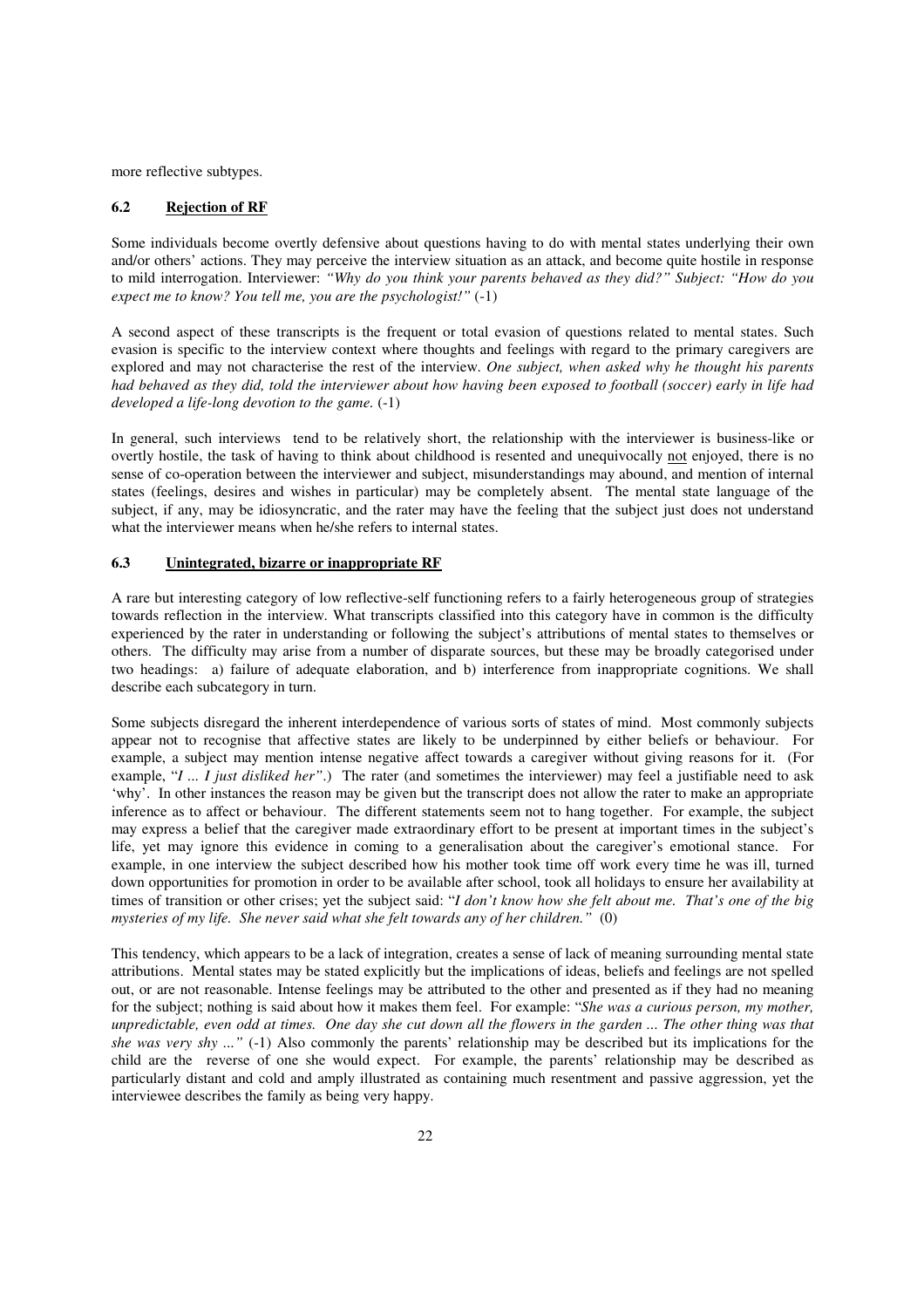In many interviews elaboration may only be achieved when the interview is considered as a whole. Thus passages should only be identified as reflecting a lack of integration if the rest of the interview offers no elaboration or substantiation.

A related but distinct sub-category of transcripts which raters can identify readily, because of the difficulty in comprehension, are bizarre attributions of mental states. It is not that the mental state is inherently bizarre, although it might be; but rather that the rater finds it bizarre that anyone should attribute that mental state to a person in that context. Most commonly this occurs in the context of explanations of the subject's own affect. For example: "*I think somewhere ... em ... what makes me feel ... but what makes me feel more rejected is that she breast-fed me. And she didn't breast-feed my sister*".(-1)

Sometimes such attributions are characteristic of particular psychiatric conditions, although by no means restricted to transcripts from patients with such diagnoses. Bizarre mental state attributions are not restricted to readily recognisable cognitive distortions associated with psychopathology and may seem bizarre only in the attachment context. For example, Interviewer: 'Why do you think your parents behaved as they did?' Interviewee: "*They were over-influenced by the media, particularly television*". Interviewer: 'Can you tell me a bit more about this?' Interviewee: "*The commercial channel just started when I was 4 and ½*". (0)

Another characteristic of speakers in this group is their focus on the literal meaning of words drawing inappropriate non-reflective conclusions. They often, for example, appear to misinterpret the interviewer by responding to words out of context in the service, it might appear, of rejecting mental state language. This is clearest when the word is actually misunderstood. For example: Interviewer: "Is there a memory that conveys her emotional presence?" Speaker: *" Presents, she always gave us presents!"*

#### **6.4 Disavowal of RF**

A very different type of interview, with a little more indication of reflective-functioning comes from individuals who appear to disown their reflective capacity. The absence of mentalizing is comparable to those who reject mentalizing but the repudiation of a reflective stance is accompanied by little or no hostility, indicating that the decoupling of this aspect of thinking does not lead the subject to perceive the task as intrusive. Thus, in place of the aggressive assertion of ignorance of states of mind in self or other, the subject is likely to respond with polite refusal to being quizzed about internal states. Interviewer: "Did you ever feel rejected as a child?" Subject: *"I don't know. I really could not say".* (1)

The strength of the denial is equivalent in terms of the sparsity of mental state information but the strategy of implementing this seems to be more passive and evasive. The subject appears to be quite skilled at side-stepping questions referring to their own feelings, reflective capacity or the motivation of the primary caregiver. Most commonly the subject pleads ignorance when directly confronted by questions. Interviewer: "Do you think your childhood experiences have influenced you in any way?" Subject: *"I can't think of anything ... ehm ... What I learnt from my childhood experiences?* Nothing that I can think of at the moment" It is important to note that replies to questions may seem limited or evasive without the context of the earlier part of the interview. The rater should always consider whether the question has already been answered earlier, e.g., the subject has described in a thoughtful way the emotional impact of having been fostered and send to boarding-school, but later (in response to the question about the effect of childhood experiences on adult personality), he says that the most important thing was his experiences of being sent away from home. This should be noted by going back to the earlier descriptions and rating from those passages to give the 'demand question' rating.

The most common hallmarks of disavowal of RF are concrete explanations of the caregiver's behaviour in terms avoiding reference to mental states. Explanations may be sociological: *"People in their social class never expected to be affectionate with their children"*(1); referring to external conditions which pertained in their childhood: *"They had no resources to look after us, they sent us to boarding school because it was the best solution to an extremely complex problem*"(1); include generalisations and avoid specificity: Interviewer: "Why do you think your parents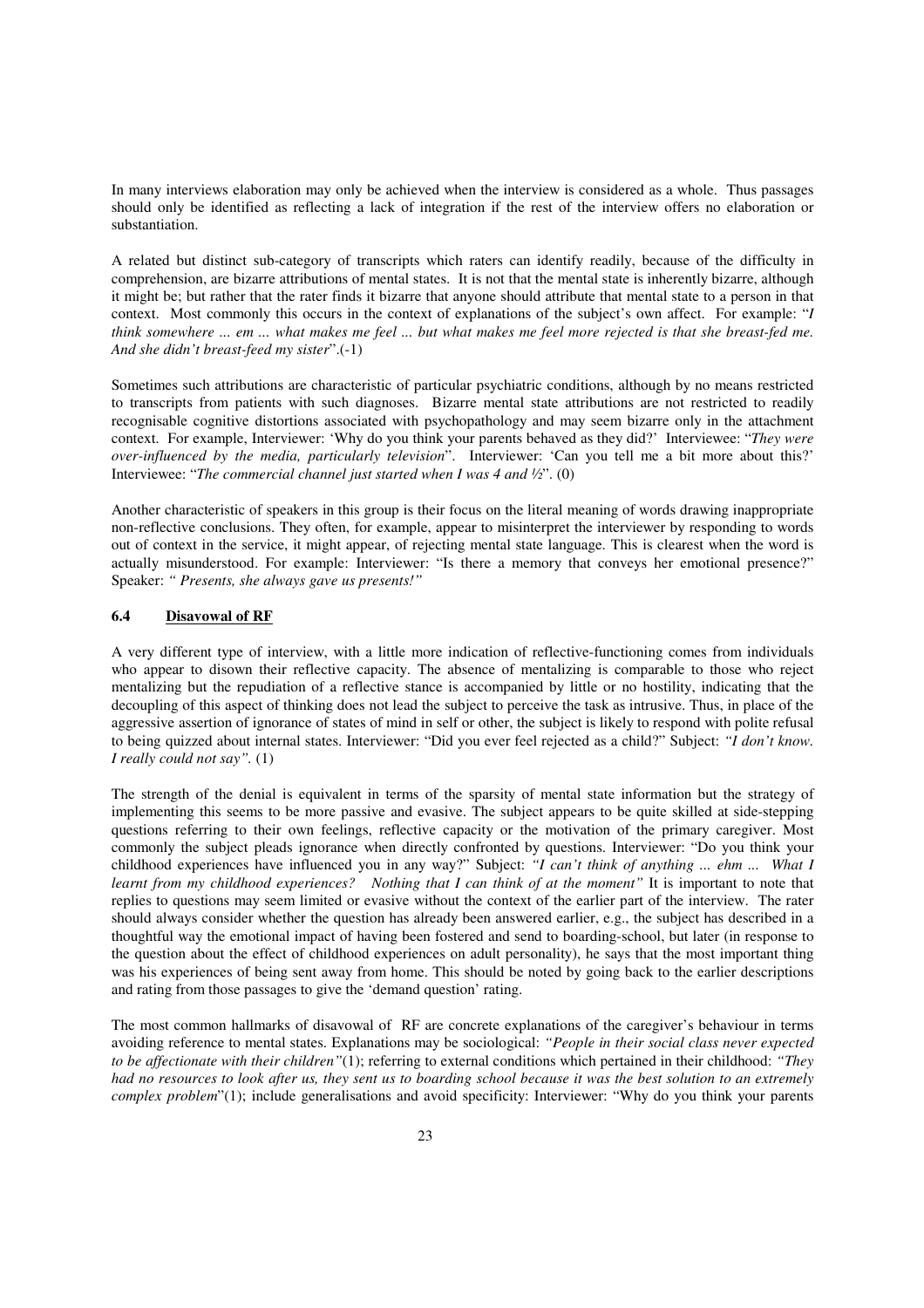behaved as they did?" Subject: *"In all their actions and things they showed caring for us; we could not have asked for more, my brother and I had everything which children could possibly wish for."* (1). Reasons for human actions may be found in the physical, rather an the psychological, domain: *"My parents were older than those of my friends", "My mother found it hard when I was young because of her 'hip thing'", "We were very close to one another - we lived in the smallest apartment that you have ever seen", "As a child I was hard to get to know; I had every kind of illness and allergy going; if there was a bug in the neighbourhood I would catch it, I was just that kind of a child, know what I mean"*(1, in each case). Explanations for the parents' behaviour are frequently framed in terms of family structure, such as sibling order, age distribution of siblings or the presence of the parents' parents: *"I just got lost amongst all the children because I was the youngest", "They didn't feel they needed to bother because I was the oldest, I was supposed to be able to look after myself"* (1). Subjects with this type of transcript may describe their parents' relationship but this is not linked into their behaviour with the child, is not explained or elaborated: *"I think life was hard for them, I mean making a living, raising kids, etc. It was a lot of work, it was a struggle and they didn't have any inheritance or anything*" (1) A common difficulty in rating this aspect of RF is that raters may feel that the explanations offered are in fact plausible, e.g., having a very large family was an important reason for the parents' behaviour. However, it is not an explanation in mental state terms, and this should be rated low. It may help to remember that reflectiveness is not supposed to be helpful or necessary in all circumstances - higher rating does not necessarily imply greater mental health, common sense or capacity to form good relationships.

#### **6.5 Distorting or self-serving RF**

In most transcripts there is a degree of self-serving distortion, a bias which reflects the tendency of the mental apparatus to reinforce the cohesion of the self representation. There are at least three powerful biasing forces which may affect what people say concerning the mental states of self and others in relationships.

First, memories of the mental state of self and others may be overwhelmingly egocentric, putting the self in a prominent role, "*They thought of little else except what was good for their son, what might please me, they were quite preoccupied by those kind of concerns*"(1). Such transcripts are indicative of the subject grossly overestimating the extent to which the self may have been the cause of the behaviours of others: Interviewer: "What memories do you have about your relationship to your father as anxious?" Subject: *"I think from the time I was very small I just made him anxious. He could ... he did not feel comfortable with me. I don't know why it was but I just provoked this anxiety in him and I think my parents' marriage failed because of that."(0*). In some transcripts it is evident that the subject erroneously assumes that the self was the intended target of other people's actions when this is quite unlikely to be the case. A woman with quite rejecting parents recounted the following story. "*I remember the time when they were going out for the night and I was as usual very upset that they were leaving me and I cried and cried. They came back quickly. Like in 20 minutes and my mother said the car had broken down up the lane, and they had to abandon it which they did, but I think they were just not wanting to leave me and they went through this whole farce of getting the car mended and everything."* Interviewer: "What makes you think it was because of you and not the car?" Subject: *"I just know. I always knew that they sensed what I was feeling"*(0)

Second, assumptions concerning the mental state of others are also frequently self-aggrandising; there is a purposeful distortion in the representation of the motives of self and/or others in the direction of enhancing self esteem (e.g. *"I was the apple of my father's eye and my mother was absolutely never jealous about this").*  Distortions are in a specific direction of recalling mental states where they take credit for their success while denying responsibility for their failure. Assumptions about others' negative affects in relation to the self are minimised (*"I was quite a little rascal, but she never felt angry with me"*). When negative feelings and attitudes are remembered, these are likely to be selectively attributed to alternative causes (rather than the self). *For example, a man who was apparently an unwanted child, "an accident" with almost grown up siblings, insisted on attributing his mother's "tiredness" to the "adolescent problems" of his older brother and sister and chose not to consider that he might have also been a part of "the heavy burden that her life had placed upon her".*

Third, inaccuracies concerning the nature of mental states may often be readily seen as self serving. Some subjects appear to expect wishes to be reality or express the belief that you can read another's mind or that you always know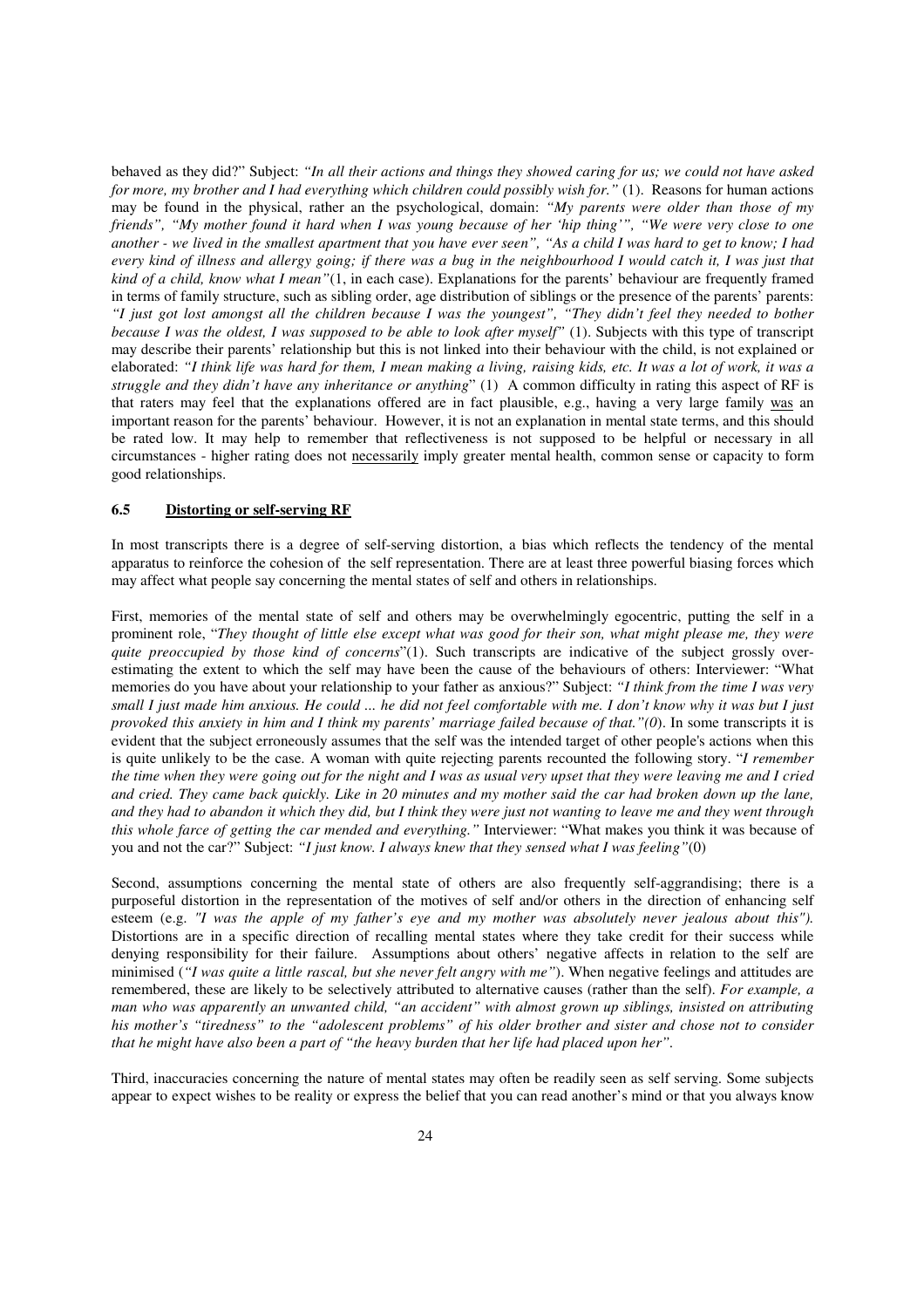or knew with certainty what another was thinking/feeling. These distortions can give a feeling that the interviewee is totally out of touch with the mental states of those around him but they serve to assert a sense of superiority over others, particularly the parent. Interviewer: "Why do you think your father behaved as he did when you were a child?" Subject: *"By the time I was about eleven, I despised my father for his inadequacy, I thought he was a complete idiot, I knew it by then* ..." (1) Interviewer: Has your relationship to your father changed since childhood? Subject: *"A few years ago, I employed him for awhile, which was a bit stupid, I ended up having to sack him and haven't spoken to him since."* (1)

In summary, the mental state attributions in these transcripts are self-justifying and self-perpetuating. Thus individuals promote the selective availability of mental state information that confirms judgements already arrived at, leading to selective retrieval of memories and over-confidence in such memories. Sometimes the disposition towards self-justification leads to a probable re-writing of memory where, for example, new information which confirms a previously tentatively held view might lead the individual to claim and believe that he had always been confident of that position. Thus new information is sometimes incorporated without the change being registered. All these are self-serving biases, designed to enhance the individual's self-esteem, at the expense of a plausible understanding of oneself or others .

#### **6.6 Naive or simplistic RF**

This is an extremely common category of low RF. The hallmark of this type of speech is predictability and the reducibility of mental state attributions to social clichés. The representation of the mental state of the other is one dimensional, it never reflects mixed emotions, conflict or uncertainty about the beliefs and feelings of others. These may be interviews rated secure with little indication of either loss of memory, derogation, ongoing preoccupation or passivity. Nevertheless, it is clear to the rater that the subject's appreciation of intentions of others is only partial either within key paragraphs (instances) or averaging across the transcript as a whole and they tend to receive a '2'- '3' rating.

The interviews may be marked by 'splitting'. Attachment figures are portrayed as either all good or all bad. (e.g. *"My father was never around, he never bothered and was totally unavailable while my mother was always concerned and there for us"*). A caregiver full of love for the child in an early part of the interview is reported as harbouring malevolent thoughts and feelings. If the subject is aware that this may represent a shift in the attitudes of that caregiver, this is never acknowledged in the narrative.

More commonly the interview is simply very superficial, often totally banal, and the subject makes excessive use of clichés. For example, *"Well because they loved us and wanted to ... give us, a you know, a feeling of security, er, of being wanted um and a, a good start in life I suppose, yeah"* (2). There is little in the interview to 'surprise' the rater and much of what it contains about specific mental states may be derived from the use of the English language - is culturally encoded into language or 'canned'. For example, "*He never took any notice, I don't think he could have cared less about us*"(2). The normalisation of negative experiences in terms of reference to global/cultural trends is a frequent manifestation of the lack of personal discovery which such canned statements reflect; e.g. "*All parents want the best for their children*"(1) or "*All children growing up at that time faced the same type of neglect*"(1). As such statements are rarely specific to personal experience, either of the self or the other, there is a specific overlap between this category and the disavowal category described above. However, whereas disavowal of RF is predominated by concrete explanations in this category mental states are clearly and explicitly referred to even though these are portrayed as being simpler and more uniform than they may be expected to be in reality. For example: "*There were 10 of us children in the family so my mother never had much space in her mind for any of us as an individual*".(2)

Simplistic responses are not exclusive to this category of low RF interview. Often relatively reflective interviews contain simplistic statements but these are offered in the context of far better elaborated narrative. Evidence of naive simplistic responses should be considered in terms of whether or not this is the best account the speaker can offer, i.e. as a substitute for understanding as opposed to something that accompanies or ends off an otherwise reflective passage.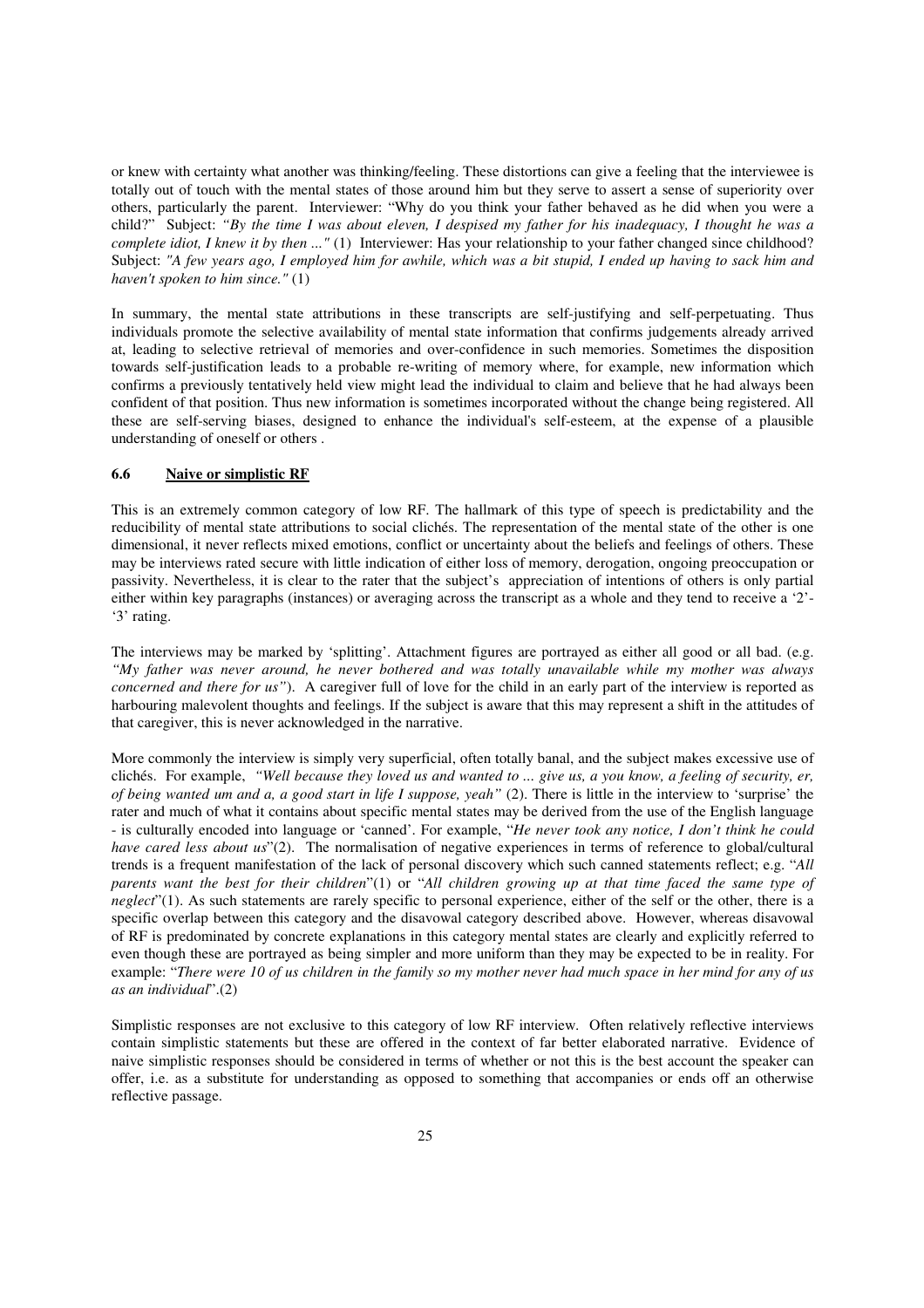## **6.7 Overly-analytical or hyperactive RF**

There is a group of interviews which have many of the hallmarks of mentalising yet on closer examination appear to fall way short of the mark. The subject comes across as psychologically-minded but in studying the narrative his/her reflections are mostly irrelevant to the task. The content of the interview, if anything, is excessively deep, with detailed yet unconvincing descriptions of subjective reactions of both subject and others (caregivers, siblings, partners or other attachment figures).

The transcripts reflect a state of affairs where the search for insight is quite compulsive, yet unproductive. Mentalisation spins like a car wheel which has lost contact with ground. Because so many of the connections between what is thought about thoughts or feelings and the original thoughts or feelings themselves have been lost, metarepresentational capacity works overtime but without real impact. This is slightly different from what is classically talked about as intellectualisation, because intellectualising is generally more coherent, may be more plausible, and does not need to be repetitive and entangled. These subjects may be actually aware of failing to arrive at meaning, as the example below illustrates. However, they are drawn to this way of talking in the hope of reengaging their freewheeling thinking with a sense of affective significance. But being drawn, with the use of prompts, into focusing on the content of the material they present gets nowhere, leading to only further elaborations without the feeling of real contact or the possibility of movement.

An individual was sent to a series of boarding schools and therefore frequently separated from his family home; he discovered at some stage in his childhood that his father was not his biological father. His parents had violent quarrels and finally divorced:-

Interviewer: "Would you say that your childhood has had a big influence on who you are today?"Subject: *"Well, it's difficult to answer that because, you know, raised in the socio-cultural context that one is, er, you know, you take it in almost as soon as you start to read, that the child is father to the man, all that ... What's that? Wordsworth, isn't it?" Is there anything in particular? "I mean, again I suppose logically, I mean ... You don't have to put it all down to post psychoanalytic cultures and all that ...There seems to be a certain inevitable logic to the fact that you go through a necessary formative phase, well phases, presumably they are bound to affect your subsequent development."* (1) Interviewer: "Was there anything that you would consider a setback in your development?" Subject: (sighs) *"Well, interesting, you should ask that ... I mean ever since the concept of maturity, you know, formed in my consciousness I have always been aware of being some distance from it. It's so easy to rationalise, you come out with trite, er, er, half-baked, er, psychological interpretations."* (1)

Explanations are frequently characterised by excessive length. When giving accounts in mental state terms subjects go on apparently interminably. This might be in contrast with clear and coherent 'factual' accounts they are able to give of historical events, physical circumstances, or sometimes even the mental states underlying their own or others' behaviour when the relationships are distant, non-attachment relations. As soon as the narrative turns to attachment relationships, the depth of their narrative goes well beyond what could be appropriate to the interview situation, and frequently hard to follow. The text can come to resemble a travesty of a psychotherapy session with the subject failing to show convincing understanding of their internal world. For example, one subject intending to give an account of her growing understanding of the exploitative relationship between her mother and father said: *"I began to see that it takes two to tango ... It was a perfect collusion between the two of them. What has been called in popular psychology, you know, the doormat-tyrant relationship ..."* The subject offers too many interpretations without adequate support, and may fail to filter out contradictory or oscillating stances.

There is a clear assumption on the part of most of these subjects that their concerns, language and understanding are shared with interviewer giving a presumptuous feel to the interview. It is as if they assumed that as the interviewer is a 'psychological/ mental health type', their extreme analytic stance is justified. The interviewee clearly loses sight of what the interviewer may be perceiving or thinking and is not fully engaged with the interviewer. For example: *"You will be interested in this. My mother I think was a very passive woman, who was so dependent on my father because of her self-perceived inadequacies that she was terrified of asserting her rights to equal treatment. Of*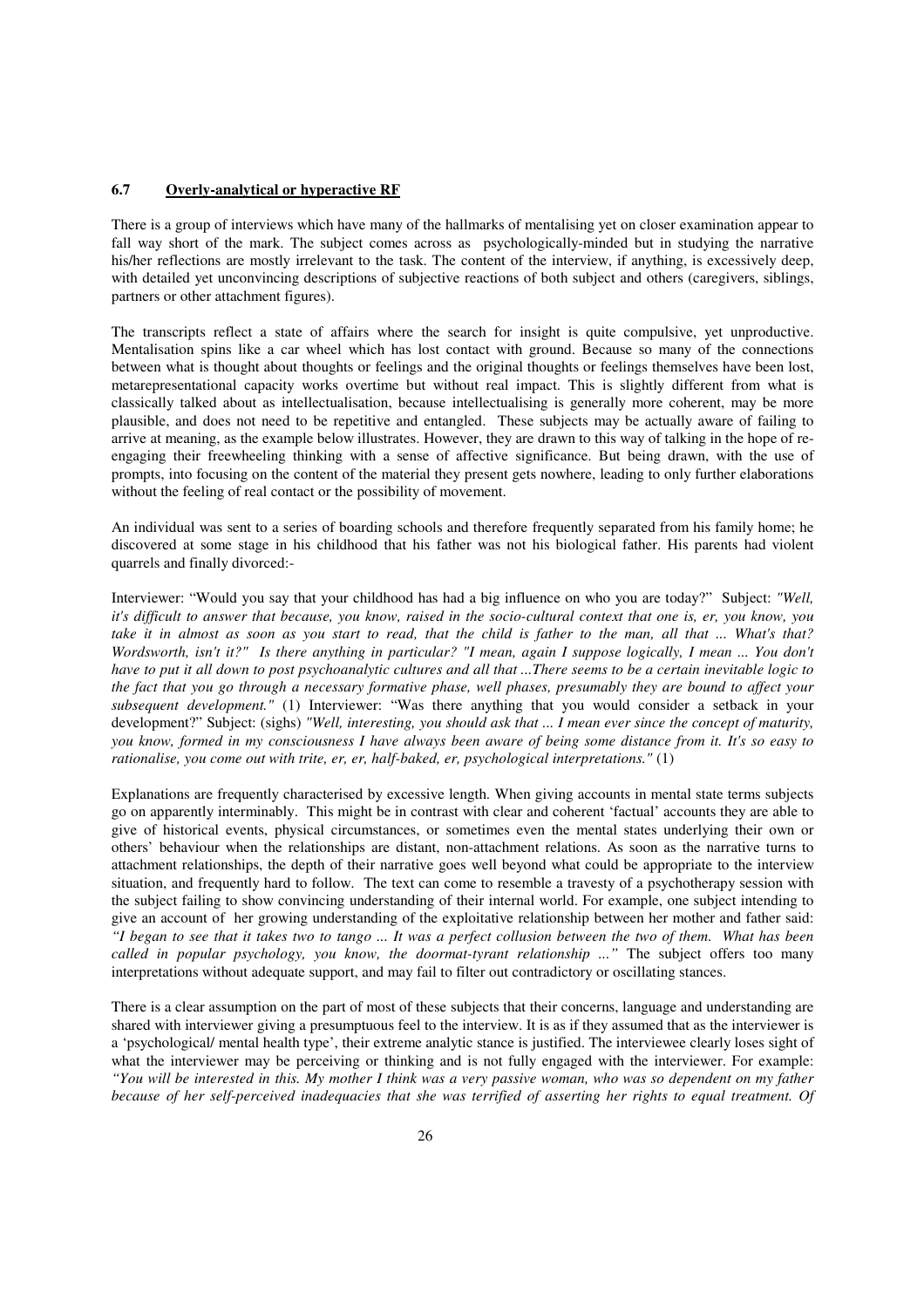*course she got depressed. But remember, this was before the feminist revolution. She had no one to turn to except her children who of course failed to understand what she needed. I believe this happened to a number of women at that time - they drew on the emotional resources of their child to support their weakened sense of self. A kind of narcissistic personality distortion, I think you would call it. I actually don't think that labelling helps very much in these situations. My father suffered of the same."*(2)

In the end the interviews reflect diffuse mental states where the mental state of the protagonists are not at all clearly marked out. Based on extracts it may be hard to distinguish such interviews from reflective ones. Taken as a whole interview these transcripts stand out because of the confusing nature of the narrative, the dominance of inappropriate jargon, the odd use of mental state terminology, and the ultimate shallowness of the insights offered. The way we understand such productions is that features of meta-representations are present without connection to the representations of events which have formed the basis for a generalisation. For example: *"Well I think that's probably ... aware of my anger when he was around and that if rejection is a lack of love, the inability of people to love and therefore just like cutting off, I was certainly in a constant state of rejection."* Here, the phrases 'lack of love', 'inability to love', 'cutting off', 'state of rejection' are used without a sense that the actual experiences which entailed the pain of abandonment to which these phrases ostensibly refer are currently available to the subject. It is essential to remember that if a plausible context or elaboration has been provided earlier in the interview, the experiences should be considered to have been described in the rated passage.

#### **7 RATING PASSAGES**

#### **7.1 Rules for identifying passages: Demand vs. permit questions**

Passages are to be identified according to the context in which they appear, specifically the question posed by the interviewer and the explanations and previous information the speaker has provided. Questions in the interview transcript may be divided into two types: (1) those that permit the speaker to demonstrate their reflective-self capacities (e.g. orient as to background; what did you do when you were upset as a child?); and (2) those that demand from speakers a demonstration of their capacity for reflective-self function. An exhaustive list of the latter questions in the AAI follows:

-*why did your parents behave as they did during your childhood?* 

*-do you think your childhood experiences have an influence on who you are today?* 

*-any setbacks?* 

*-did you ever feel rejected as a child?* 

*-in relation to losses, abuse or other trauma, how did you feel at the time and how have your feelings changed over time?* 

*-have there been changes in your relationship with your parents since childhood?* 

When applying the principles in this manual to other research interviews, rates should identify a set of questions which are most likely to elicit explanations in terms of mental states. Passages in response to these demand questions must be rated, and should later be taken into account when arriving at a global rating of the interview. In some interviews, interviewers might use prompts which in effect are demand questions (e.g. 'And why do you think they did that?') and passages which follow such prompts should be treated in the same way as passages following the questions listed above. If the speaker has already addressed a demand question in their response to a previous question, no penalty is incurred. Non-reflective responses to permit questions, i.e. all other questions, should not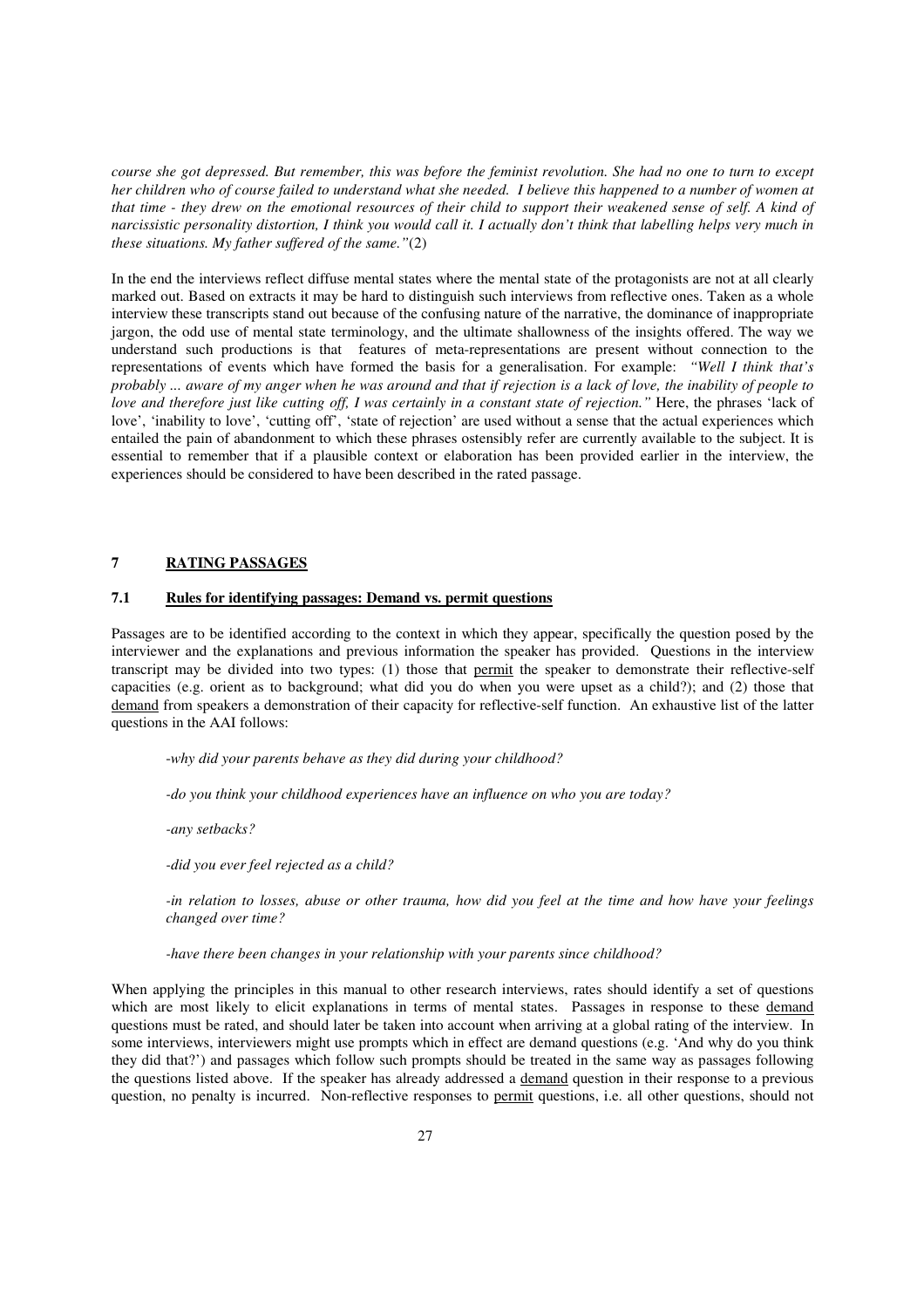carry as much weight as they would if provided in response to a demand question. When combining the scores, highly rated responses to these other questions should however contribute to the overall rating, and it should be noted when subjects are highly reflective in response to a non-demand question, which suggests a habit of spontaneously thinking in terms of psychological explanations. An answer to each question will generally be rated as a single passage, unless it contains more than one 'answer' within it, e.g., "Why did your parents behave as they did?" might be answered with a clearly different way of thinking for mother and for father. The demand question about loss should always be rated separately for each loss.

#### **7.2 Guidelines for rating identified passages:**

Six scale points are defined below. Based on reviewing the definitions of RF given above, raters should assign a score to all responses to demand questions, as well as any other responses that merit attention. Some effort should be given to assigning a typology to each low rating in order to facilitate final classification.

#### **-1 or Negative RF**

Passages which are rated as negative or '0' must be distinctly anti-reflective or bizarre/inappropriate.

An anti-reflective passage expresses hostility or active evasion in response to an opportunity for reflection. Sometimes the subject may express overt hostility by criticising the interviewer or the task. More commonly, however, active evasion consists of trying to distract the interviewer from the task by, for example, starting a conversation on an irrelevant topic or disengaging from the task by engaging in any activity which precludes complying with the demands of the task. Sometimes these reactions are non-verbal, for example: getting up to make a telephone call or going totally silent.

Bizarre explanations of behaviour unequivocally invoke mental states in self or other which are beyond the bounds of common-sense psychology or even poorly-applied theory-driven insight. To be rated negative the passage must be impossible to understand without making the assumption of 'irrationality' on the part of the interviewee. Bizarreness usually arises contextually, in other words in relation to other statements which the subject has made. Complete non-sequiturs, over-familiarity, gross assumptions about the interviewer on the part of the subject are examples. These are also contextually bizarre except the context in this case is the interview situation as a whole rather than a specific part of the interview.

#### **1 Absent but not repudiated RF**

This rating applies to passages in response to demand questions, or whenever (in the rater's view) there is an implied demand for a mentalising response to a probe.

This rating is given when the subject does not mention mental states, in spite of a clear opportunity to do so. Passages rated as '1' may be sociological, excessively generalised, concrete or overwhelmingly egocentric. Passages can only be rated as '1' if the rater is no better off in terms of knowledge of the mental state of subject, caregiver or other, having read the passage, than he/she was before reading it. Even if the rater suspects the accuracy of the subject's representation of mental states, this would be insufficient grounds for rating the passage as '1' unless the passage is grossly self-serving. Thus it is not sufficient to be inaccurate to get a '1' rating, the passage has ego-centric and indicate that the interviewee is quite out of touch with the mental states of those around him/her.

#### **3 Questionable or low RF**

This rating is given to the quite common passages where the rater is uncertain if the passage represents genuine reflective-functioning or just a 'canned' statement which is produced in response to the interviewer's demand but is not underpinned by genuine reflective-functioning. The passage may make use of mental state language but there is an absence of material which would support the assumption that the subject genuinely understood the implications of their statement. In general this rating would be given when the passage contains no evidence of: a) awareness of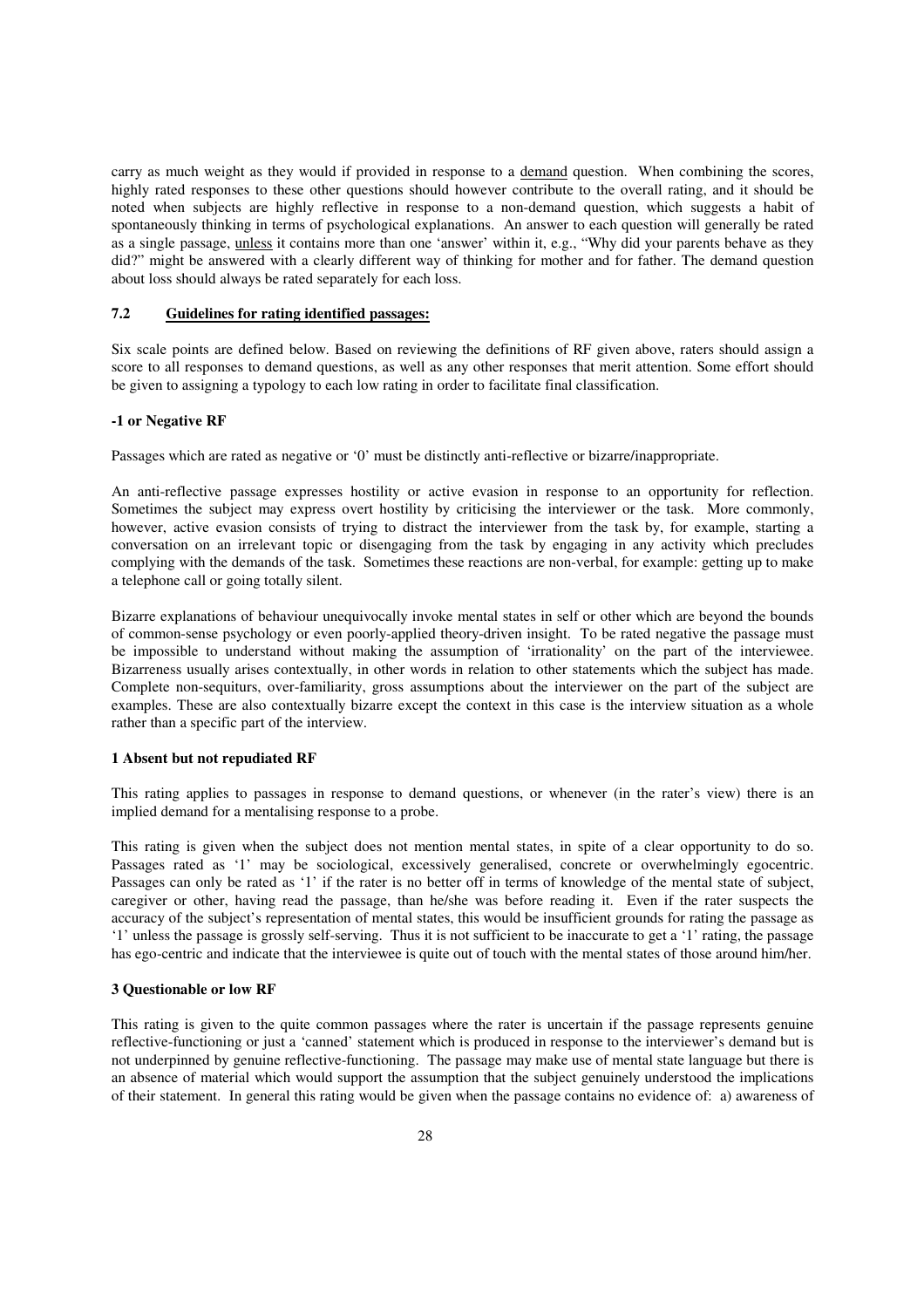the nature of mental states, b) an explicit effort to tease out mental states underlying behaviour, c) a recognition of the developmental aspects of mental states or d) interaction with the interviewer indicative of the awareness of the mental states of that person. This is a borderline category. The rater should focus on whether the statement is 'obvious' and could be said simply as a 'manner of speaking'. If a statement is counter-intuitive in that context even though it is 'canned' a higher rating may be appropriate.

Most frequently '3' statements are somewhat banal and superficial. The reflective-functioning may be there by suggestion but it is unclear and is as likely to be a cliché as a proper reflective statement. Most of the statements could be seen as reflective if the rater were to give the subject the 'benefit of the doubt'. Also, statements which are definitely mentalising but excessive and irrelevant to the task (overanalytic) may be given a '3' rating. These statements are considered to be on the borderline because although they are psychologically minded they do not carry conviction. Thus again the rater may be uncertain if the statement should be credited or not.

If the phrase appears to fit the descriptions for moderate-to-high RF statements given in section 3 of the Manual, a score of '3' would be inappropriate. The rater should have a reason why a statement of that sort cannot be confidently assigned a higher rating. Other than the 'canned' nature of the reply, common reasons might be strong prompting from the interviewer, a failure to be fully explicit, and the rater's uncertainty if he is not attributing mental state reasoning to the subject on the basis of his/her own understanding of the situation described.

#### **5 Definite or ordinary RF**

Passages rated '5' must have a feature which makes reflection explicit. This is the most important criterion. If there is no explicit reference to either the nature of mental states, how mental states relate to behaviour, the properties of mental states or mental states in relation to the interviewer, then the rater should consider assigning a lower mark to the passage. Even if the mental state is fairly simple, if it is described clearly and briefly reflected on in a way which does not suggest a restatement of what might be socially expected, this rating may be appropriate

Other than being explicit, the statement does not need to reflect sophistication. Although the statement should not be a cliché, it may be fairly ordinary, not reflecting particular insights or sensitivities. Normally the passage fits fairly well under one of the categories listed under the examples given in section 4 above. If the passage contains a number of the features listed in that part of the manual, the rater should give the passage a higher rating, unless it is also flawed in an important way (e.g., overanalytical style). One of the six reasons, below, for rating '7' may be present in the context of a very simple observation of mental states which would otherwise rate only a '3'; in these cases, a '5' is likely to be appropriate.

#### **7 Marked RF**

Passages rated '7' are usually broader than those rated '5' but essentially they meet similar criteria. These passages are rated higher for one of six reasons.

1) The passage may contain a sophisticated statement concerning mental states which fits the description of at least two of the categories listed in the section on indications of moderate to high RF. Here the rater is looking for passages readily classifiable as being reflective. The statement owes its 'obviously' reflective nature to combining several features of mentalising such as awareness of the limitations of knowledge of another's mental states, as well as indicating a recognition that individual perspectives on the same objective event may differ.

(2) The passage may be 'marked' in reflective-functioning because the view of mental states presented by the subject is unusual and surprising to the rater. Passages which cast an original perspective, which nevertheless is readily understandable to the rater, reflect mentalization on the part of the subject. Raters should however be aware of the possibility of "borrowed" reflective-functioning, where the subject is repeating ideas presented to him/her in other contexts (family legends, therapeutic consultations, etc.). In such instances a rating of '3' would probably be more appropriate.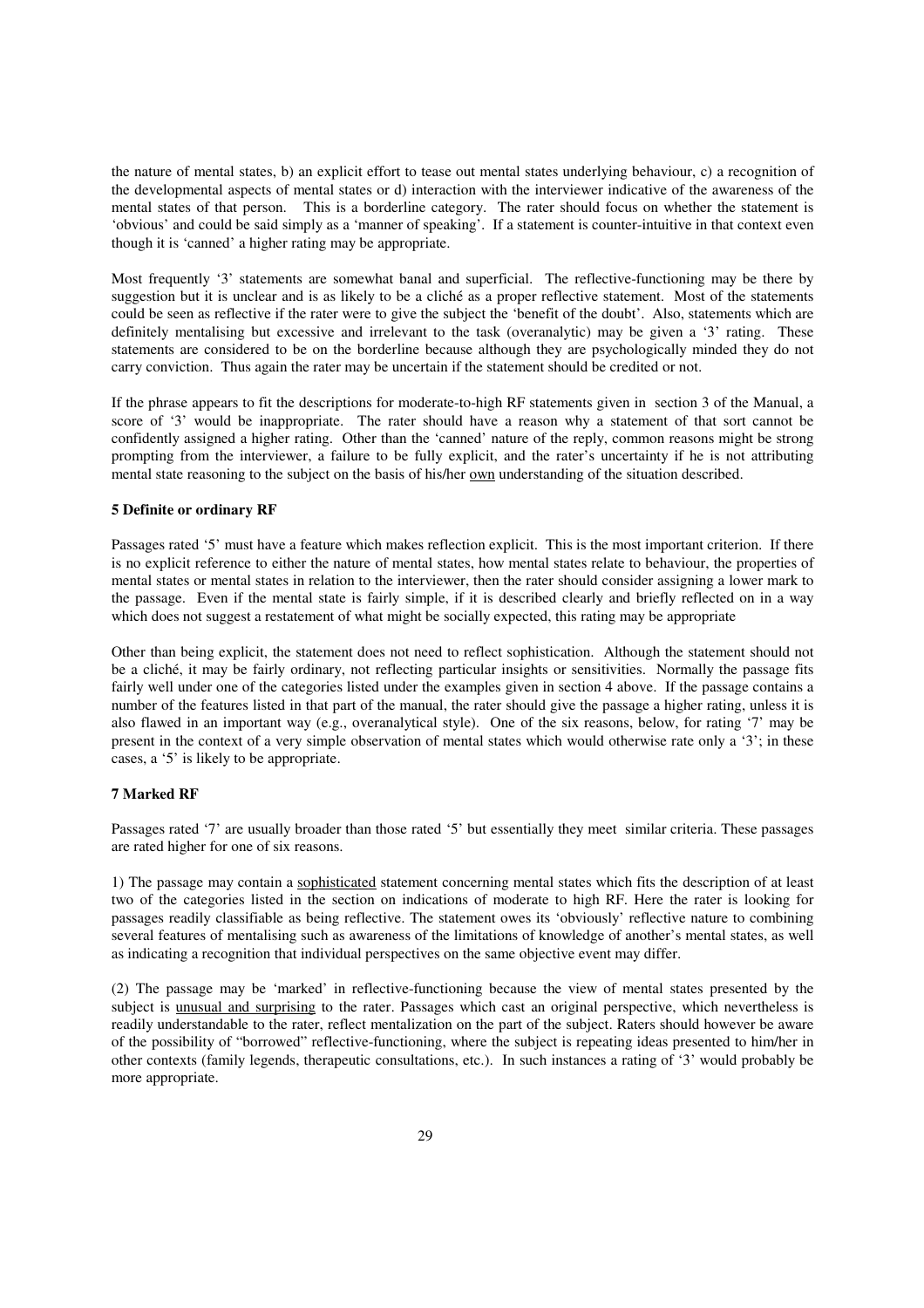(3) The passage may be complex or elaborate in that the mental state of the self or the other is described in unusual detail. Raters should look out for the presentation of complex, multi-layered mental states, conflicts, mixed emotions, false beliefs and the like. It is important that for a rating of '7' the passage should indicate that the multiple mental states attributed to the person are considered alongside one-an-other and in relation to one an other.

(4) A rating of at least '7' (but more likely '8' or '9') should be given to passages where mental states are placed within a causal sequence. By this we mean that the subject considers (a) how the mental states arose (what perceptions of reality lead to the belief or desire assumed), (b) how the mental state influenced behaviour and (c) what impact or implication the mental state has subsequent perceptions, beliefs and desires.

(5) A somewhat overlapping but occasionally separate reason why a "marked" rating is appropriate rests in the interactional perspective on mental states manifested by some subjects. Interactions refer to seeing mental states as impacting on one another in a causal way. Such interactions may be of two kinds. (a) More commonly subjects explicitly state how the mental state of one person may impact on the mental state of another. This may be in the context of the feelings of one affecting the feeling state of another, or how perceptions of the expression of feeling in one person are construed by another, or how experiences of certain circumstances are interpreted by one person differently from another and how these different perceptions affect respective behaviours etc. (b) Less frequently subjects may consider the interactions of mental states within a single mind. Here the common examples involve conflicting perceptions or desires and mixed emotions and the subject conveys some reconciliation of these. If the process of integration is described with appropriate elaboration or illustration, the rater should consider awarding a higher rating to the passage ('9').

(6) If a subject acknowledges a particularly difficult situation, with the thoughts or feelings appropriate to that, then credit is given for the subject's willingness to accept experiences rather than defend against them, avoid rationalising the behaviour of people who hurt him or her, etc..

Illustration: Interviewer: "were either of your parents ever threatening to you in any way, either for discipline or jokingly?" Subject: *"My father was threatening to me once ... I was being a pain, I wouldn't do something, my mum and I had an argument about it. She was very upset and I was being stupid. I wouldn't acknowledge that I was upsetting her so much. My Dad found me and came and shook me, and told me how much I had hurt my mother. He was quite rough and I was really scared. He came back later and said he was sorry and explained, and we made it up.* Interviewer: "What did you feel about that?" Subject: *"I can remember thinking "Ah, I've got him! ... I shouldn't have felt it really, but there was a feeling of triumph."* (7)

#### **9 Full or Exceptional RF**

The difference between this rating and the previous rating is as much one of degree or quantity as of quality. The same reasons which may lead a rater to assign a "marked" rating may lead him/her to consider awarding an "exceptional" score. The difference lies in the amount of sophistication shown, the degree of complexity presented, the completeness of the causal account, the degree of 'surprise' the rater experiences at the subject's understanding, the intricacy of the interaction between mental states offered etc. For a rating of '9' the passage must be unusual in at least one of these respects.

A further circumstance which might justify the award of this rating even to passages which would normally be rated "marked" is the context in which the passage appears. If the rater sees the part of the narrative as particularly emotionally charged and difficult for the subject then showing even marked levels of mental state understanding may be considered "exceptional". Examples might include the understanding of rejection, neglect or abuse by the caregiver in childhood, or understanding feelings of current anger or resentment from or toward the attachment figure. The rater should note that the presence of mentalising may give the impression that the experience recounted was not exceptionally difficult. To circumvent this the rater should take an "objective" (almost sociological) view of the difficulty involved in the experience for that person and adjust ratings accordingly. For example rejection by one parent may not be quite so difficult for someone who appears to be assured of the love and commitment of the other parental figure. By contrast, an individual whose history reveals no such ameliorating factor might be more readily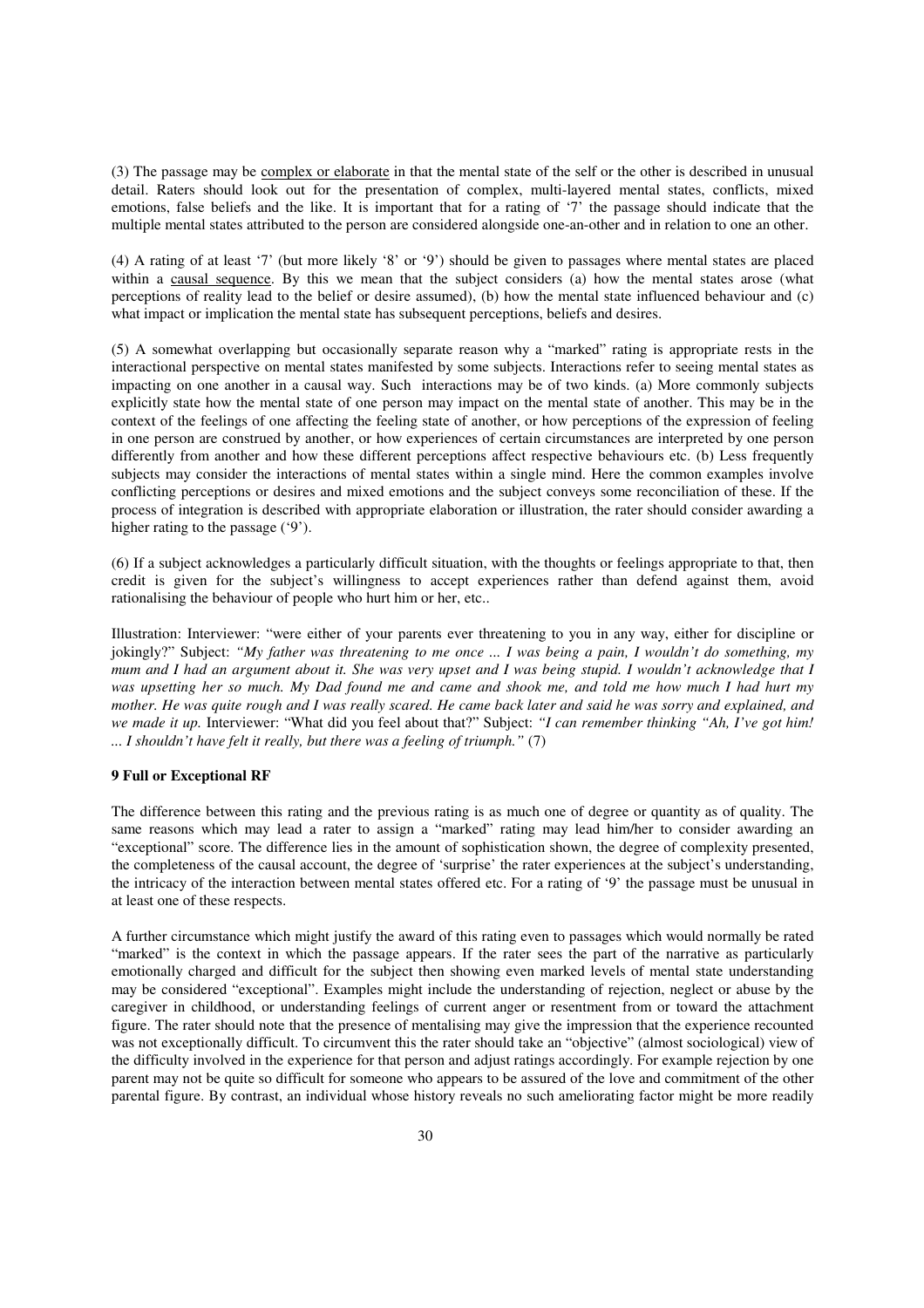credited with an "exceptional" rating if the understanding they show of the experience of rejection meets the criteria for "marked" RF, even if the understanding does not come across as hard-won.

The most common justification for an "exceptional" rating is the apparent awareness of the subject of important aspects of the mental states of all protagonists within an interaction, where the protagonists are placed in relation to one another in terms of their feelings and beliefs and these are sufficiently complex and elaborate for the rater to be persuaded of their accuracy. The subject offering such a "full" picture may not be exceptionally insightful, although the passage must contain sufficient "surprise" and coherence for the rater to feel it is unlikely to have come from contaminating sources (e.g. regurgitation of a therapist's or parent's view). The passage should therefore have a personal character, i.e., experienced as personally significant and meaningful, and may seem to be developing further during the interview itself.

In an ordinary sample we would expect less than 10% of scored passages to receive such a high rating across interviews.

## **7.3 Rules for aggregating reflective-functioning ratings into a single score for Adult Attachment Interview**

Although each identified passage of the interview, particularly the responses to demand questions, is scored by raters, the almost infinite number of permutations which may end up characterising an interview means that there is no formula for arriving at a global rating. Rather, the rater has to consider the interview as a whole, alongside the ratings for individual passages. The rater should not take an arithmetic average of the ratings given to core passages or even to all passages in the transcript. Too little is known of the psychometric properties of the individual ratings to permit this simple expedient. The rater has to come to a judgement about the whole text on the basis of this manual, and over time in relation to their experience of other narratives to which they have assigned ratings.

Although some simple rules for assigning a rating to the interview are available, none of these should be used blindly and they should not override the rater's impression of the entire interview. For example an interview may contain striking examples of negative RF at the same time as containing one or two examples of marked RF. In such a case, none of the formulae offered for assignment of a global rating apply and the rater has to decide if the best fitting category is '1' or '3'. The rater will have to make a judgement if RF may be considered to be absent in an attachment context  $('1')$  or is relatively low and patchy  $('3')$ .

In making higher ratings the rater should also consider the total interview. For example, quite commonly a particular passage in the interview may not merit a '5' rating, but when considered in the context of the whole narrative the same text may clearly merit a higher rating. It is vital to try to avoid a halo effect, so that interviewees who are likeable or easy to sympathise with are not rated higher, and not to rate somebody lower because they or their attitudes are unappealing. If their statements are reflective, they must be credited. To take a common example, a person who is egocentric or self-serving should be rated as reflective if they do make statements meeting criteria in the manual, *unless* the perceptions and explanations *in themselves* are self-serving. Sometimes the rater may not be able to decide between adjacent categories. For this reason, classifications are anchored at odd numbers. When the rater is confident that a particular transcript falls in between two classes, he/she should assign the even number inbetween the classes to the transcript.

## **7.4 The overall interview rating**

#### **-1 Negative RF**

This overall rating should only be given to interviews, very rare in normal samples, where the interviewee systematically resists taking a reflective stance throughout the interview. The subject is either hostile to the notion of reflection expressed in derogation and dismissal of any attempts on the part of the interviewer to initiate such reflection or is so confused about their attempts at reflection that the rater may be said to be almost "shocked" by the utterances. In either case, for a rating below '1' to be given, the rater should be certain that not even a single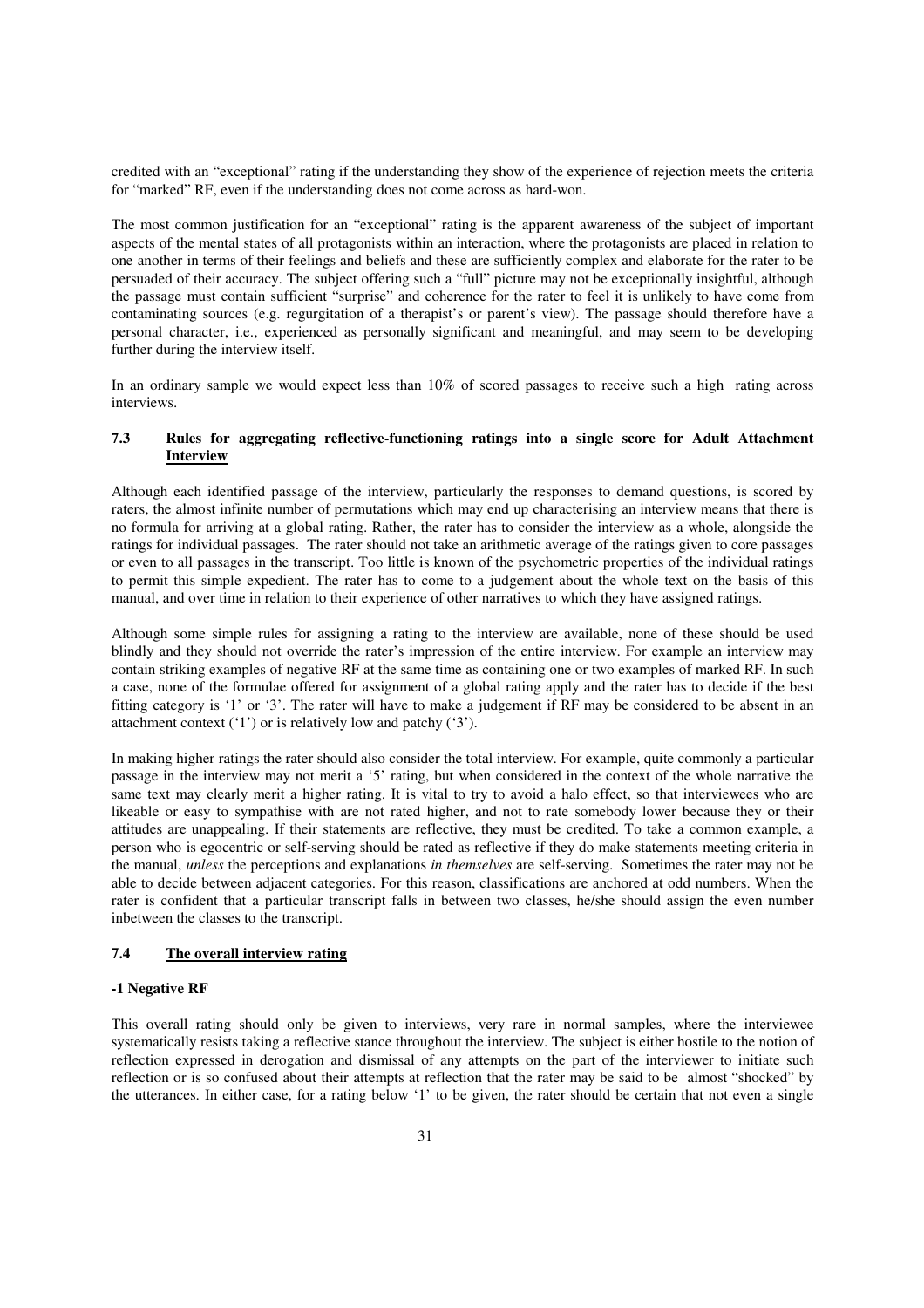reflective item can be marked in the interview as '5' or above. In interviews where either a rejecting or a bizarre stance is observed alongside some rateable RF passages, ratings between '1' and '3' should be considered depending on the balance of items found.

#### Common Types

#### -1(A): **Rejection of RF**

Interviews of this type rated '-1', respond with hostile refusal to at least three core RF questions. In addition, there are some general characteristics of the interview such as a lack of participation in the interview process, overt hostility to the interviewer, evasiveness and marked incongruences. If the interview fits the latter descriptors but has less than three but at least one striking hostile refusal, and no clear instance of RF (5 or above) is found, the interview should be rated '0'.

#### -1(B): **Unintegrated, Bizarre or Inappropriate**

This is a rare category and a literally puzzling one for the rater. Its hallmark is that mental state attributions are hard to understand. To place an interview in this category the interview should contain at least three examples where an inexplicable, bizarre or inappropriate attribution was made by the subject. These need not occur uniquely in response to core RF questions. It is, however, insufficient for the answer to be unusual or simply odd. The rater's reaction is likely to be one of shock that anybody could make such an attribution in such a context. As an extreme example, frankly paranoid responses or thought disordered ones would create this kind of subjective reaction. In addition there are some general features of such interviews including a lack of meaning, a lack of explanation, a comprehensive avoidance. If the rater identifies at least three instances of bizarre explanations of behaviour, either paranoid, thought disordered or highly incoherent and therefore impossible to understand but not thought disordered, then the interview should be rated -1. If the interview is generally poorly integrated or somewhat bizarre in terms of mental state attributions but there are less than three clear passages of this type and no passages are rated '5' or above, the interview should be assigned '0'.

#### **1 Lacking in RF**

This rating should be given to interviews where reflective-functioning is totally or almost totally absent. In these interviews, mental states may occasionally be mentioned with regard to the self or other, but these give no picture of the subject's or the caregiver's beliefs and feelings underlying behaviour. Usually, no mentalizing statements are present. Alternatively, such statements are clearly inaccurate and full of misunderstanding and contradiction. In all cases, mentalisation is absent in the narrative and awareness of the nature of mental states, if present, is only discernible by inference.

#### Common Types

#### 1(A) **Disavowal**

There are at least three instances in the transcript of assertion of ignorance concerning mental states. Alternatively, there are comparable examples in these core passages of evasion of questions, physicalistic, behavioural or sociological accounts and global and generalised statements concerning the behaviour of the other or the self. In general terms, such accounts tend to be barren, lacking in mentalizing detail and mentalizing phrases are restricted to those in use in 'common parlance' (canned explanations). A certain concreteness tends also to characterise such interviews. In order to assign this category there can be no instance of RF rated above '3'.

#### 1(B) **Distorting/self-serving**

These interviews do contain reflection but are seen by the rater as flawed. Principally reflective passages and answers to core questions are egocentric, exaggerate the importance of the narrator, are overly favourable to the subject or are self-serving to the point where the accuracy of the representation of the mental state of the other may be justifiably called into question. A key bias to the depiction of mental states is social desirability – the subject wishes to present himself in a favourable light. These distortions can lead to marked inconsistencies in the presentation of the mental world of both self and other. Subjectively, the rater is most likely to feel a strong sense of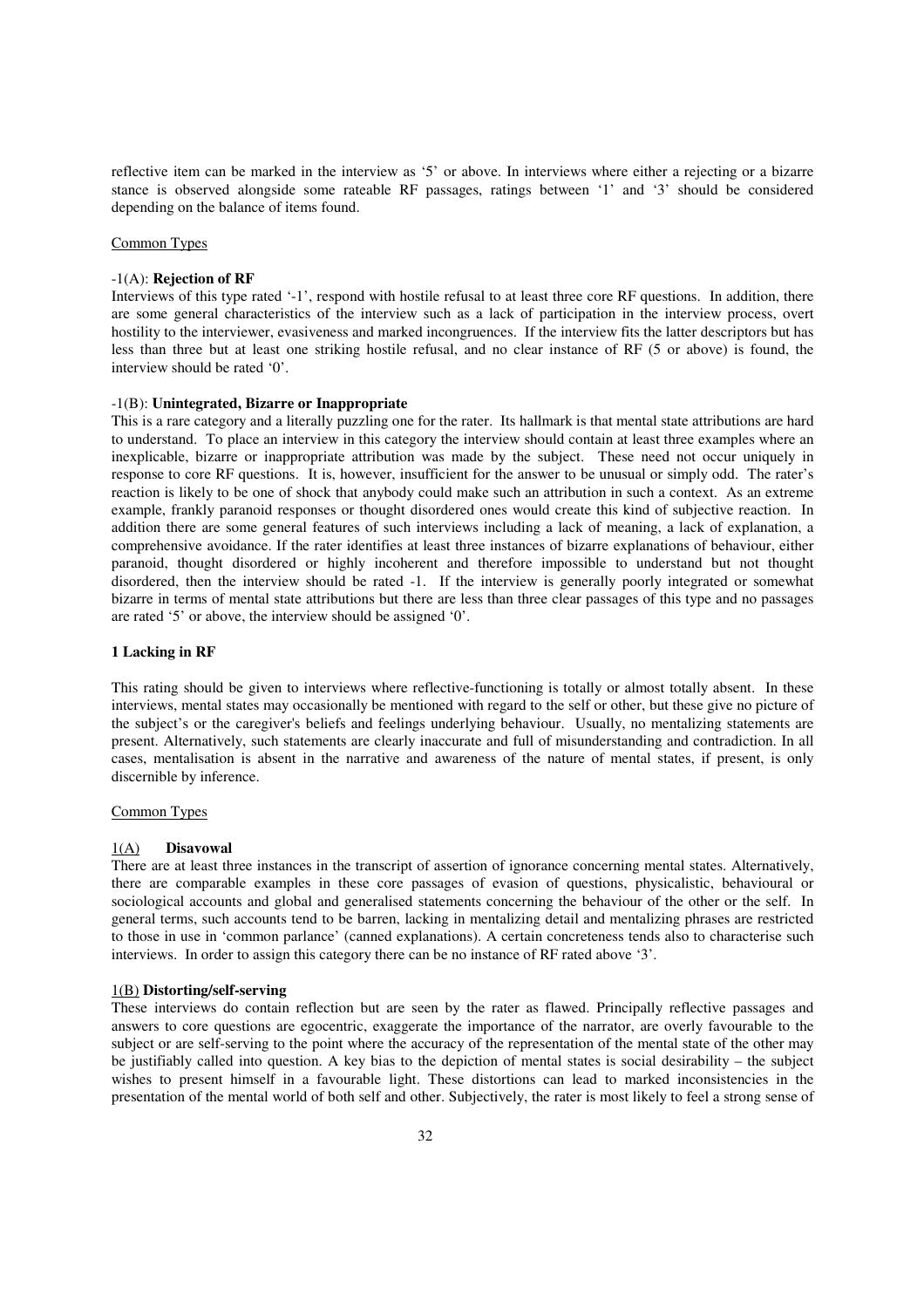irritation with such interviews. To use this category the rater should note at least three instances in the transcript of such purposeful distortions in response to core RF questions. Further there should be no instance of RF rated above '5', or more than two above '3'.

#### **3 Questionable or Low RF**

This rating is given to transcripts which contain some evidence of consideration of mental states throughout the interview albeit at a fairly rudimentary level. Interviews receiving a '3' will contain elements of a reflective stance, for example the interviewee may consider developmental or intergenerational elements which are not seen by the rater as banal (i.e. a lower rating) but are nevertheless not specific enough to the individual's personal experience to merit a higher rating. An interview rated a '3' may contain more than one example of reflective-functioning at level '5' or above but no rating as high as '7'. Further, it must contain at least three instances of a '3' or '4' rating. In reading many of these transcripts the rater may intuitively wish to attribute to the interviewee a relatively good capacity to reflect ('5' overall) but, in the absence of concrete evidence for this in terms of at least three ratings at '5' or above, this may be indicative of the rater's rather than the interviewee's capacity. For the most part, references to mental states and their impact on behaviour are not elaborated. Also, a number of relatively reflective passages may be counterbalanced by negative ratings elsewhere (although not of sufficient frequency to warrant a lower rating). However, if the rater, through taking the interview as a whole, is readily able to bring together aspects of the interview which would clarify the mentalising content of several passages, a higher rating should be given to the interview.

#### Common types

## 3(A) **Naive-simplistic**

These transcripts show a partial appreciation of intentions of others either within instances or across transcript as a whole. The understanding offered may be very superficial, often totally banal, with excessive use of clichés in referring to mental states and perhaps normalisation of negative experiences beyond what may be culturally accepted. The understanding is rarely specific to personal experience, either of self or other, does not enter into the complexities of mental states (conflict, ambivalence etc) . The interview is likely to contain 'canned' statements and the interviewer is likely to experience a sense of superficiality about such transcripts. To assign this category the rater is expected to have identified naive simplistic passages as the majority of low ratings, and no ratings as high as '7'.

## 3(B) **Over-analytical or hyperactive RF**

This is an important but somewhat difficult category. To the naive rater such transcripts may seem quite reflective. In fact one of the hallmarks of the category is that the interview has somewhat greater depth than might be expected. The interview is diffuse, however, and the insights offered are unintegrated and do not link in a compelling way to the individual's experience. The interview is given this rating if there are at least three instances in which the speaker is overly-analytical; if one or more of these includes text that qualifies as bizarre reasoning, distorting/selfserving, the rater should assign the interview as a whole a '1' or '2' rating. The overly-analytical passage/interview may also be rated '1' or '2' rather than '3' if there is little or no sense over the course of the interview of a developing understanding. If the rater is considering assigning an interview to this category but the number of 'definite' or 'marked' RF instances make this assignment questionable, the rater should take a further look at these in order to ascertain the appropriateness of the original rating.

#### 3(C) **Miscellaneous low RF**

There are transcripts, relatively few in number, where a '3' rating applies even though the transcript is neither particularly naive nor overly analytic. Most commonly the rating is arrived at as a compromise between a higher and a lower rating. For example, transcripts which show clear evidence of disavowal, yet contain definite evidence of reflective-functioning should be assigned to this borderline category. Other transcripts have numerous RF passages but none of them go beyond the '5' - '6' range, in addition to one or two '1s' in response to demand questions. Yet others may meet the requirement for a '5' rating but taken as a whole the transcript is not really reflective. In these transcripts the speaker's model of mental states has to be partly inferred by the rater (e.g. emotional events are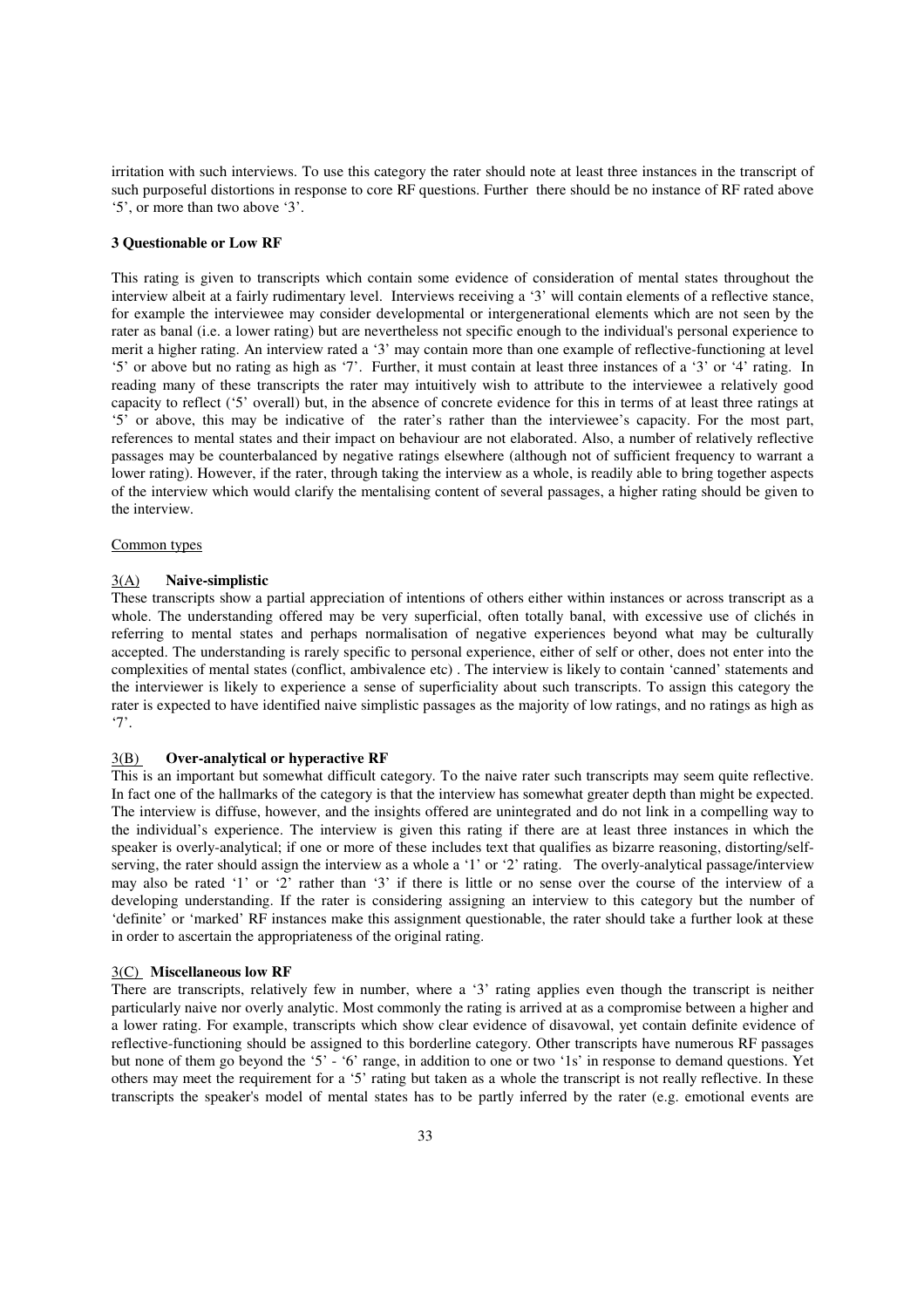vividly described, but without the implications being spelt out, there may be little awareness of a link between cognition and affect, the impact of one relationship on another, and so on).

#### **5 Ordinary RF**

This is the most common rating in a high functioning "normal" sample. Transcripts at this level should have a number of instances of reflective-functioning even if these are prompted by the interviewer rather than emerging spontaneously from the interviewee. In contrast to interviews rated '0'-'4', interviews rated '5' give convincing indications to the rater that speakers have some kind of a model of the mind of attachment figures as well as a model of their own mind which is relatively coherent even if it is simple, and is unlikely to have been solely derived from shared culture rather than from personal experience. Whereas in interviews given ratings of '4' there may be a model of the mind akin to models observable in interviews receiving high ratings, only in these latter cases is the model easily understood and well-integrated.

There may be transcripts where the subject's mentalising stance is attenuated by difficulties in expression, but nevertheless the rater should exercise discretion and generosity in giving the '5' rating if some clear instances of mentalising are present of at least a '5' level. It is not expected that such interviews should contain passages which would merit a 'negative' or a '1' rating without an expansion immediately following or elsewhere in the transcript which indicates some reflection on the same subject. However, ratings of '5' would most commonly be given to interviews which combine statements that are genuinely reflective ('7') with rudimentary, more superficial ones  $(3')$ .

#### Common types

#### 5(A) **Ordinary understanding**

The subject shows a capacity to make sense of their experience in terms of thoughts and feelings, and has a consistent model for this which needs little or no inference from the rater. However, the model is limited, and would not tackle the more complex aspects of interpersonal relationships, e.g. conflict or ambivalence, which are not necessarily well understood. The transcripts need to have at least three instances warranting a '5' rating, and no breakthroughs of rejection or bizarre explanations, pervasive disavowal, etc..

#### 5(B) **Inconsistent level of understanding**

The subject appears to be achieving a higher level of understanding in some parts of the interview, so that certain passages may achieve scores of '7' or even higher. However, the understanding cannot be maintained in relation to more problematic areas of the subject's interview, such as a conflictual relationship with one parent, or losses. These parts of the interview would nevertheless not be expected to fall below a rating of '1'-'2'.

#### **7 Marked RF**

These interviews have numerous statements indicating full RF, which show awareness of the nature of mental states, and explicit attempts at teasing out mental states underlying behaviour. Normally, awareness of mental states is clear throughout the interview with frequent passages where the speaker has arrived at an integration of the states of minds of those around them or their own state of mind which the rater may find surprising in the sense of not having thought of it himself or herself. There is also much detail about the thoughts and feelings of all the protagonists and the implications of mental states are regularly spelt out. The person is usually also able to maintain a developmental (intergenerational) perspective. As a whole, the interview gives the rater the feeling that the speaker has a stable psychological model of the mind of his caregivers and his/her own reactions to their mental states.

Any single passage may only illustrate one of the features of full RF listed above, but the interview as a whole gives the impression of someone who is applying a reflective stance fairly consistently to at least one context in their life, e.g. relationship with mother, or less consistently to a number of contexts. Across the interview, one would expect a number of different types of examples of RF but the reader can identify limitations in terms of type or application to context. In order to assign a global rating of '7' the rater should identify at least three passages which may be given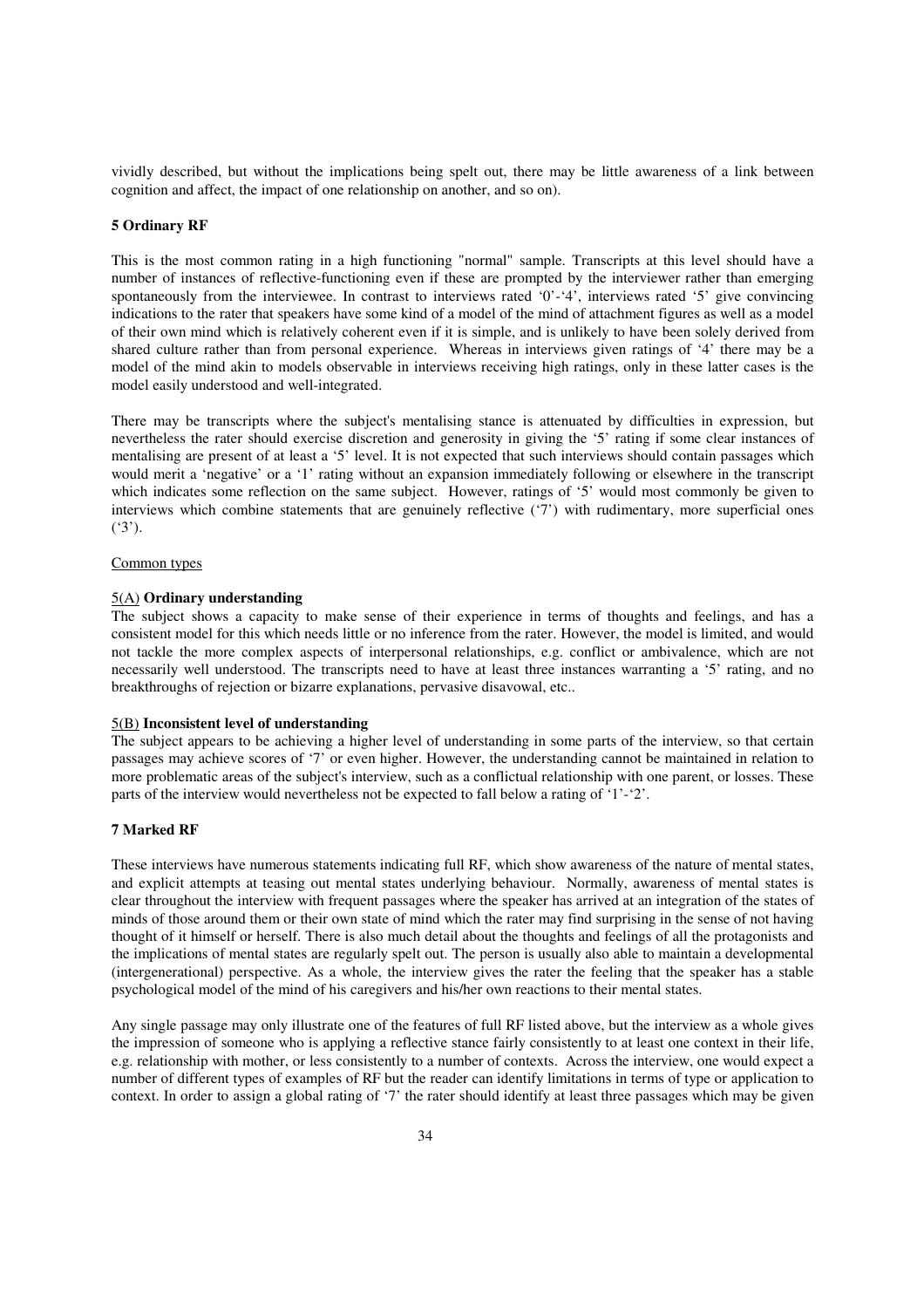this rating or higher anywhere in the interview, no passages which obtain a rating of '1' or lower (without reason; i.e., this does not apply if for instance there seems to have been no rejection to be discussed, and the only loss was of somebody not close, or during very early childhood) and no more than three passages where the rating is less than a '5' in response to core questions.

#### **9 Exceptional RF**

These transcripts are rare. They show exceptional sophistication, are surprising, quite complex or elaborate and consistently manifest reasoning in a causal way using mental states. A '9' rating would be given to transcripts which show a consistent reflective stance across most important contexts. A '9' rating for a single passage is given where several aspects of RF are integrated into a unified, fresh perspective. Where three such passages are noted in any single interview, the rater should assign a '9' rating to the interview as a whole. Across the interview, many aspects of full spontaneous RF would be shown in the discussion of different relationships at different times in the speaker's life history. It is unlikely that such an interview would have many passages rated '3' and many would be rated '5' or '7'. If the transcript does not meet the criteria above, yet the rater 'feels' the transcript to be exceptional a rating of '8' should be considered. If only a single '9' rating is present and/or there are more than a couple of examples of questionable RF (3) a rating of '8' is likely to be too high and '7' should be considered.

#### **Acknowledgements**

We are very grateful to Abby Schachter for help in preparing the previous version (3.3) of this manual. We also thank Dr Arietta Slade who carefully read, commented upon and helped prepare this version of the manual. The appended scoring outline has been modified from one provided by Cassandra Cook, PhD, for version 4.1, and is intended as a quick reference for raters. This version of the manual has been improved through discussion with groups using it, especially those led by Dr Susan Coates, Dr Arietta Slade and Dr Imre Szecsödy.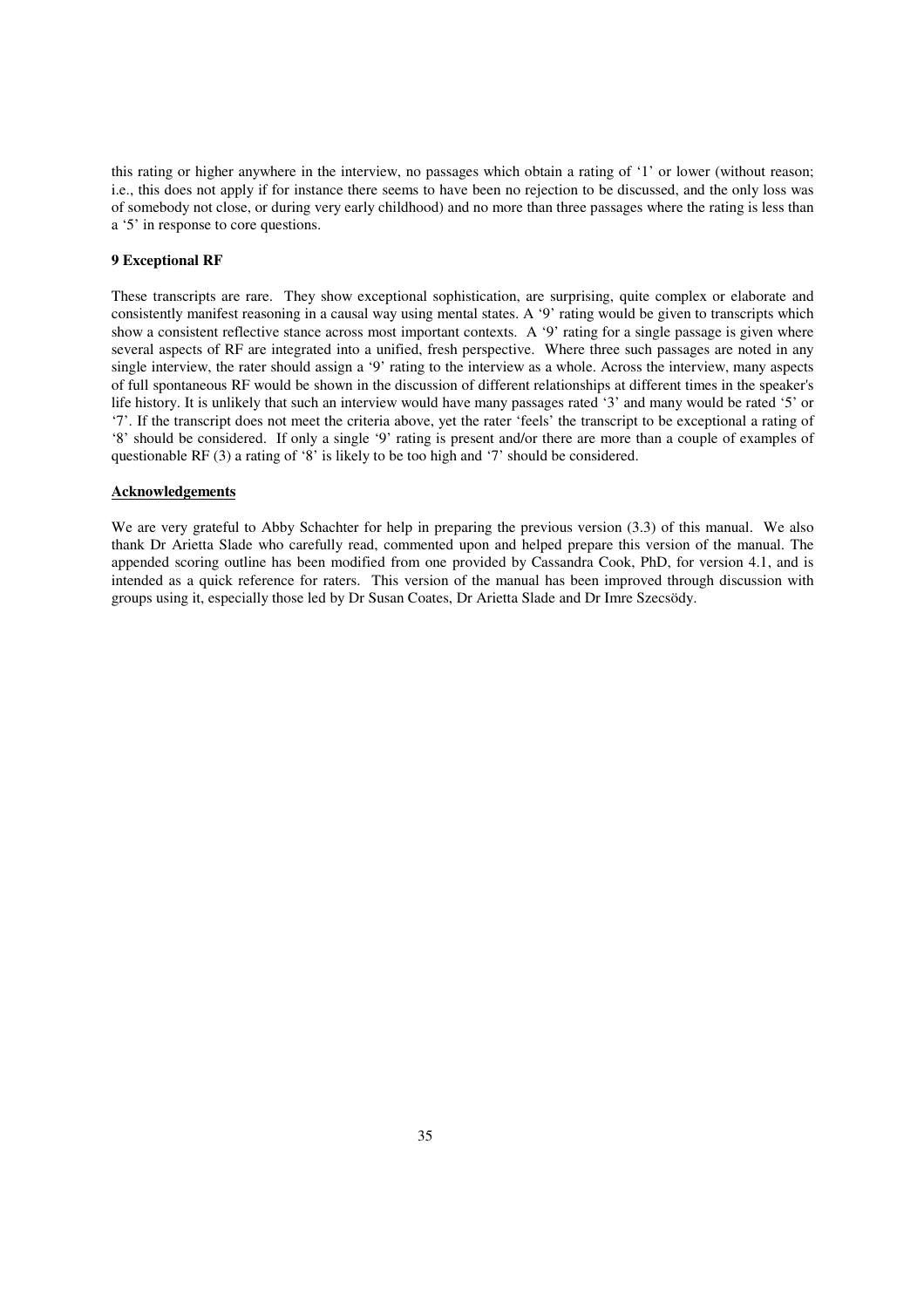#### **References**

Ainsworth, M. D. S., Blehar, M. C., Waters, E., & Wall, S. (1978). Patterns of attachment: A psychological study of the Strange Situation. Hillsdale, NJ: Erlbaum.

 Auerbach, J. S. (1993). The origins of narcissism and narcissistic personality disorder: A theoretical and empirical reformulation. In J. M. Masling & R. F. Bornstein (Eds.), Psychoanalytic Perspectives on

Psychopathology (pp. 43-110). Washington, D.C.: American Psychological Association.

 Auerbach, J. S., & Blatt, S. J. (1996). Self-representation in severe psychopathology: The role of reflexive self-awareness. Psychoanalytic psychology, 13, 297-341.

 Baron-Cohen, S. (1995). Mindblindness: An Essay on Autism and Theory of Mind. Cambridge, MA: Bradford, MIT Press.

 Baron-Cohen, S., Tager-Flusberg, H., & Cohen, D. J. (1993). Understanding Other Minds: Perspectives from Autism. Oxford: Oxford University Press.

 Bidell, T. R., & Fischer, K. W. (1994). Developmental transitions in children's early on-line planning. In M. M. Haith, J. B. Benson, R. J. Roberts, & B. F. Pennington (Eds.), Development of future-oriented processes .

Chicago: University of Chicago Press.

Bion, W. R. (1962a). Learning from Experience. London: Heinemann.

 Bion, W. R. (1962b). A theory of thinking. International Journal of Psycho-Analysis, 43, 306-310. Bolton, D., & Hill, J. (1996). Mind, meaning and mental disorder. Oxford: Oxford University Press.

 Bretherton, I., Fritz, J., Zahn-Waxler, C., & Ridgeway, D. (1986). Learning to talk about emotions: A functionalist perspective. Child Development, 57, 529-548.

 Busch, F. (1995). Do actions speak louder than words? A query into an enigma in analytic theory and technique. Journal of the American Psychoanalytic Association, 43, 61-82.

Cassam, Q. (Ed.). (1994). Self-knowledge. Oxford: Oxford University Press.

Churchland, P. S. (1986). Neurophilosophy. Cambridge, Mass: MIT Press.

Cicchetti, D., & Beeghly, M. (1987). Symbolic development in maltreated youngsters: An

organizational perspective. In D. Cicchetti & M. Beeghly (Eds.), Atypical symbolic development. New

Directions for Child Development (Vol. 36, pp. 5-29). San Francisco: Jossey-Bass.

 Davidson, D. (1980). Agency. In D. Davidson (Ed.), Essays on actions and events (pp. 43-61). Oxford: Clarendon Press.

Dennett, D. (1987). The intentional stance. Cambridge, Mass: MIT Press.

 Dennett, D. (1988). Precis of 'The intentional stance' with peer commentary. The Behavioral and Brain Sciences, 11, 495-546.

 Dennett, D. C. (1978). Brainstorms: Philosophical Essays on Mind and Psychology. Montgomery, VT: Bradford.

 Dunn, J. (1996). The Emanuel Miller Memorial Lecture 1995. Children's relationships: Bridging the divide between cognitive and social development. Journal of Child Psychology and Psychiatry, 37, 507-518.

 Emde, R., Kubicek, L., & Oppenheim, D. (1997). Imaginative reality observed during early language development. International Journal of Psycho-Analysis, 78(1), 115-133.

 Epstein, S. (1983). Mother-Father-Peer Scale, Unpublished manuscript. , University of Massachusetts, Amherst.

 Eysenck, H., & Eysenck, F. (1975). Manual of the Eysenck Personality Questionnaire. London: Hodder and Stoughton.

Fairbairn, W. R. D. (1952). An Object-Relations Theory of the Personality. New York: Basic Books.

 Fischer, K. W., & Ayoub, C. (1994). Affective splitting and dissociation in normal and maltreated children: Developmental pathways for self in relationships. In D. Cicchetti & T. H. Toth (Eds.), Rochester Symposium on Developmental Psychopathology: Vol. 5. Disorders and dysfunctions of the self (pp. 149-222). Rochester, NY: University of Rochester Press.

 Fischer, K. W., & Farrar, M. J. (1987). Generalisations about generalisation: How a theory of skill development explains both generality and specificity. International Journal of Psychology, 22, 643-677.

 Fischer, K. W., Kenny, S. L., & Pipp, S. L. (1990). How cognitive processs and environamental conditions organize discontiuities in the development of abstractions. In C. N. Alexander, E. J. Langer, & R. M. Oetzel (Eds.), Higher stages of development (pp. 162-187). New York: Oxford University Press.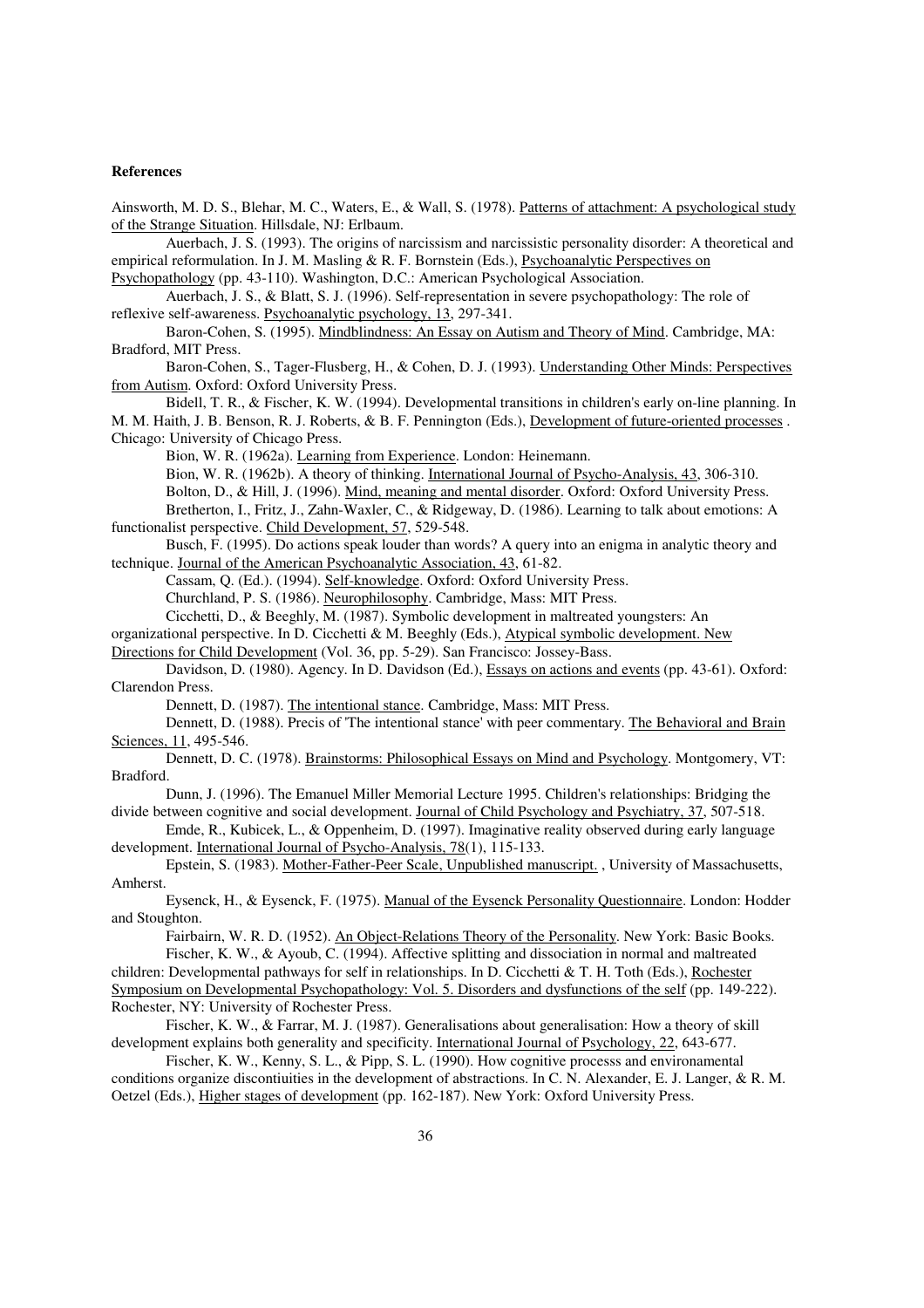Fischer, K. W., Knight, C. C., & Van Parys, M. (1993). Analyzing diversity in developmental pathways: Methods and concepts. In W. Edelstein & R. Case (Eds.), Constructivists approaches to development. Contributions to Human Development (Vol. 23, pp. 33-56). Basel, Switzerland: S. Karger.

Fischer, K. W., & Pipp, S. L. (1984). Development of the structures of unconscious thought. In K.

Bowers & D. Meichenbaum (Eds.), The unconscious reconsidered (pp. 88-148). New York: Wiley. Flavell, J. (1982). On cognitive development. Child Development, 53, 1-10.

Fodor, J. (1987). Psychosemantics. Cambridge, Mass: MIT Press.

 Fonagy, P. (1989). On tolerating mental states: Theory of mind in borderline patients. Bulletin of the Anna Freud Centre, 12, 91-115.

 Fonagy, P. (1991). Thinking about thinking: Some clinical and theoretical considerations in the treatment of a borderline patient. International Journal of Psycho-Analysis, 72, 639-656.

 Fonagy, P. (1997). Attachment and theory of mind: Overlapping constructs? Association for Child Psychology and Psychiatry Occasional Papers, 14, 31-40.

 Fonagy, P., & Higgitt, A. (1989). A developmental perspective on borderline personality disorder. Revue Internationale de Psychopathologie, 1, 125-159.

 Fonagy, P., Leigh, T., Steele, M., Steele, H., Kennedy, R., Mattoon, G., Target, M., & Gerber, A. (1996). The relation of attachment status, psychiatric classification, and response to psychotherapy. Journal of Consulting and Clinical Psychology, 64, 22-31.

 Fonagy, P., Steele, H., Moran, G., Steele, M., & Higgitt, A. (1991a). The capacity for understanding mental states: the reflective self in parent and child and its significance for security of attachment. Infant Mental Health Journal, 13, 200-217.

 Fonagy, P., Steele, H., & Steele, M. (1991b). Maternal representations of attachment during pregnancy predict the organization of infant-mother attachment at one year of age. Child Development, 62, 891-905.

 Fonagy, P., Steele, M., Steele, H., Higgitt, A., & Target, M. (1994). The Emmanuel Miller Memorial Lecture 1992. The theory and practice of resilience. Journal of Child Psychology and Psychiatry and Allied Disciplines, 35, 231-257.

 Fonagy, P., & Target, M. (1995). Towards understanding violence: The use of the body and the role of the father. International Journal of Psychoanalysis, 76, 487-502.

 Fonagy, P., & Target, M. (1996). Playing with reality: I. Theory of mind and the normal development of psychic reality. International Journal of Psycho-Analysis, 77, 217-233.

Freud, S. (1911). Formulations on the two principles of mental functioning. In J.Strachey (Ed.), The standard edition of the complete psychological works of Sigmund Freud (pp. 67-104). London: Hogarth Press.

 Freud, S. (1914). On narcissism: An introduction. In J.Strachey (Ed.), The standard edition of the complete psychological works of Sigmund Freud (pp. 67-104). London: Hogarth Press.

 Frosch, A. (1995). The preconceptual organization of emotion. Journal of the American Psychoanalytic Association, 43, 423-447.

 Gergely, G., & Watson, J. (1996). The social biofeedback model of parental affect-mirroring. International Journal of Psycho-Analysis, 77, 1181-1212.

 Green, A. (1975). The analyst, symbolisation and absence in the analytic setting: On changes in analytic practice and analytic experience. International Journal of Psychoanalysis, 56, 1-22.

 Grice, H. P. (1975). Logic and conversation. In R.Cole & J.Morgan (Eds.), Syntax and Semantics: Speech Acts (pp. 41-58). New York &I Academic Press.

 Harris, P. L., Johnson, C. N., Hutton, C., Andrews, G., & Cooke, T. (1989). Young children's theory of mind and emotion. Cognition and Emotion, 3, 379-400.

 Hopkins, J. (1992). Psychoanalysis, interpretation, and science. In J. Hopkins & A. Saville (Eds.), Psychoanalysis, mind and art: Perspectives on Richard Wollheim (pp. 3-34). Oxford: Blackwell.

 Klein, M. (1945). The Oedipus complex in the light of early anxieties, The Writings of Melanie Klein (pp. 370-419). London: Hogarth Press (1975).

Kohut, H. (1977). The restoration of the self. New York: International Universities Press.

 Langner, T. F. (1962). A 22-Item screening score of psychiatric symptoms indicating impairment. Journal of Health and Human Behaviour, 3, 269-276.

Levinson, A., & Fonagy, P. (submitted). Attachment classification in prisoners and psychiatric patients. .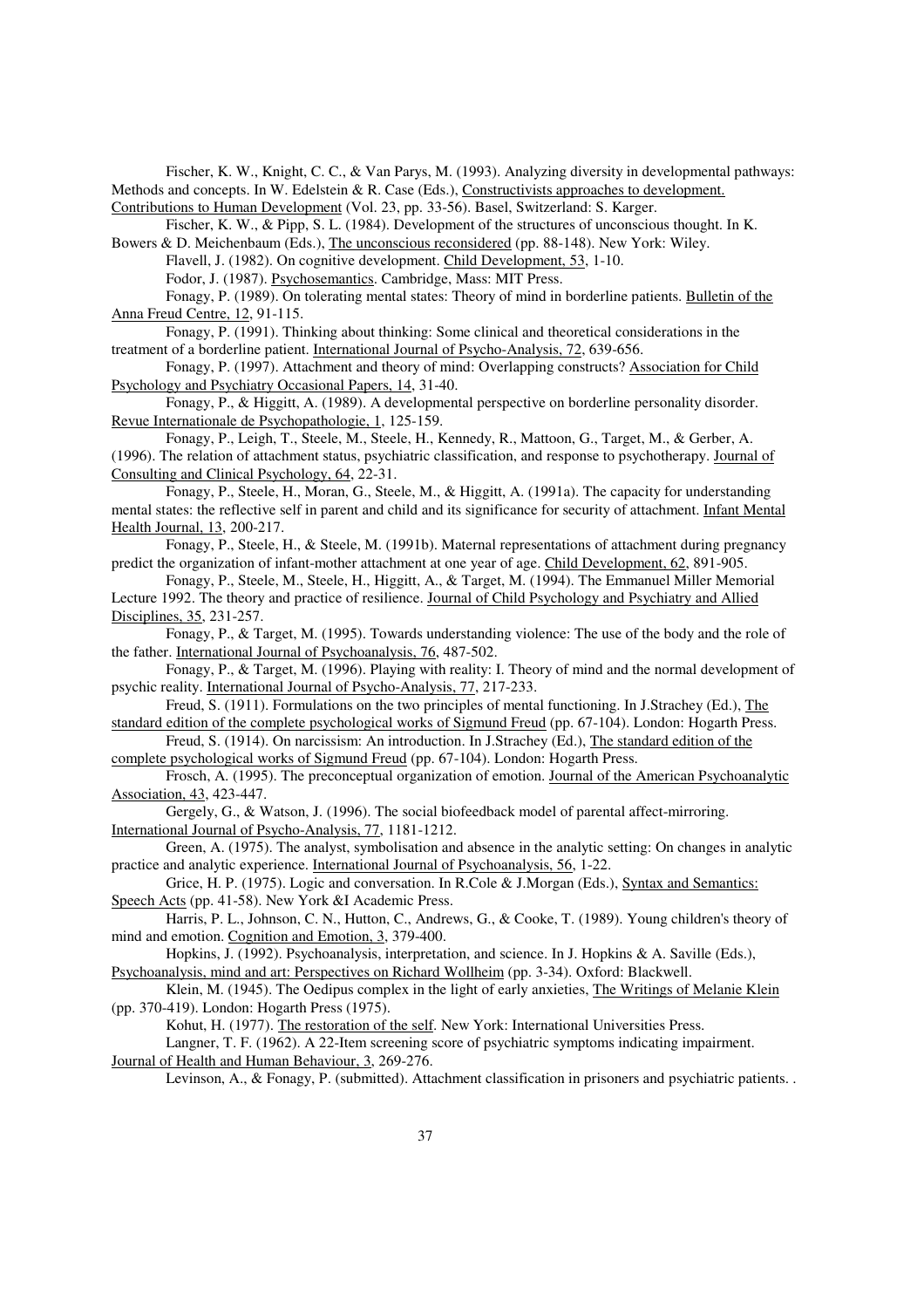Luquet, P. (1981). Le changement dans la mentalisation. Revue Francais de Psychoanalyse, 45, 1023- 1028.

 Luquet, P. (1987). Penser-Parler: Un apport psychanalytique a la theorie du langage. In R.Christie, M.M.Christie-Luterbacher, & P.Luquet (Eds.), La Parole Troublee (pp. 161-300). Paris: Presses Universitaire de France.

 Luquet, P. (1988). Langage, pensee et structure psychique. Revue Francais de Psychoanalyse, 52, 267- 302.

 Main, M. (1991). Metacognitive knowledge, metacognitive monitoring, and singular (coherent) vs. multiple (incoherent) model of attachment: Findings and directions for future research. In C. M. Parkes, J. Stevenson-Hinde, & P. Marris (Eds.), Attachment Across the Life Cycle (pp. 127-159). London: Tavistock/Routledge.

 Main, M., & Goldwyn, R. (1994). Adult Attachment Rating and Classification System, Manual in Draft, Version 6.0. Unpublished manuscript: University of California at Berkeley.

 Marty, P. (1968). A major process of somatization: The progressive disorganization. International Journal of Psychoanalysis, 49, 246-249.

Marty, P. (1990). La Psychosomatique de l'Adulte. Paris: Presses Universitaire de France. Marty, P. (1991). Mentalisation et Psychosamatique. Paris: Laboratoire Delagrange.

McDougall, J. (1978). Plea for a Measure of Abnormality. New York: International Universities Press.

 Mele, A. R. (1992). Springs of action: Understanding intentional behaviour. New York: Oxford University Press.

 Morton, J., & Frith, U. (1995). Causal modeling: A structural approach to developmental psychology. In D. Cicchetti & D. J. Cohen (Eds.), Developmental psychopathology. Vol. 1: Theory and methods (pp. 357-390). New York: John Wiley.

 Noam, G. G. (1990). Beyond Freud and Piaget: Biographical world - Interpersonal self. In T. E. Wren (Ed.), The moral domain (pp. 360-399). Cambridge, MA: MIT Press.

 O'Brien, E. (1981). The Self Report Inventory: Constructions and Validation of a Multi-Dimensional Measure of the Self Concept and Sources of Self Esteem. Unpublished Doctoral thesis, University of Massachusetts, Amherst.

 Rogoff, B. (1990). Apprenticeship in thinking: Cognitive development in social contexts. New York: Oxford University Press.

 Russell, J. A., Weiss, A., & Mendelsohn, G. A. (1989). Affect Grid: a single-item scale of pleasure and arousal. Journal of Personality and Social Psychology, 57, 493-502.

 Segal, H. (1957). Notes on symbol formation,. International Journal of Psycho-Analysis, 38, 391-397. Steele, H. L. (1991). Adult personality characteristics and family relationships: The development and

validation of an interview-based assessment. Unpublished PhD, University of London, London, UK. Target, M., & Fonagy, P. (1996). Playing with reality II: The development of psychic reality from a

theoretical perspective. International Journal of Psycho-Analysis, 77, 459-479.

 Winnicott, D. W. (1962). Ego integration in child development. In D.W.Winnicott (Ed.), The maturational processes and the facilitating environment (pp. 56-63). London: Hogarth Press, 1965.

Winnicott, D. W. (1971). Playing and Reality. London: Tavistock.

Wollheim, R. (1995). The mind and its depths. Cambridge, Mass: Harvard University Press.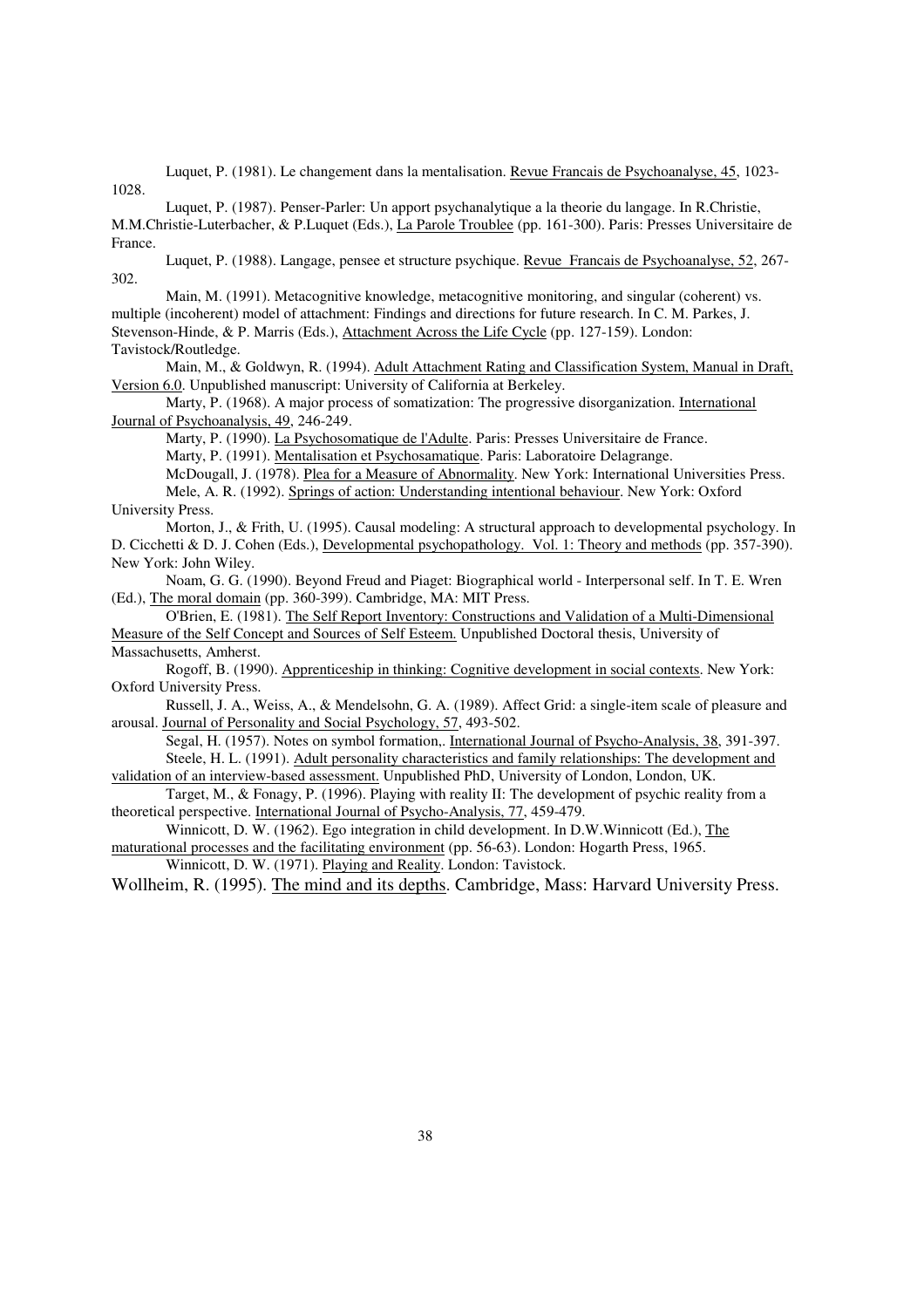# **Reflective Functioning Manual: Outline of scoring procedures**

# **General Rules:**

- 1. Only explicitly reflective statements qualify for high ratings (referring to mental states is not enough -- there must be some demonstration of thinking *about* feelings or thoughts).
- 2. Learned, rote or clichéd statements do not qualify for high ratings.
- 3. Reference to personality or a relationship, in the absence of specific reference to mental states, does not qualify for high rating. Dynamic explanations and descriptions of personality, however accurate and perceptive they may seem, are not scorable as instances of high reflective functioning unless accompanied by specific references to mental states.
- 4. Giving benefit of the doubt must be carefully avoided. (Need to beware of halo effect here. There is a tendency to give credit for RF when a subject is likable and thoughtful, and this tendency to fill in the blanks in subjects' narratives must be avoided.) Similarly, it is vital not to rate somebody lower because they or their attitudes are unappealing. If their statements are reflective, they must be credited. To take a common example, a person who is egocentric or self-serving should be rated as reflective if they do make statements meeting criteria in the manual, *unless* the perceptions and explanations *in themselves* are self-serving.
- 5. Diagnoses should not be accepted as a short-hand for mental states.

# **Qualities which suggest moderate to high RF:**

# 1. **Awareness of the nature of mental states**

 (i.e., passages which demonstrate awareness of their **(1)** opacity, **(2)** susceptibility to disguise, and **(3)** potentially defensive nature; or which **(4)** demonstrate awareness of the limitations of insight into mental states, or which **(5)** make explicit reference to commonly expected reactions in specific situations.)

# 2. **Efforts to tease out mental states underlying behavior**

 (Includes accurate attribution of mental states to others, recognition of diverse perspectives, taking into account how our own mental states affect behavior [ours and others'] and perceptions [our own and other's of us], etc.)

# 3. **Recognizing developmental aspects of mental states**

 (Focus here is on how mental states change and evolve, and includes statements reflecting awareness of dyadic and family interactions. Note: awareness of intergenerational influences must contain explicit references to mental states and their influence on interpersonal behavior to count as +RF. Descriptions of interactions without understanding of the role of mental states is not scorable.)

# 4. **Showing awareness of mental states in relation to interviewer**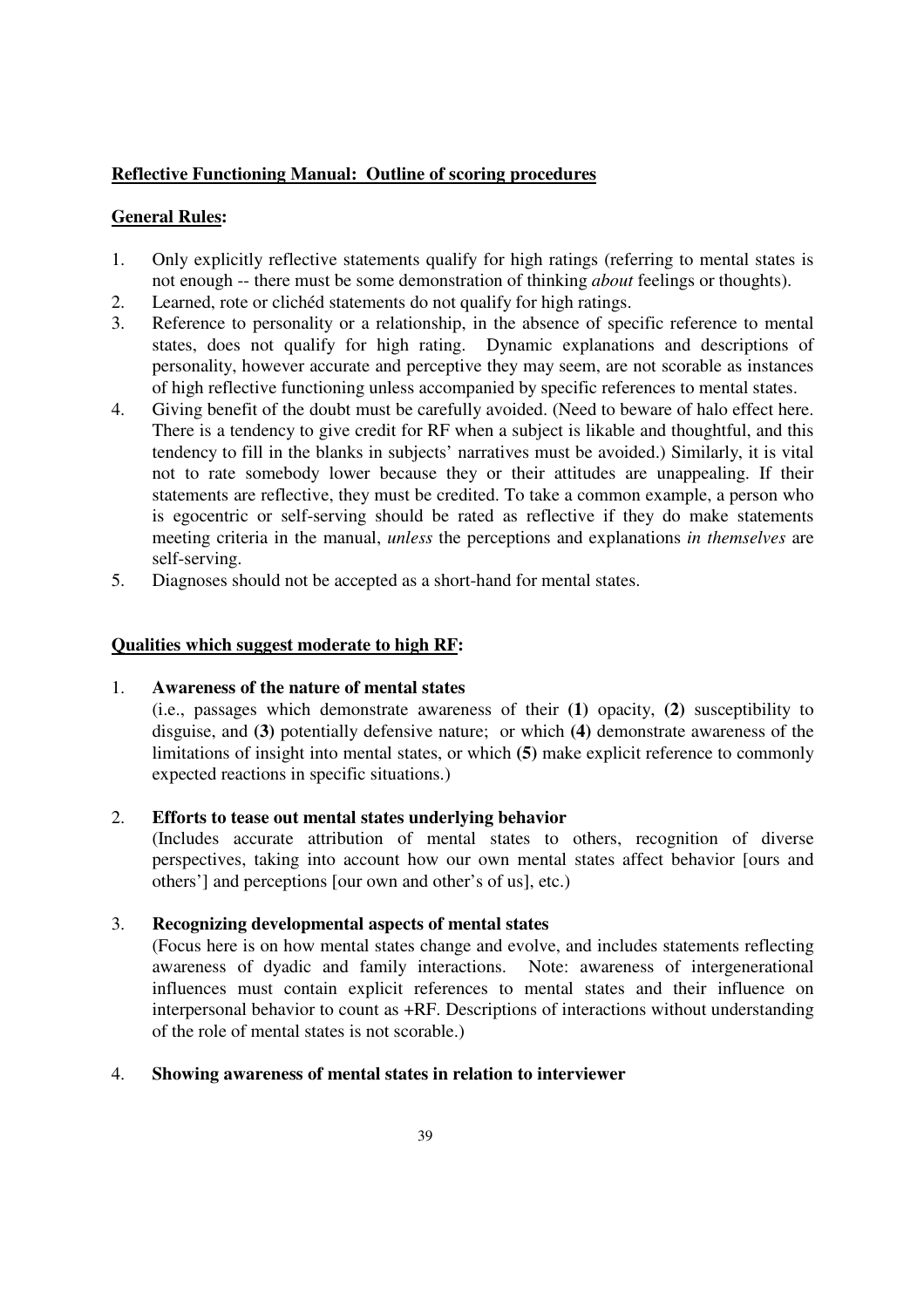(Credit given for explicit efforts to clarify and help interviewer keep track of material, explicit and accurate references to the likely impact on interviewer of material a subject has provided, statements demonstrating awareness that interviewer may not share subject's mental state in relation to one topic or another.)

# **Demand vs. Permit Questions:**

# **Demand Questions -- must be rated**

 (Note: there is no penalty for non-reflective response if speaker has already responded to demand question in answer to previous question, or if a negative response seems plausible, e.g. no rejection described or few feelings about the loss of someone barely known to the subject):

- 1. Why did your parents behave as they did during your childhood?
- 2. Do you think your childhood experiences have an influence on who you are today?
- 3. (As a probe for influences of childhood experience) Any setbacks?
- 4. Did you ever feel rejected as a child?
- 5. (As a probe for losses) How did you feel at the time and how have your feelings changed over time? (Score separately for each loss.)
- 6. Have there been changes in your relationship with your parents since childhood?
- 7. Any demand-type question that an interviewer adds in a particular interview (i.e., "And why do you think they did that?")
- **Permit Questions -- all other questions:** Note: Non-reflective responses to permit questions carry less weight than non-reflective responses to demand questions. Highly rated responses, however, should contribute to overall rating.

# **Guidelines for identifying and demarcating passages:**

- 1. For responses to demand questions, give a single rating for the whole response, unless there are clearly different ideas contained within it. Rating should reflect the highest reflective level demonstrated in the response (though statements which are over-analytical or which show signs of negative reflection should be taken into account to reduce overall rating of passage).
- 2. For responses to permit questions (all other questions), score only if passage would receive a rating of '3' or higher (see below for criteria).
- 3. Instances of negative RF in response to permit questions can be taken into account when giving an aggregate score.

# **Guidelines for rating identified passages:**

Note: All responses to demand questions must be scored, as well as relevant responses to permit questions.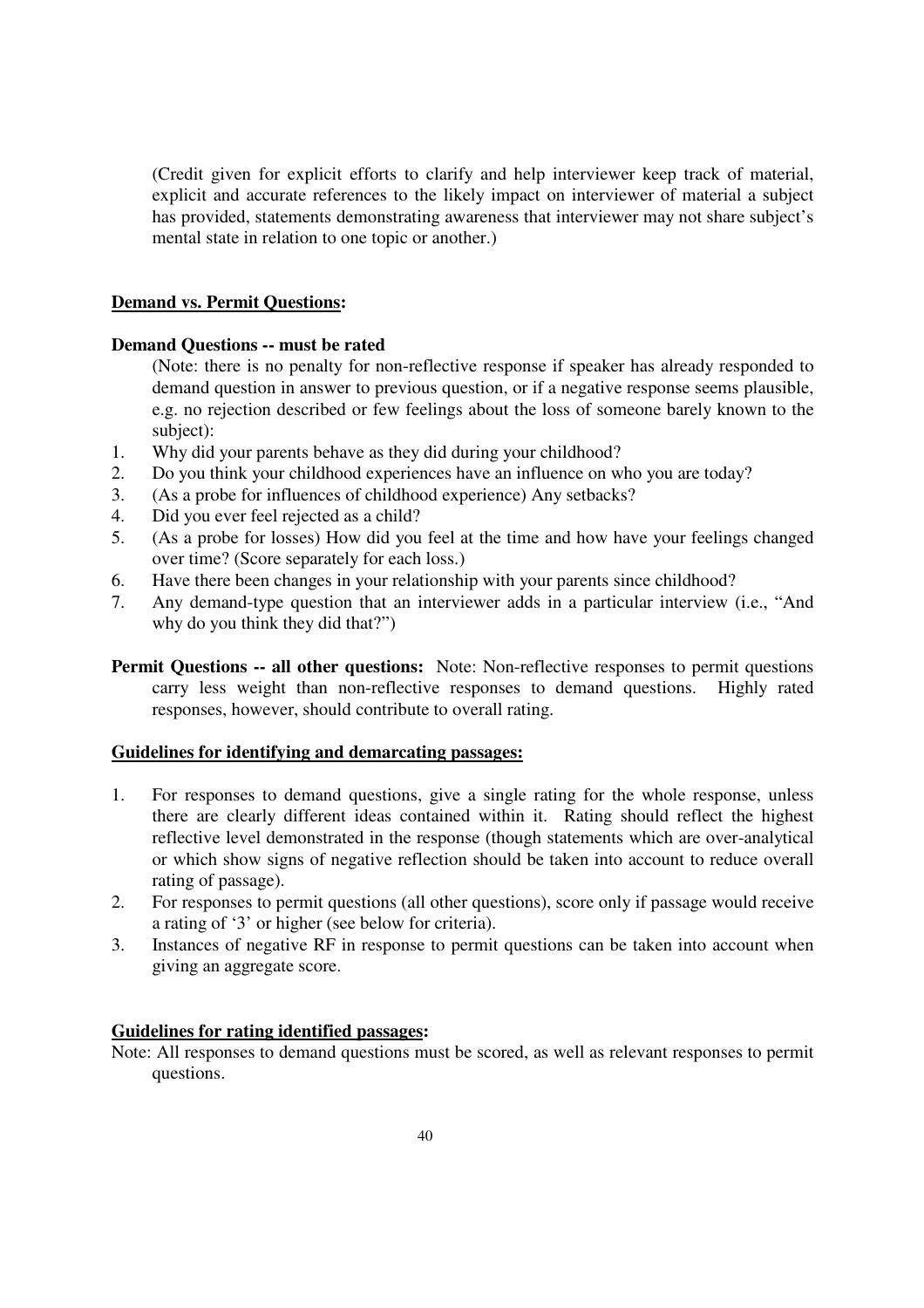# **-1 Negative RF**

Response must:

 1) be distinctly anti-reflective (i.e., hostile or actively evasive, usually because question is perceived as an assault or attack)

*or*

 bizarre (impossible to understand without making the assumption of irrationality on the part of the subject)

*or* 

 inappropriate in the context of the interview (i.e., complete non-sequitors overfamiliarity, gross assumptions about the interviewer).

# **1 Absent but not repudiated RF**

Response must:

- 1) be given in response to a demand question.
- 2) be passively rather than actively evasive.
- 3) be accompanied by little or no hostility.
- 4) contain no evidence of:
	- a) awareness of the nature of mental states;
	- b) explicit effort to tease out mental states underlying behavior;
	- c) recognition of the developmental aspects of mental states;
	- d) interaction indicative of the awareness of the interviewer's mental state
- 5) leave the interviewer no better off in terms of knowledge of the mental states of the subject, caregiver or other having read the passage than he/she was before reading it Response may include:
- 1) concrete explanations of behavior in terms avoiding reference to mental states (i.e., explanations may be sociological, excessively general, or framed in terms of external, physical circumstances, etc.).

*or*

 2) self-serving distortion (recollections which are highly egocentric, self-aggrandizing and/or contain extraordinarily arrogant claims to insight).

 Note: The self-serving quality must be such that it leads the subject to make attributions that are clearly inaccurate and not simply biased or incomplete. Inaccurate efforts to tease out mental states underlying behavior are not sufficient to get a '1' rating unless they are *also* grossly self-serving.

# **3 Questionable or low RF**

Response must:

- 1) contain some suggestion of mentalising efforts on the part of the subject which is nevertheless,
- 2) devoid of any element that makes reflective functioning explicit (i.e., it never reflects mixed emotions, conflict or uncertainty about beliefs and feelings of others).

Response may frequently:

 1) make use of mental state language without making clear or explicit that the subject genuine understands the implications of their statement.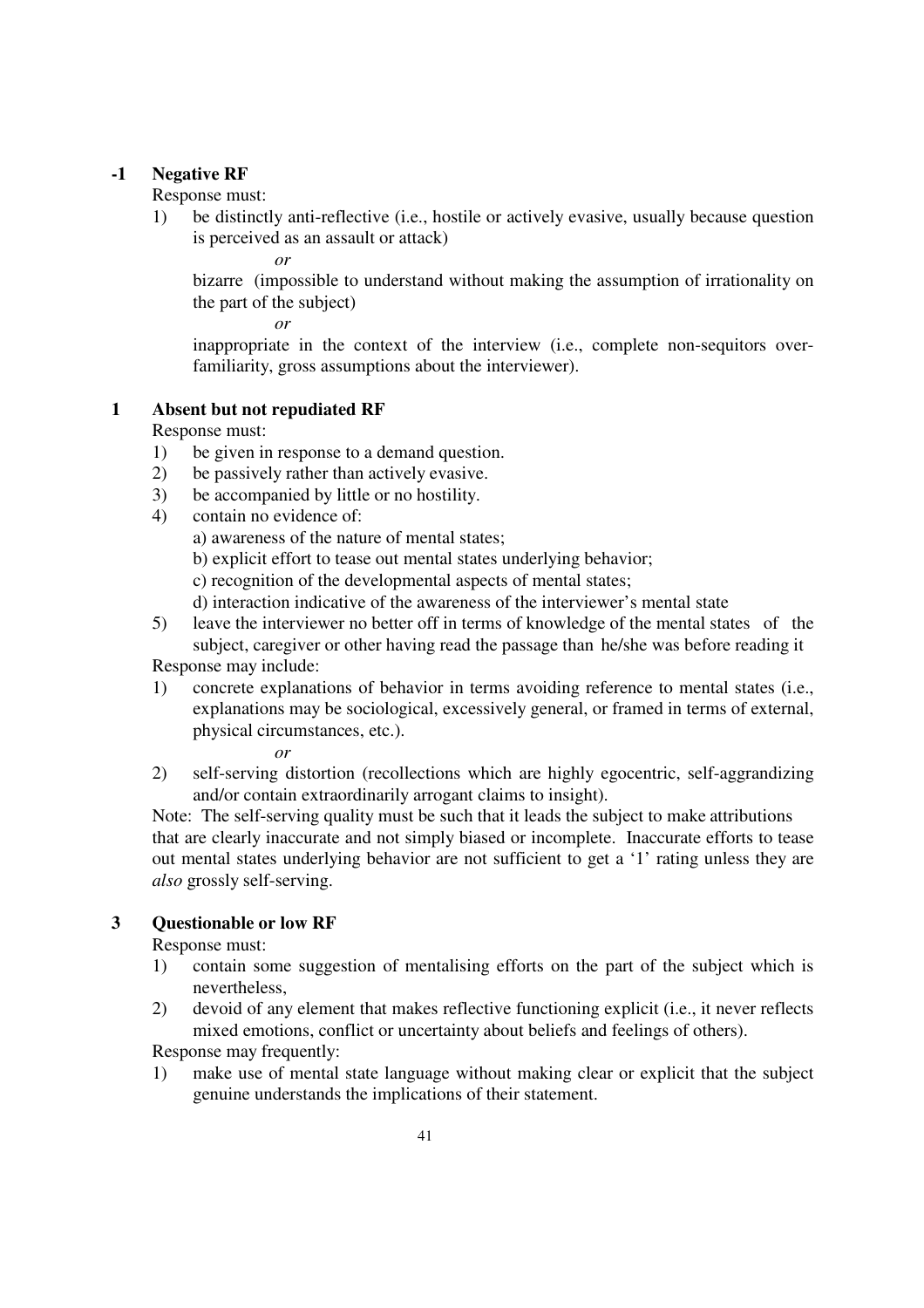- 2) appear somewhat clichéd, banal, superficial or 'canned.'
- 3) be excessively deep and detailed yet unconvincing and/or irrelevant to the task.

# **5 Definite or ordinary RF**

Response must:

- 1) contain some feature which makes reflection explicit (i.e., explicit reference to the nature or properties of mental states, how mental states relate to behavior, or mental states in relation to the interviewer).
- 2) not be a cliché (though it does not need to reflect sophistication).

Response may:

 1) show evidence of one of the six features (listed below) for assigning a rating of '7' in the context of a very simple observation of mental states which would otherwise rate only a '3.'

# **7 Marked RF**

Response must:

 1) contain some feature which makes reflection explicit (i.e., explicit reference to the nature or properties of mental states, how mental states relate to behavior, or mental states in relation to the interviewer).

# *and*

- 2) meet at least one of the following. The passage:
	- is sophisticated (meeting at least 2 categories of qualities which suggest moderate to high RF).
	- is unusual or surprising, casting an original perspective (which is none-the-less readily understandable).
	- is complex or elaborate, described in unusual detail with indication that multiple mental states attributed to a person are considered in relation to one another.
	- places mental states within a causal sequence. Subject considers how the mental states arose, how they influenced behavior and what impact they have on subsequent perceptions, beliefs and desires.
	- provides evidence of an interactional perspective (outlining interactions of mental states between two people or within one person's mind).
	- contains an acknowledgment of a particularly painful situation, with appropriate thoughts and feelings.

# **9 Full or exceptional RF**

Response must:

- 1) show the above features of '7 marked RF' to an usually high degree (i.e., this response would be in the top 10% or less)
- *or*

 be given for a particularly charged and emotionally difficult subject in which maintaining even ordinary levels of reflective functioning could be considered exceptional.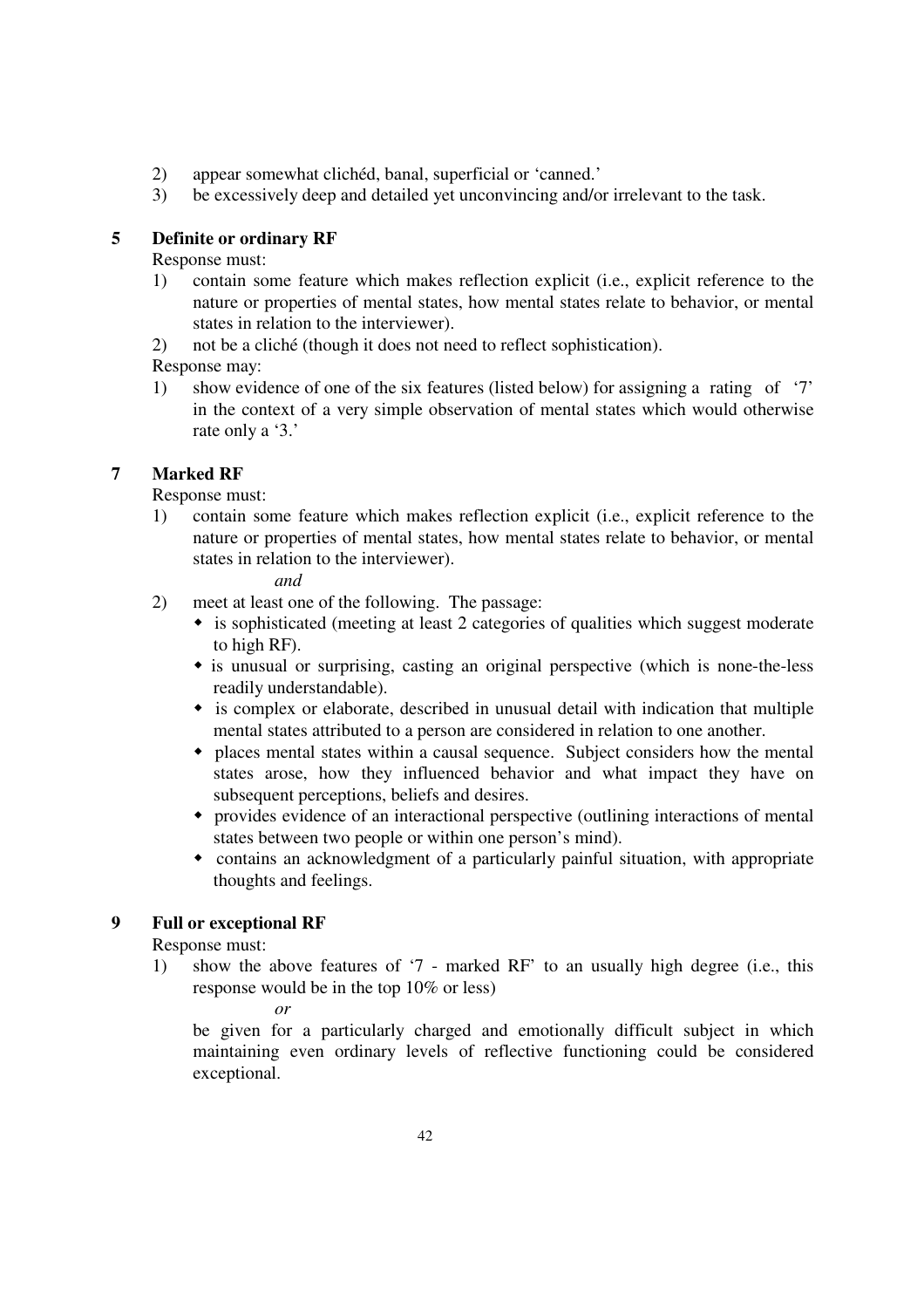2) have a strikingly personal character; it should enable the rater to feel confident that it is experienced as personally significant and meaningful.

Response may frequently:

 1) demonstrate full awareness of important aspects of all protagonists within an interaction, such that the protagonists are placed in relation to one another in terms of their feelings and beliefs and these are sufficiently complex and elaborate to convince the rater of their accuracy.

# **Rules for aggregating RF ratings into overall ratings**

# **General Points:**

- 1) Make a general judgment of the interview as a whole, rather than averaging scores on individual passages.
- 2) When confident that a particular transcript falls between two classes, assign the even number between those classes as an overall rating.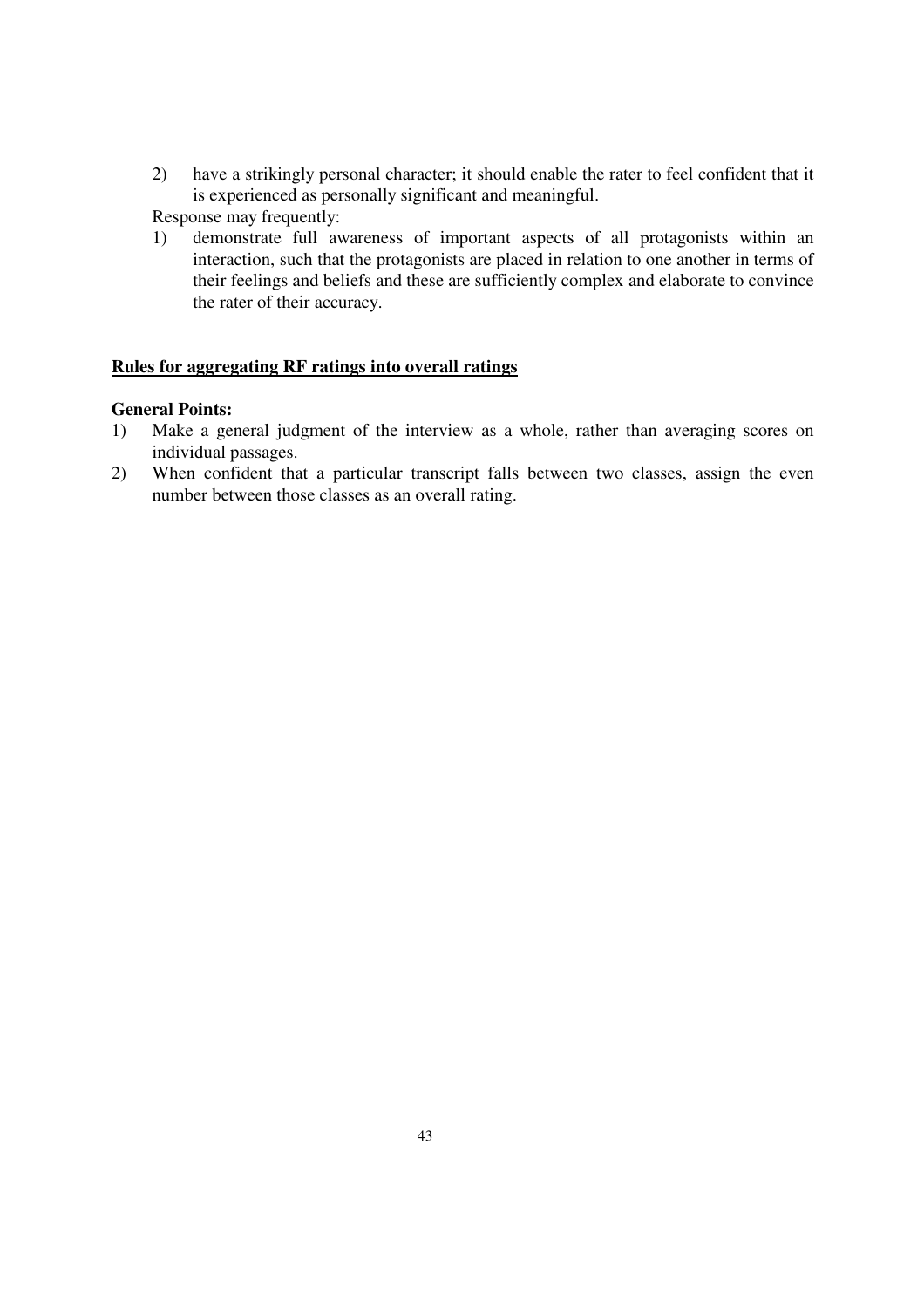# **Chart of Overall Rating Criteria**

# **Overall Rating Common Types**

# **-1 Negative RF**

- subject systematically resists taking a reflective stance throughout interview.
- no passages rated '5' or above
- where some '1' or '3' passages exist, consider higher rating.

# **A) Rejection of RF**

- $\bullet$  there are some general indices of neg. RF (i.e., lack of participation, hostility, evasiveness, marked incongruences).
- subject responds with hostile refusal to at least 3 demand questions.
- if subject gives only one or two hostile refusals, but meets general criteria above, rate '0'.

# **B) Unintegrated, Bizarre or Inappropriate RF**

- mental state attributions are confused and hard to understand.
- at least 3 examples of inexplicable, bizarre or inappropriate attributions (may occur in response to demand or permit questions)
- must be shocking rather than simply odd.

# **1 Lacking in RF**

- $\bullet$  reflective functioning is totally or almost totally absent.
- mental states may be mentioned, but there is no picture of the subject's or caregiver's beliefs and feelings underlying behavior.
- $\bullet$  mentalisation is absent in the narrative and awareness of the nature of mental states, if present, not explicit.

## **A)Disavowal**

- barren accounts, lacking in mentalising detail.
- at least 3 examples of assertion of ignorance concerning mental states *or* comparable examples of evasion (physicalistic, behavioral or sociological accounts and global and generalized statements concerning psychological states) in response to demand questions.
- no instance of reflective function rated above '3'

# **B) Distorted/self-serving**

- interview does contain reflection, but reflection is flawed.
- reflective passages are egocentric, self-aggrandizing, and self-serving to the point where the accuracy of the representation of the mental state of the other may be reasonably called into question.
- at least 3 examples of such purposeful distortions in response to demand questions.
- no instance of reflective function rated above '5', or more than two above '3.'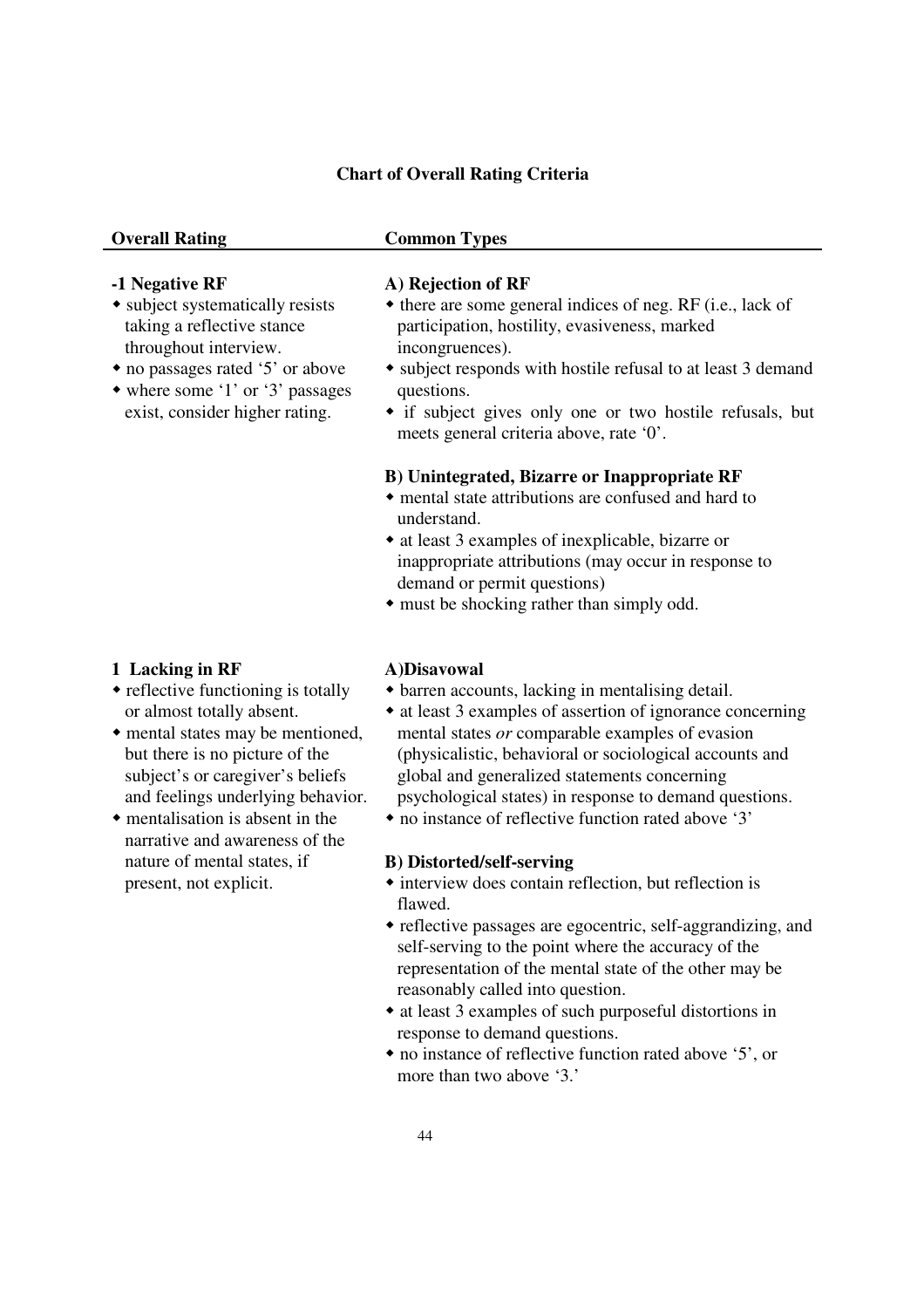# **Overall Rating Common Types**

# **3 Questionable or Low RF**

- Some evidence of consideration of mental states throughout the interview, but most references are not made explicit.
- Will contain some elements of a reflective stance.
- may contain more than 1 example of a rating of '5' or higher.
- must contain at least 3 examples of a '3' or '4' rating.

# **A) Naive/simplistic**

- interview shows a partial understanding of intentions of others, but this understanding is likely to be banal, clichéd, and excessively general and superficial.
- normalization of experiences extends beyond what is culturally accepted.
- $\bullet$  interview does not inter into complexities of mental states (conflicts, ambivalence, etc.
- naive/simplistic passages are the majority of low ratings.
- fewer than 3 ratings of '5' or above.

# **B) Over-analytical/hyperactive**

- The interview may have greater depth than might be expected in the interview context.
- The interview is diffuse, however, and the insights are unintegrated.
- There are at least 3 instances in which the subject is over-analytical.
- If 1 or more of these includes statements that are bizarre, distorting/self-serving, consider '1' or '2' rating.

# **C) Miscellaneous low RF**

- transcript is neither particularly naive nor overly analytic.
- $\bullet$  this rating may be a compromise between ratings for transcripts which show marked disavowal mingled with definite evidence of reflective functioning (or other such incongruities).

# **5 Ordinary RF**

- There are a number of instances of reflective functioning (and these may be prompted, rather than spontaneous).
- Speaker has a model of the mind (own and attachment figures) which may be simple but is relatively coherent, personal, and well-integrated.

# **A) Ordinary Understanding**

- Subject shows an ordinary capacity to make sense of their experience in terms of thoughts and feelings.
- Subject has a consistent model for thoughts and feelings of self and other which requires little or no inference from the rater.
- This model is limited, and does not include understanding of conflict or ambivalence.
- There are at least 3 passages rated '5.'
- No breakthroughs of rejection, bizarre explanations, pervasive disavowal, etc.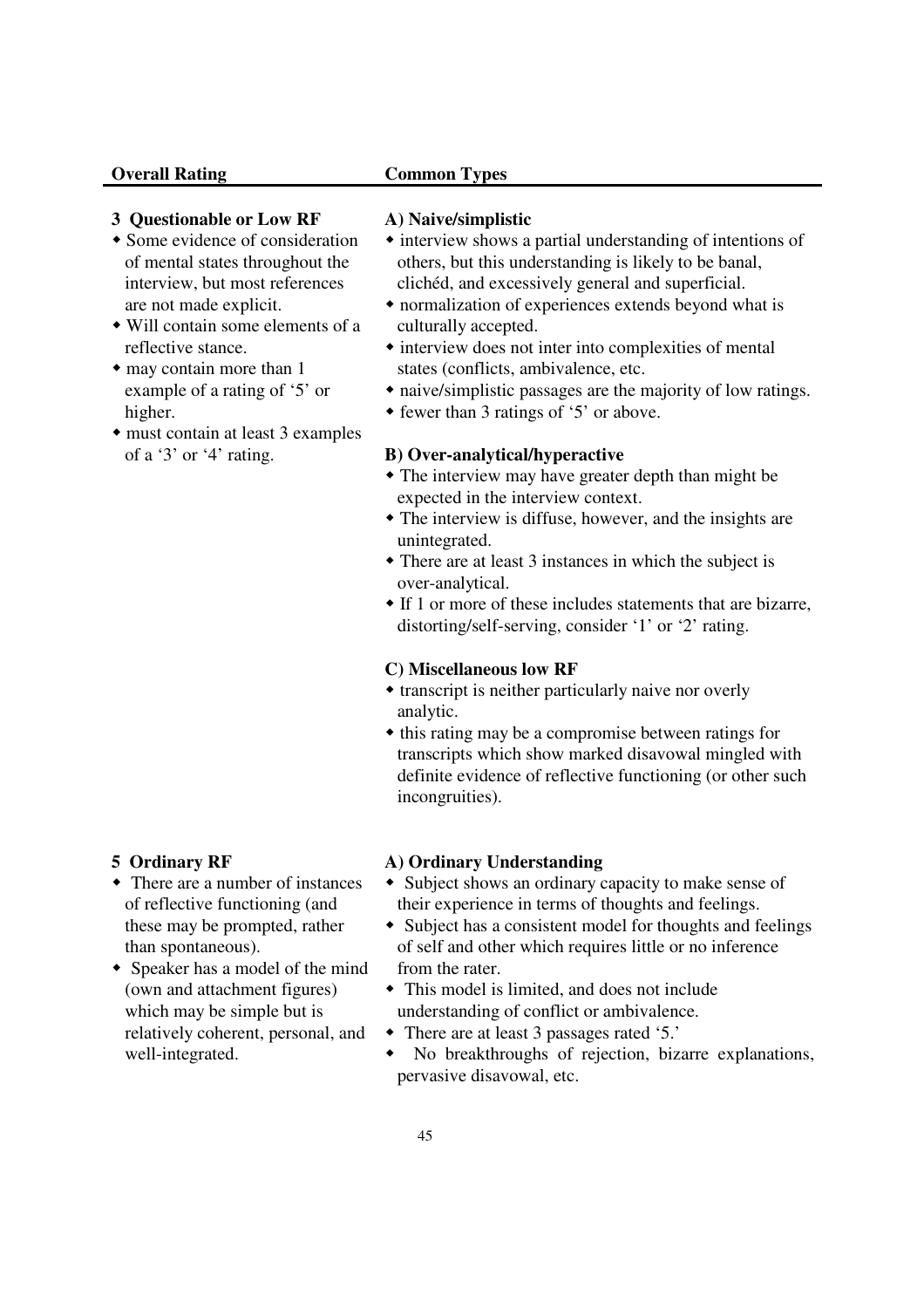# **5 Ordinary RF (Cont.)**

- Must have at least 1 or 2 clear '5' passages. Most interviews with this rating will have responses in the '3' to '7' range.
- $\bullet$  If any '-1' or '1' ratings, these are balanced by passages immediately following or elsewhere which indicate reflection.

# **B) Inconsistent Understanding**

- One or two passages warrant a '7' rating or even higher, but understanding cannot be maintained in relation to one or more problem areas (i.e., a conflictual relationship to one parent).
- Even problematic parts of interview do not fall below a '1' or '2' rating.

# **Overall Ratings for high RF (no sub-types)**

# **7 Marked RF**

- Numerous instances of full reflective functioning suggesting a stable psychological model of the mind (own and caregivers') and reactions to mental states.
- Usually, passages where subject has arrived at an original reintegration of states of mind (own and/or others).
- Much detail about thoughts and feelings
- Implications of mental states explicitly spelled out.
- Usually able to maintain a developmental (interactional) perspective.
- In interview as a whole, subject is applying reflective stance fairly consistently to at least one context, or less consistently to a number of contexts.
- At least 3 instances, anywhere in interview, which rate '7' or higher.
- No passages rated '1' or lower, unless no relevant experiences to rate.
- No more than 3 passages where rating is less than '5' in response to demand questions, where there are relevant life experiences.

# **9 Exceptional RF**

- Transcript shows exceptional sophistication, is commonly surprising, quite complex or elaborate and consistently manifests reasoning in a causal way using mental states.
- Shows consistent reflective stance across all contexts.
- Has 3 or more instances, anywhere in interview, with a '9' rating (i.e., the response integrates several aspects of reflective functioning into a unified, fresh perspective).
- Few passages rated '3' and most would be rated '5' or '7.'